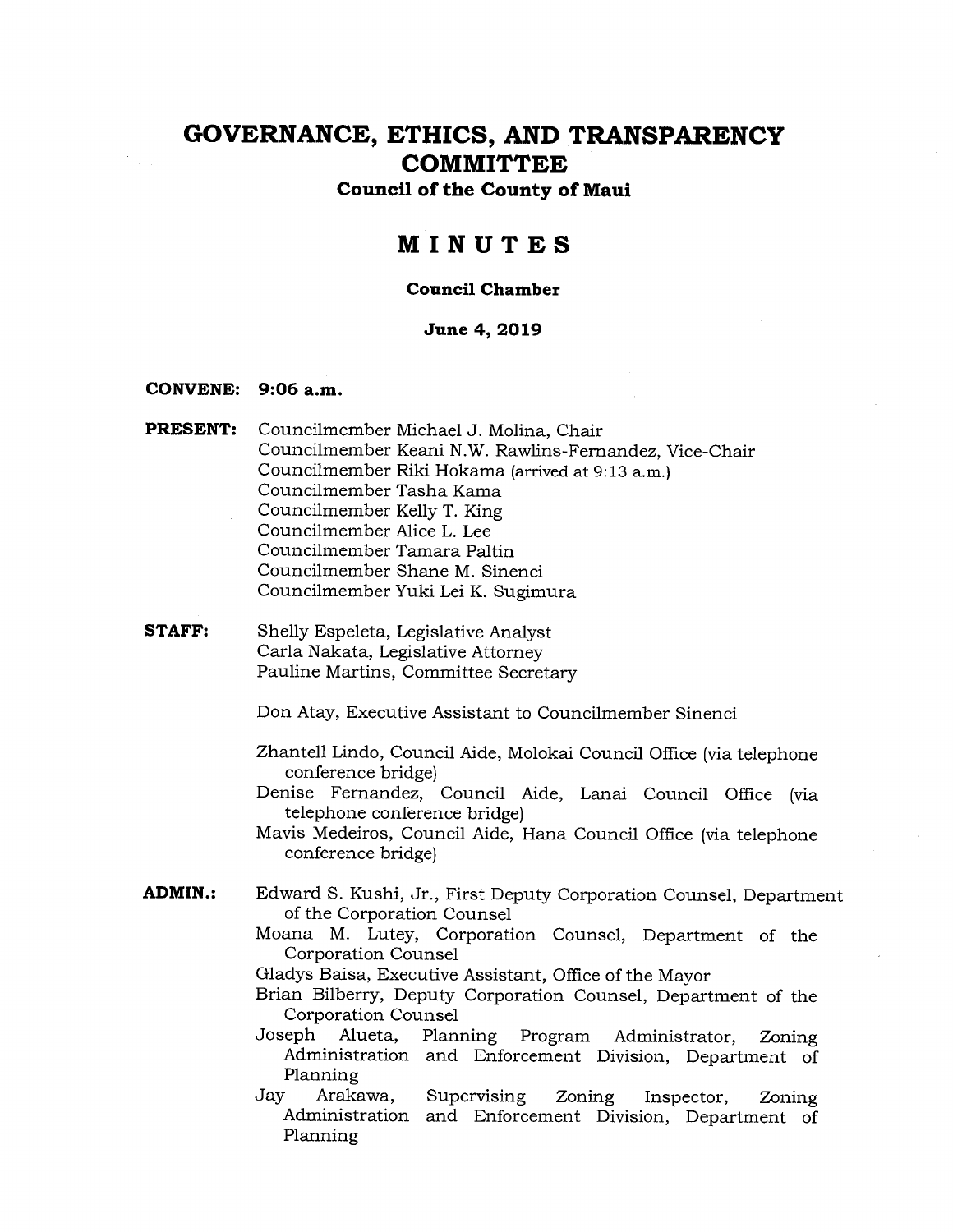#### **Council of the County of Maui**

**June 4, 2019** 

**OTHERS:** Dale Thompson Kaapunialiionalaniki-eki'e Aiwohi Patricia Hunt Paul Kailiponi Mandy Saito Plus (4) other people

**PRESS:** *Akaku Maui Community Television, Inc.* 

CHAIR MOLINA: . . . *(gavel) . . .* The Governance, Ethics, and Transparency Committee meeting for Tuesday, June 4, 2019 is now in session. It is six minutes after the hour of 9:00 a.m. Good morning, Members, and thank you for showing up to this week's meeting. I'd like to start off with some introductions. We'll go towards my right. Good morning, Member Kama.

COUNCILMEMBER KAMA: Aloha kakahiaka, Chair.

CHAIR MOLINA: Good morning. And, Member Sugimura, good morning.

COUNCILMEMBER SUGIMURA: Good morning.

CHAIR MOLINA: Good morning. And Member Paltin.

COUNCILMEMBER PALTIN: Aloha kakahiaka, Chair.

CHAIR MOLINA: Aloha. And Member Rawlins-Fernandez.

VICE-CHAIR RAWLINS-FERNANDEZ: Aloha kakahiaka, Chair.

CHAIR MOLINA: Aloha. And Member Lee.

COUNCILMEMBER LEE: Bon jour, Mr. Chair.

CHAIR MOLINA: Bon jour. Is that, Spanish or Italian?

COUNCILMEMBER LEE: No, it's French.

CHAIR MOLINA: Oh, French, there you go, I knew was Latin.

COUNCILMEMBER LEE: You knew it was something, right? Yeah, you were close.

CHAIR MOLINA: Close, okay. Alright, good morning, Council Chair.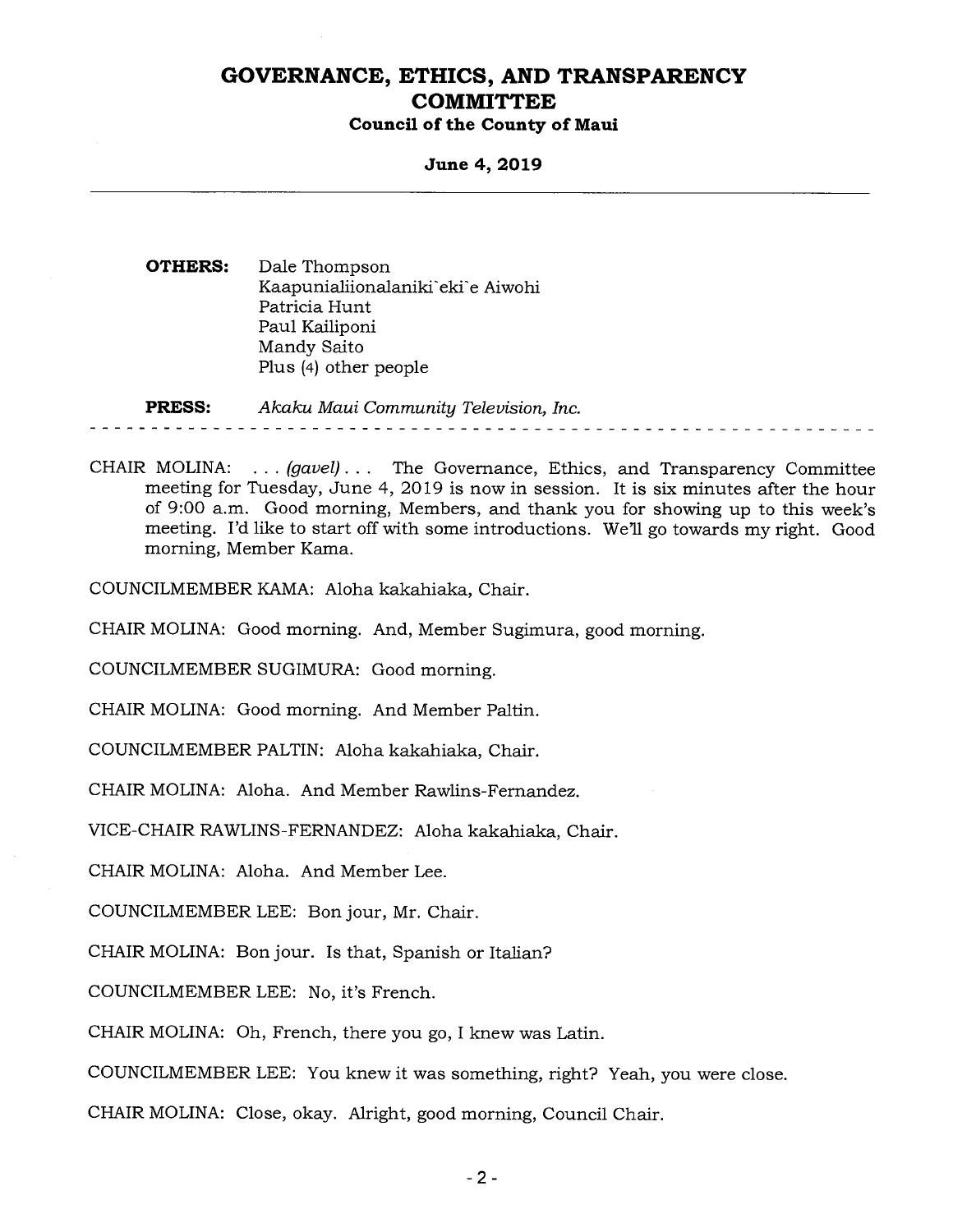### **Council of the County of Maui**

#### **June 4, 2019**

COUNCILMEMBER KING: Ohayo gozaimasu.

CHAIR MOLINA: Okay, good morning. And good morning, Mr. Sinenci.

COUNCILMEMBER SINENCI: Aloha kakahiaka.

CHAIR MOLINA: Aloha, sir. And we have, Member Hokama has informed the Committee Staff he'll be, is running a little bit late but he should be joining us soon for our proceedings this morning. And from the Administration, we have, handling the Boards and Commissions for Mayor Victorino, we have former Councilmember Gladys Baisa, good morning.

COUNCILMEMBER SUGIMURA: He's super good.

MS. BAISA: Buenos dias.

CHAIR MOLINA: Buenos dias, okay. And we have Corporation Counsel, Moana Lutey.

MS. LUTEY: Good morning.

CHAIR MOLINA: Good morning. And also, we have Committee Staff, Shelly Espeleta. And, of course, our wonderful, hardworking Secretary, Ms. Pauline Martins. And also from Corporation Counsel, we have Mr. Brian Bilberry, good morning. Okay, Members, we have a rather ambitious agenda this morning. It'll be a busy one but Chair is confident we shall be done before the next committee meeting, which is scheduled at 1:30 p.m. today.

COUNCILMEMBER SUGIMURA: Oh, thank you.

CHAIR MOLINA: We're being very optimistic. Alright, we do have two individuals that have signed up for public testimony. For the individuals that have signed up, the rules for testimony this morning, you'll have three minutes to testify. When you're up at the podium, you'll see a yellow light flash at the two-and-a-half minute mark just warning you that you need to conclude your testimony within 30 seconds. And once you see the red light flash, that means time is up. And please state your full name for the record and any organization that you may be representing. And we also will be going out to our sister offices out in Molokai, Lanai and Hana to see if there are testifiers there as well. So, if there are no objections, Members, we're going to begin public testimony.

COUNCILMEMBERS: No objections.

CHAIR MOLINA: Okay, so ordered.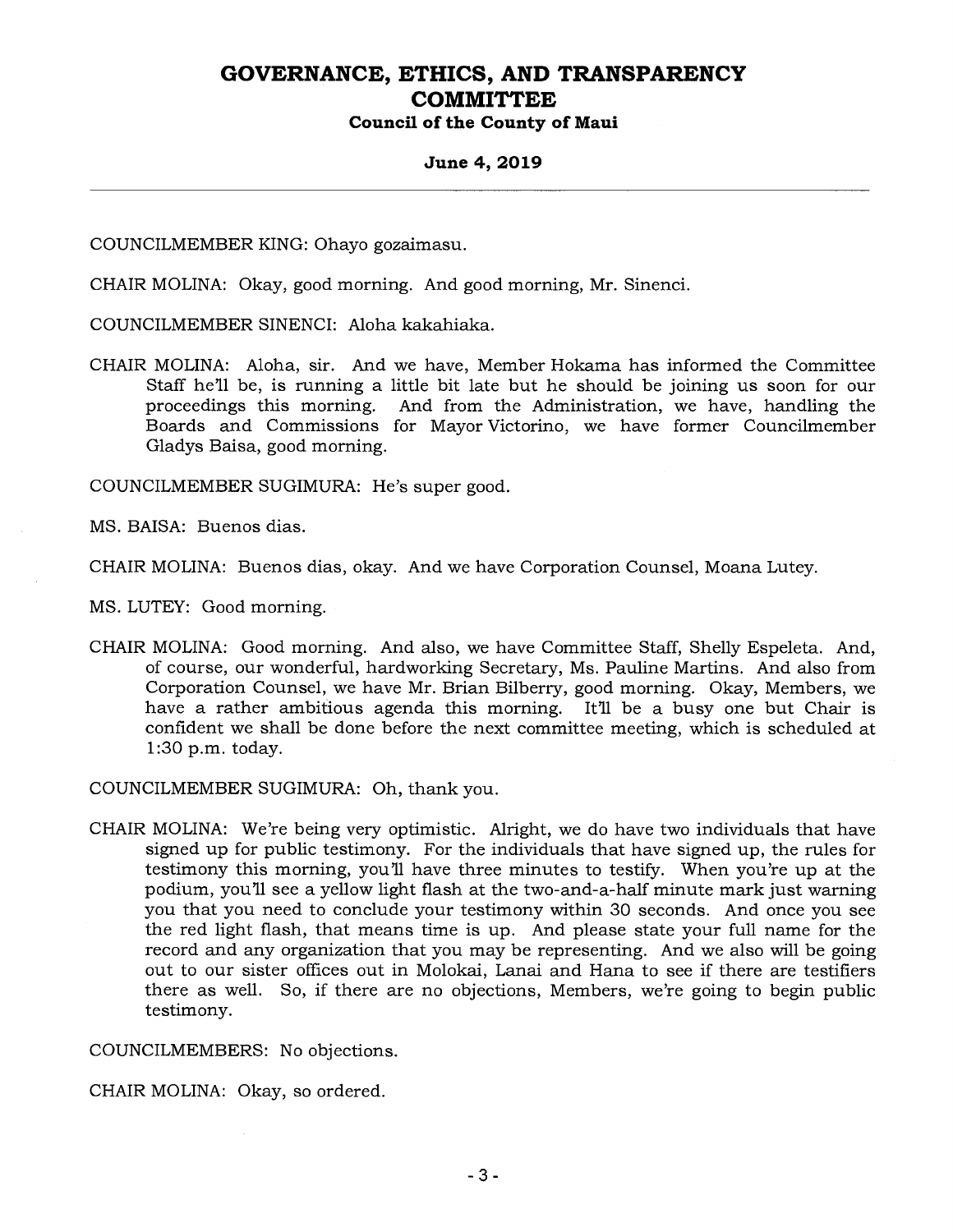**Council of the County of Maui** 

**June 4, 2019** 

#### *. . . BEGIN PUBLIC TESTIMONY . . .*

- CHAIR MOLINA: We'd like to call upon Kaapuni Aiwohi, who will be testifying on GET Item 2(15). Mr. Aiwohi?
- MR. AIWOHI: Aloha, my name is Kaapunialiionalaniki'eki'e Aiwohi. This is about myself. I come from a foundation of rich Hawaiian language of the Punana Leo program, a rich Hawaiian arts of Na Hanona Kulike 0 Piilani, rich Hawaiian cultivation, aina lo'i kalo of Paeloko and Honokohau, a rich Hawaiian history of the Kula Kaiapuni program, rich Hawaiian values of the Hale Mua and rich Hawaiian resources as a Hawaiian resource coordinator with Kamehameha Schools community engagement. I am cognizant of the reflection our people have because of their geography and resources. I am passionate about bearing the knowledge of our kupuna and making the ethical decisions to preserve the limited resources we have for even more millennia. Mahalo for considering my nomination to be a part of this great movement. Aloha.
- CHAIR MOLINA: Okay, thank you very much, Mr. Aiwohi. Members, before I ask you for clarification of Mr. Aiwohi's testimony, the Committee has asked Mr. Aiwohi to remain here in the gallery for questions from you at a later point. He is listed as the fourth item on the agenda. So, if you would prefer to wait 'till then to ask questions, I'll leave it to the body. Any questions as it relates to his testimony for now? Okay, seeing none, okay, thank you, Mr. Aiwohi. And we'll call you back up to respond to questions from the Committee at a later point this morning. Alright, thank you very much. And the second person to testify, signed up to testify, is Patricia Hunt. She'll be testifying on GET Item 11(51). And upon the conclusion of Ms. Hunt's testimony, we'll be going out to our sister offices to see if there's testifiers out there.
- MS. HUNT: Thank you, Council, Mr. Molina, and Chairs. My name is Patricia Hunt and, first and foremost, I just want to say thank you to everybody here in the County. The Maui that I used to know and love and what I saw in the community with the Eller, missing, for Amanda Eller, and for Noah--and excuse me if my Hawaiian is not, I'm still learning--Kekai's family. What I saw with the police and the firefighters, I was informed that a lot of these officers who went looking for these people, actually, after they worked their shift, they went back and volunteered after.

CHAIR MOLINA: Excuse me, Ms. Hunt, sorry to interrupt.

MS. HUNT: I just wanted to thank the community, that's it --

CHAIR MOLINA: Okay.

- MS. HUNT: --and I'll stick to the agenda.
- CHAIR MOLINA: Yeah, do you have anything to say on the Tolentino matter, which you've signed up to testify on? Okay, proceed.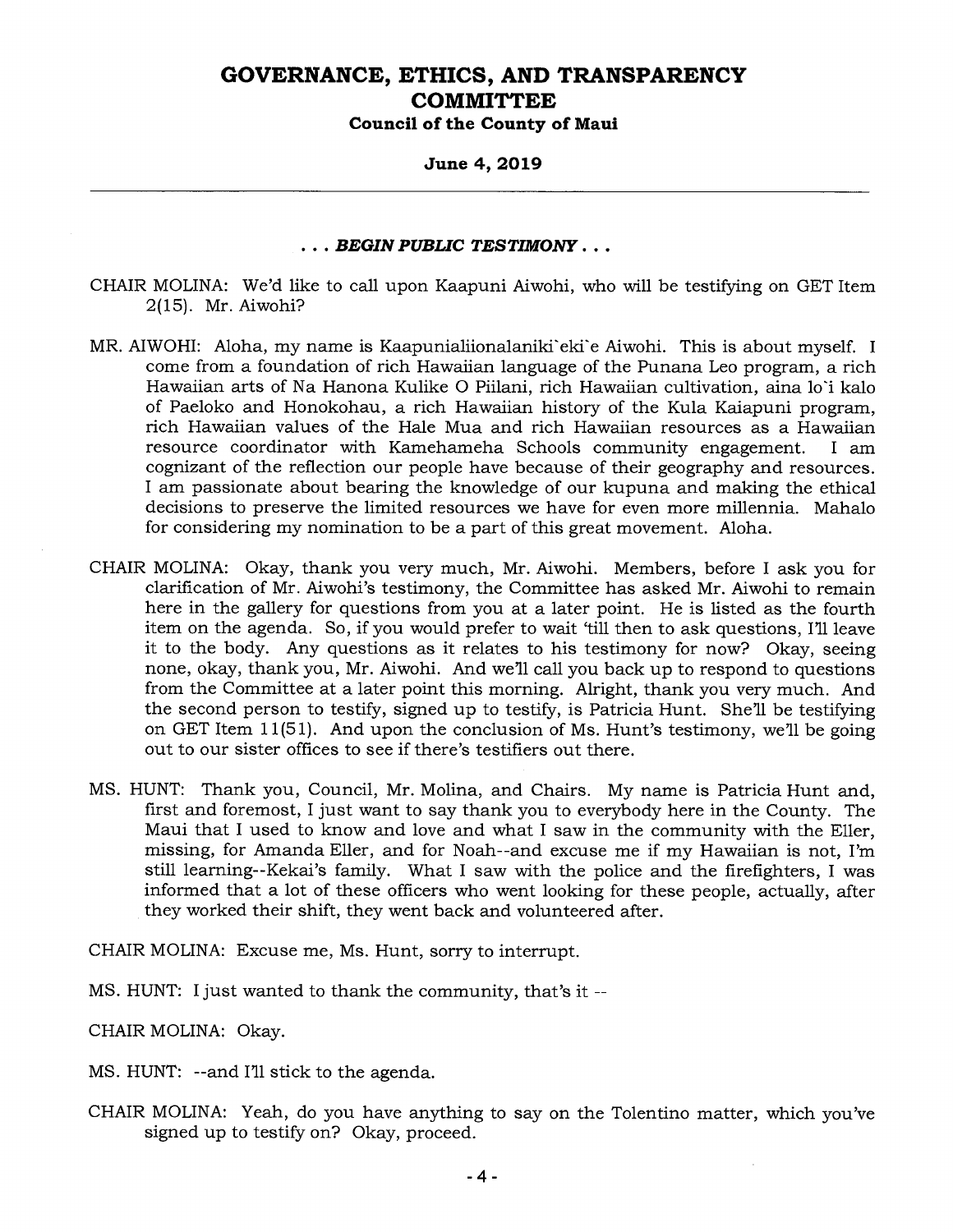**Council of the County of Maui** 

**June 4, 2019** 

- MS. HUNT: So, what I want to speak about is I have some questions and I don't expect answers from you guys right away because I know you're new and I know everybody's still kind of, things have been kind of thrown at you guys since the get go. But I would like to know, is on this litigation matter that happened with the County versus Pedro Tolentino, how long does it take for the actual inspections to get done with properties for violations, and how long has this lawsuit been going on, and how many other lawsuits does the County have? And I don't expect answers right away, this is something probably Corporate *[sic]* Counsel can answer in a letter, which I would appreciate a written response down the road. And I would just like to know is, as far as the public records, 2f through 24 and 25, is are the public allowed to inspect the records when it comes to inspections with County and permits? So, I have several different questions and I don't expect answers today from you guys but if you do have the answers, that would be great. If you don't and you need to check on that, I totally understand. So, again, my questions are, how long does it take to get inspections for properties for violations, how long has this lawsuit been pending, and how many lawsuits has the County had in the last, from last term of County Council to now, the new term of County Council, overall, and regarding public records, because I know, I've waited almost approximately 13 months for some public records request. So that's all I'm asking. So, if it can't be answered today, if Corporate *[sic]* Counsel would answer in writing, I'd appreciate it.
- CHAIR MOLINA: Okay, thank you very much, Ms. Hunt. And maybe a couple of your questions could be answered in open sessions as it relates to the Tolentino case.
- MS. HUNT: Okay.
- CHAIR MOLINA: We'll see if that can be done. Members, any need to clarify Ms. Hunt's testimony? Seeing none, thank you very much for being here, Ms. Hunt.
- MS. HUNT: Great, thank you very much.
- CHAIR MOLINA: Thank you. Okay, let's go out to our sister office out in Molokai. Ms. Zhantell Lindo, do we have any testifiers out in Molokai?
- MS. LINDO: Good morning, Chair. This is Zhan at the Molokai District Office and there are no testifiers.
- CHAIR MOLINA: Mahalo. Let's go out to Lanai and Ms. Fernandez, do we have any testifiers out in Lanai?
- MS. FERNANDEZ: Good morning, Chair. This is Denise Fernandez at the Lanai Office and there are no testifiers.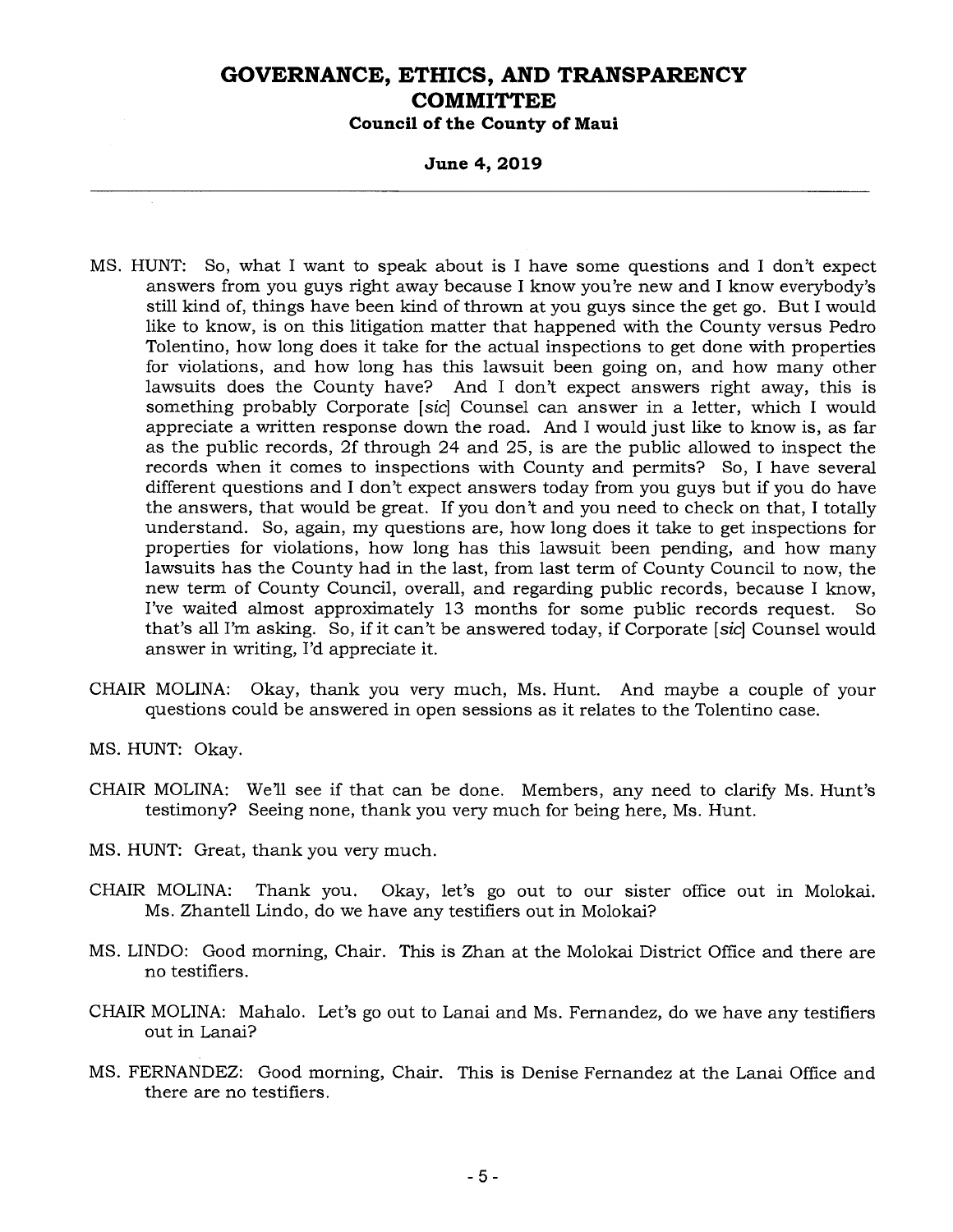#### **June 4, 2019**

- CHAIR MOLINA: Okay, mahalo. And let's go out to Ms. Olivera-Medeiros. Mavis, how's it out there in beautiful Hana? Do we have any testifiers there?
- MS. MEDEIROS: Aloha, Chair. This is Mavis Olivera-Medeiros from Hana Office and there is no one here to testify. Pretty rainy right now.
- CHAIR MOLINA: Okay, mahalo. Same here in Wailuku. Nice talking to you. Okay, alright, Members, if there are no objections, seeing no testifiers out in our sister offices and no other members here in the gallery in Wailuku approaching to testify, no? If there are no objections, Chair will close testimony on our agenda items for today.

COUNCILMEMBERS: No objections.

CHAIR MOLINA: Okay, so ordered.

#### . . . *END OF PUBLIC TESTIMONY . .*

#### **GET-2(11) NOMINATIONS TO BOARDS, COMMITTEES, AND COMMISSIONS (LIQUOR CONTROL COMMISSION) (CC 19-24)**

CHAIR MOLINA: Alrighty, let's go, start right into our first item, which is GET Item 2(11), which relates to the appointment of Kaulana Mossman to the Liquor Control Commission for the County of Maui. The Committee was just informed this morning by Mr. Mossman, who also informed Mayor's representative, Ms. Baisa, that he would like his name to be withdrawn from consideration for the nomination to the Liquor Commission. And being that, if you note on your agenda item, it says that our deadline to make a decision is June 15th, the original intent was to defer this matter and to do a waiver and discharge at the Council level for this Friday. So, if there are no objections, we're going to defer this item and action will be taking place at this Friday's Council meeting.

COUNCILMEMBER SUGIMURA: No objections.

CHAIR MOLINA: Any objections? Chair King?

COUNCILMEMBER KING: I just have a question about, this person withdrew their name, so do we, is there another nominee?

CHAIR MOLINA: Let me ask Ms. Baisa if she'd like to comment on this. Ms. Baisa?

MS. BAISA: We will now go to our list. I have a bunch of applications from people that have applied. And so we are, again, starting today, to look at our list to see who we can replace him with.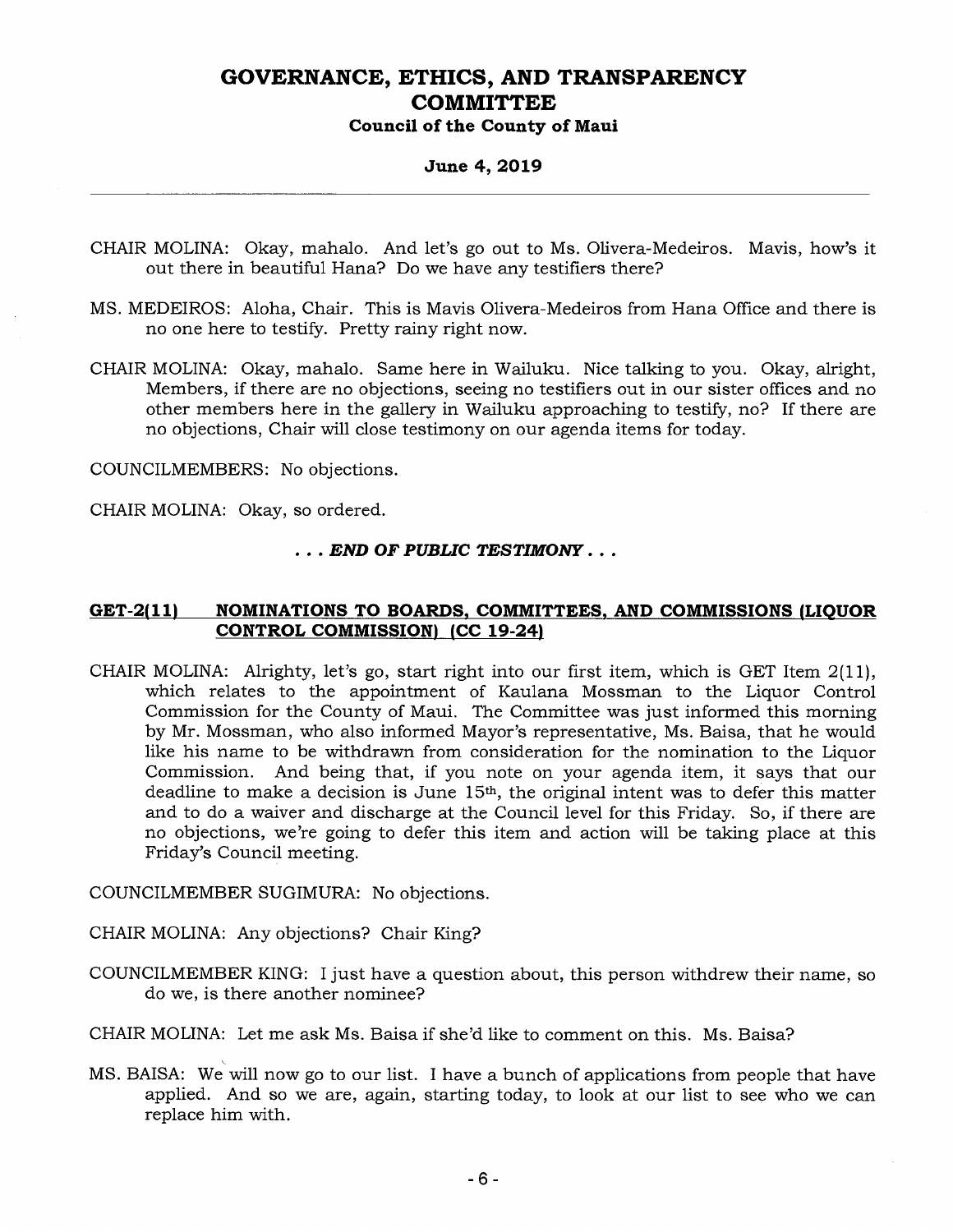#### **June 4, 2019**

- COUNCILMEMBER KING: Okay. So, Chair, so the intention, and the intent is to work with Ms. Baisa to get another name before the Council?
- CHAIR MOLINA: Yes. I guess they're in the process right now of finding another name and then we'll, I guess...let me check with Corp. Counsel. What is the deadline upon a withdrawal, the Mayor will have, is it ten days or 20 days to submit a new, after Council takes action? Ms. Lutey?
- MS. LUTEY: Chair, I believe it's ten days.
- CHAIR MOLINA: Ten days, right, upon final action of the Council, once the Mayor's Office receives the official letter from Council?
- MS. LUTEY: Yes.
- CHAIR MOLINA: Okay, that's when the clock ticks, officially, the ten days.
- COUNCILMEMBER KING: Okay, no, I was just wondering what action are you requesting at the Council?
- CHAIR MOLINA: Basically, it's a deferral today in Committee and then at Friday's Council meeting, we'll go through the discharge and waiver of Committee referral, and then we will take action. And, typically, on a withdrawal action, you would place the name on the resolution to disapprove, it's just a procedural matter because the individual has withdrawn and it's nothing to do with the...
- COUNCILMEMBER KING: Okay, so we won't have another name? We'll just be going through, doing housekeeping, basically?
- CHAIR MOLINA: Yes.
- COUNCILMEMBER KING: Okay.
- CHAIR MOLINA: Basically, yeah. So until further notice, when we get the new nominee, then it'll come to the GET Committee.

COUNCILMEMBER KING: Okay, thank you.

- CHAIR MOLINA: Okay, thank you. Alright, Members, so with that being said...Member Kama?
- COUNCILMEMBER KAMA: Thank you, Chair. So, I just got this from our Staff and it seems that there are two vacancies, is that correct, or only one, according to this?

CHAIR MOLINA: This is on the Liquor Commission?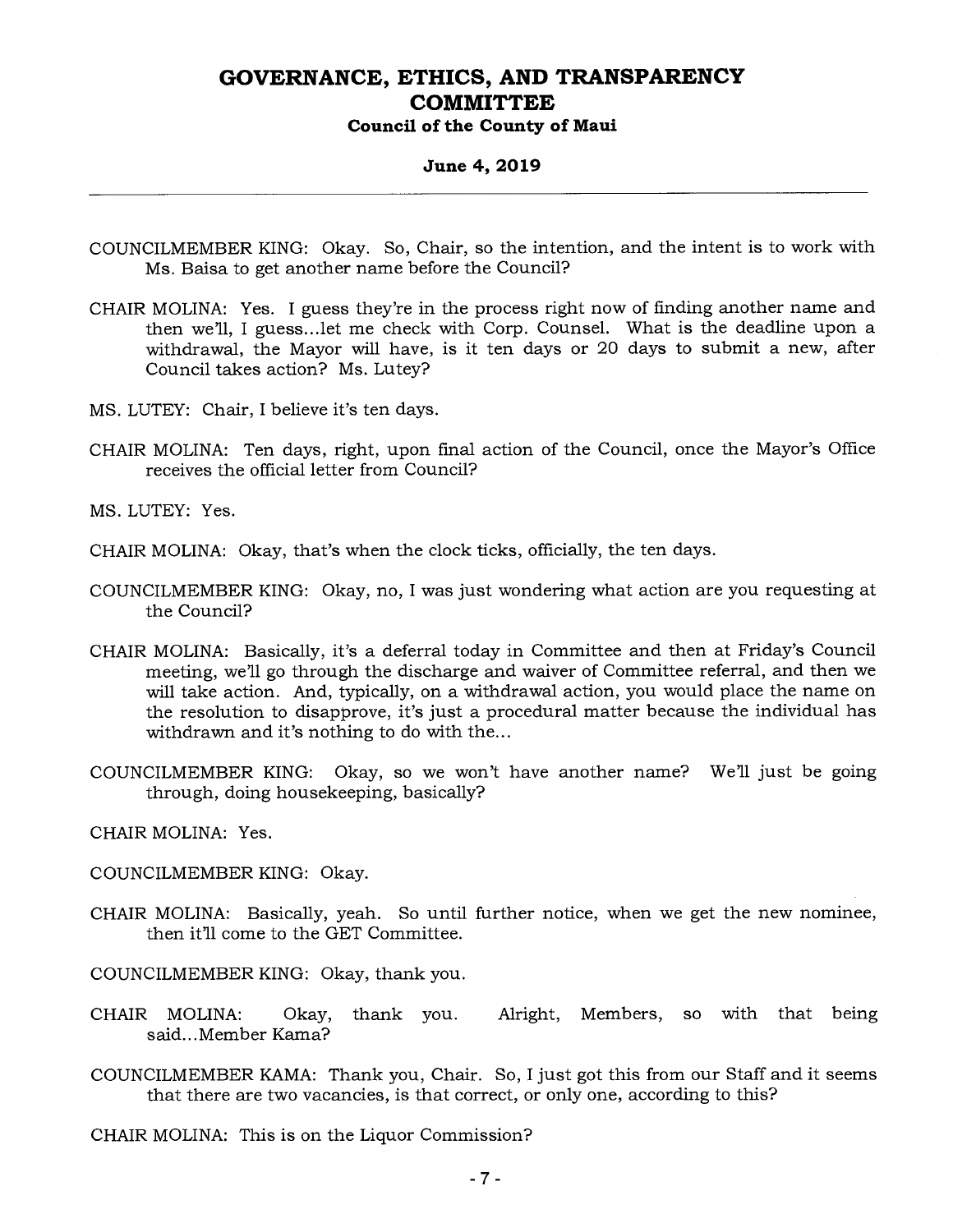# **June 4, 2019**

#### COUNCILMEMBER KAMA: Yes.

- CHAIR MOLINA: Let me verify that with staff. I'm aware of Mister, or the vacancy from, this was Mr. Todd, who had recently resigned, that's what Mr. Mossman would have been filling. Ms. Baisa, anything you would like to add to this?
- MS. BAISA: Chair, I'm going to double check.

CHAIR MOLINA: As far as, to my knowledge, this is the only...

- MS. BAISA: Okay. At this moment, we have, it's one.
- CHAIR MOLINA: We do have a Molokai...
- COUNCILMEMBER KAMA: Yeah.
- MS. BAISA: Yes, there is a name that's been submitted for Molokai and that is going through the process.

CHAIR MOLINA: Okay. So, the next nominee we'll consider someone from Molokai --

COUNCILMEMBER KAMA: Okay, thank you.

CHAIR MOLINA: --and in the meantime we'll await the replacement for Mr. Todd.

MS. BAISA: That's correct.

CHAIR MOLINA: So, we've got two coming, eventually coming our way.

COUNCILMEMBER KAMA: Thank you, Chair.

CHAIR MOLINA: Okay, thank you. Any other questions as it relates to this item? Seeing none, we'll go ahead and defer this matter, if no objections.

#### **ACTION: DEFER.**

#### **GET-2(12) NOMINATIONS TO BOARDS, COMMITTEES, AND COMMISSIONS (MAUI PLANNING COMMISSION) (CC 19-24)**

CHAIR MOLINA: Okay. Alright, Members, let's go ahead and move on to the next item, GET Item 2(12), which relates to the appointment of Dale Thompson to the Maui Planning Commission. And Mr. Thompson would be replacing Mr. Lawrence Hudson, who recently resigned. Mr. Thompson is here in the gallery. I'd like to call upon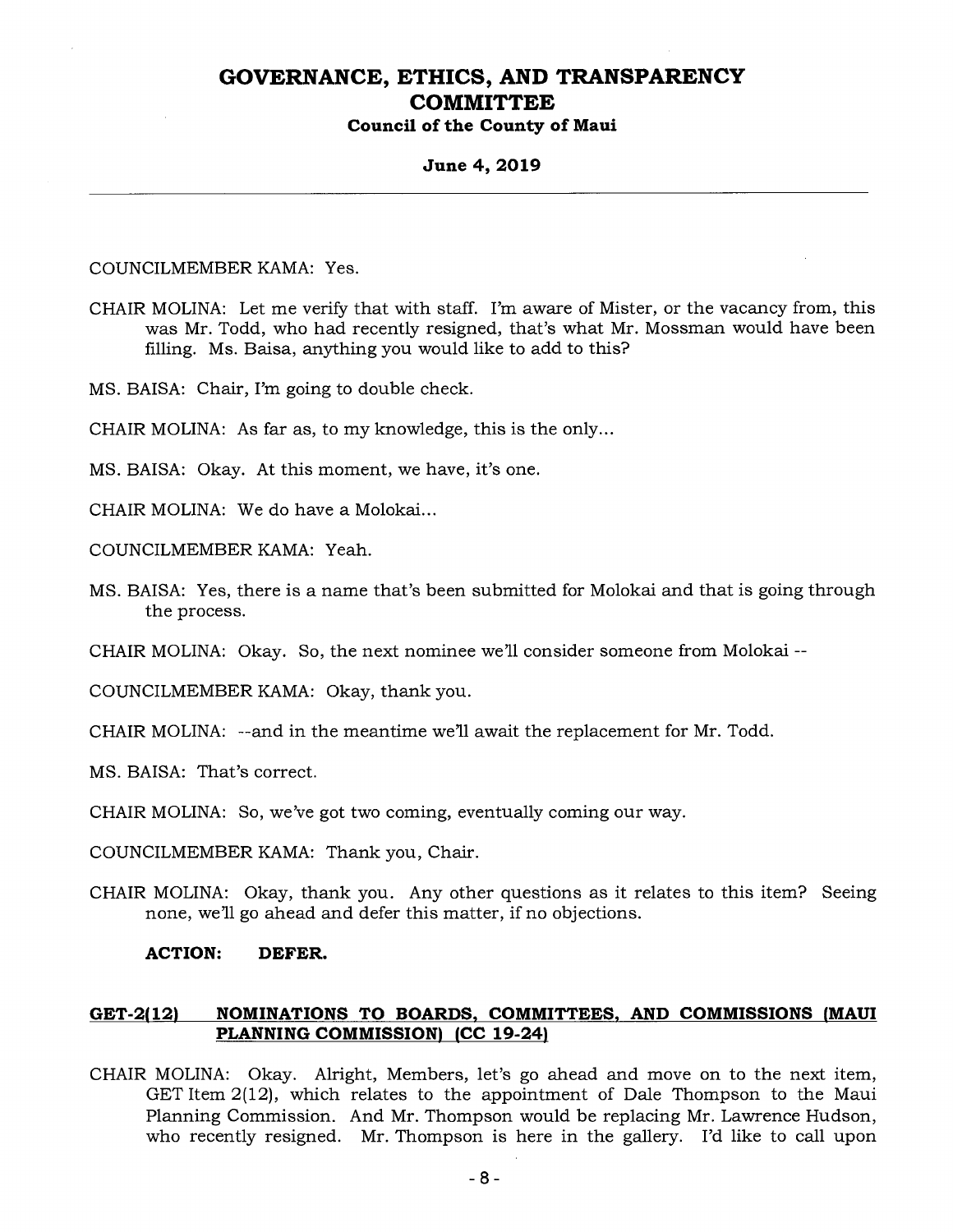**Council of the County of Maui** 

#### **June 4, 2019**

Mr. Thompson to come up. While Mr. Thompson is coming up, I'd like to ask Ms. Baisa to provide some opening comments regarding Mr. Thompson's nomination.

- MS. BAISA: Thank you very much, Chair. And, again, as has been mentioned, Mr. Thompson is with us today. He was requested to attend and I think he would've come anyway because he's very excited about offering his services to the Maui Planning Commission. He has some very relevant experience. He served a term on the Cost of Government Commission and all of us know that serving on the Cost of Government Commission is a huge commitment. It's one of the commissions that works very, very hard and they try very hard to do good, meaningful work, and he was a member of that commission. At the present time, I think I would defer to let him explain about his current employment. I don't see any conflicts. I questioned him and he said he would be more than willing to attend the meetings, and I think the best thing is at this point is for me to let him explain why he wants to serve and let you get into the questions. The Mayor fully supports the nomination. Thank you.
- CHAIR MOLINA: Okay, thank you very much, Ms. Baisa. Before I recognize Mr. Thompson, Chair would like to recognize Councilmember Hokama came into the room a few minutes earlier. Thank you for attending our proceedings this morning, Mr. Hokama. Okay, good morning, Mr. Thompson, you have the floor, if you'd like to take maybe two to three minutes to just give the Committee a brief overview about yourself and your intentions for wanting to serve on the Planning Commission.
- MR. THOMPSON: Thank you, and thank you, Council, for having me. So, I've been a nearly 32-year resident here on Maui and I have served on a commission prior, and I have great respect for the Hawaiian culture, people and the aina. And so, this, the Planning Commission, I think has a very important role here, certainly in the future because of our affordable housing and the shoreline setbacks, all that, so it's very, very important. And I work at the Kaanapali Trolley two nights a week, so I'll always be here to make quorum, which is very important. And also I've, for the nearly 32 years here, I also have provided affordable housing for locals, I have on the Westside a half a dozen on one big lot in Kahana. So that keeps me busy as well and, like I said, they're all good, long-term tenants and that's been a big priority for me. So, happy to serve, I may, I should take some questions.
- CHAIR MOLINA: Alright, thank you very much, Mr. Thompson. And Chair appreciates you mentioning the fact about your availability to attend these meetings 'cause I've read over the last year or so, sometimes there's only four, maybe five members in attendance, so that's a very, very big factor. And I appreciate your work on the Cost of Government Commission as well --

MR. THOMPSON: Thank you.

CHAIR MOLINA: --and having formerly worked in the Administration, I know your attendance was very solid for that commission as well. Okay, Members, the floor is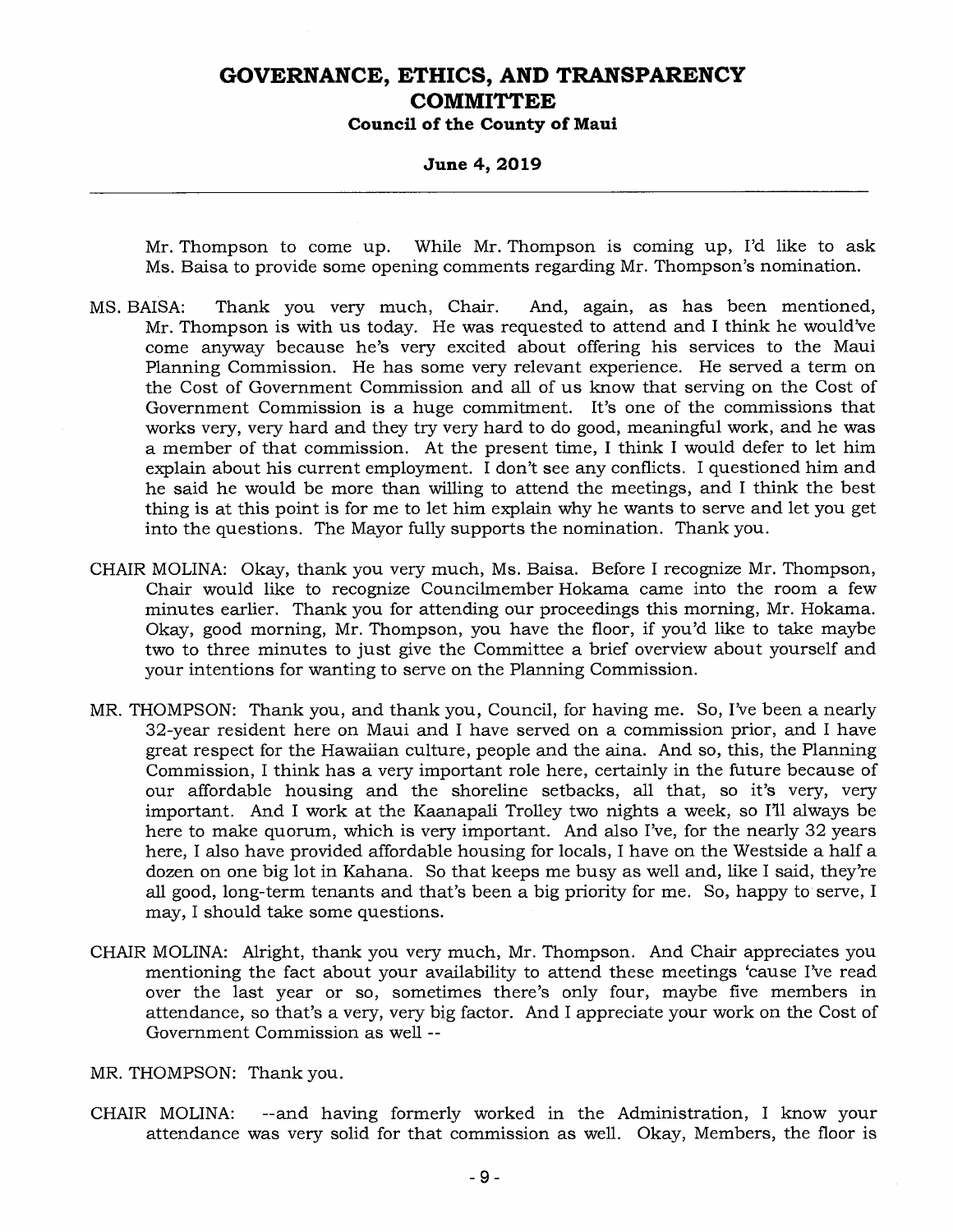#### **Council of the County of Maui**

#### **June 4, 2019**

now open for questions for Mr. Thompson. Anyone would like to start? Okay, we'll go with Member Hokama.

- COUNCILMEMBER HOKAMA: Good morning, thank you. Just a few questions. I noticed you've put down as part of your information, Flying Rabbit Properties.
- MR. THOMPSON: That's correct.
- COUNCILMEMBER HOKAMA: Are you, so you're the owner, sir? Are you, what is that? Let me just...
- MR. THOMPSON: Yes, I'm the owner and it's a, one piece of property and it has a half a dozen Hawaiian-style cottages on Westside. And, like I said, I've been there nearly 32 years. So I own 'em, operate, live on property, and we grow taro and ulu and star fruit and grapefruit and...

COUNCILMEMBER HOKAMA: Okay, do you market and sell property also?

- MR. THOMPSON: No. I once did work for CENTURY 21 in the early '90s, and so I did have real estate license and I haven't used that in decades.
- COUNCILMEMBER HOKAMA: Okay. I take note, you come from Westside and you have unique situations there. What are your thoughts before this Committee this morning regarding short-term rentals and bed and breakfasts, bed and breakfast use of instead of long-term rentals?
- MR. THOMPSON: Sure. That's a real hot button, isn't it, for everybody?

COUNCILMEMBER HOKAMA: We face it every day here.

MR. THOMPSON: Yeah. So, we have a huge shortage of affordable and workforce housing and our short-term rentals seem to work contrary to that, a lot of those. They've taken the housing out of the markets for those things so, and that's a battle fought here and in many populated expensive places. So, I think some of the rules of basic economics can help that and that if we supply more housing for workforce and affordable housing, we can help alleviate that. I think we're somewhere in the tunes of about 15,000 units behind right now. So, we have years to catch up and, but, you know, that's always a trick and it's going to be a lot on the Council to get those approved and, you know, not everyone's a right fit, they have to be in the right place and they have to, you know, have the right infrastructures and that's a big problem here, too, is our infrastructure, a lot of it's really dated. We just can't throw in 100 units and expect that, you know, traffic to get in and out, or the water to work, or those kind of things, so.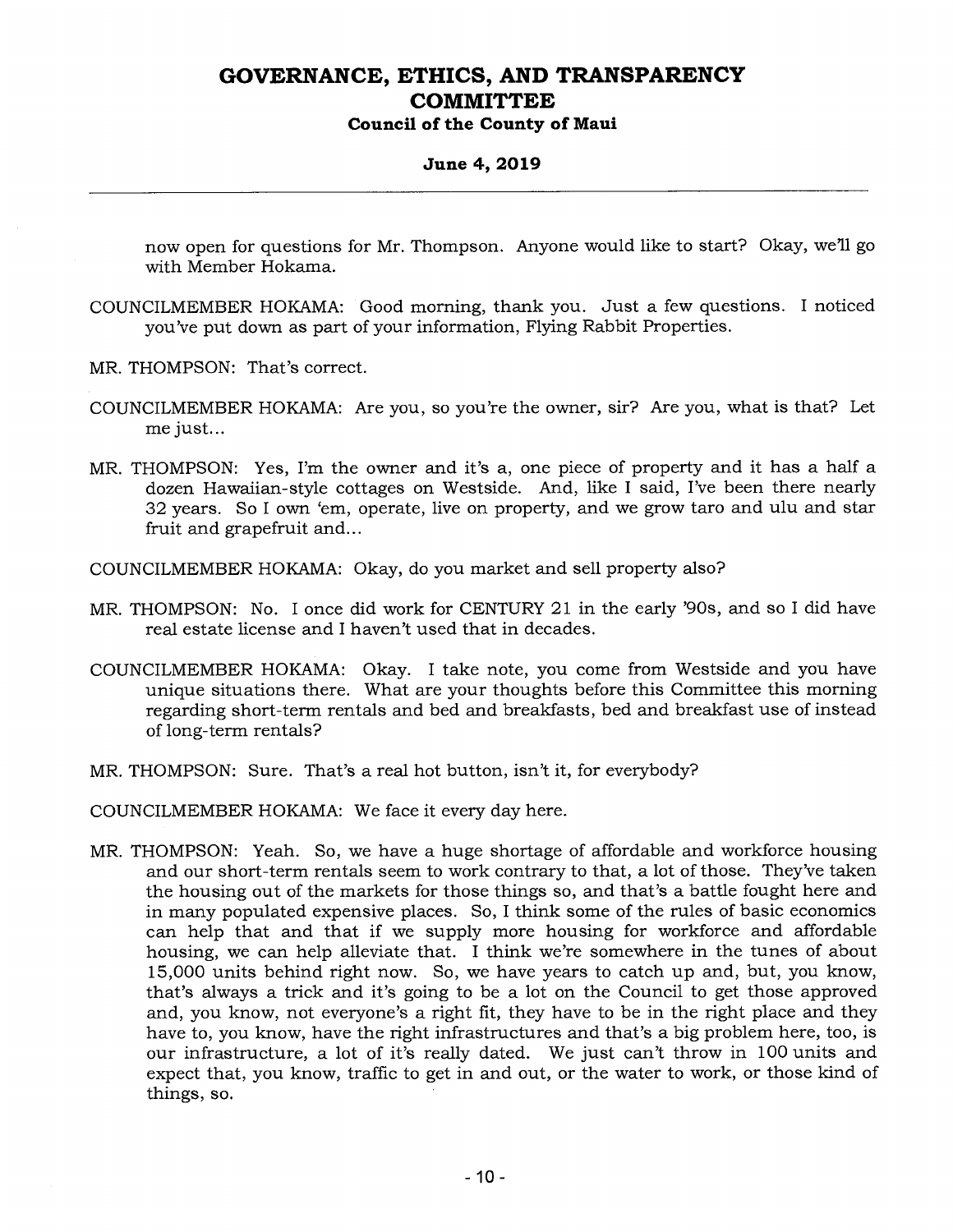**Council of the County of Maui** 

#### **June 4, 2019**

- COUNCILMEMBER HOKAMA: Thank you for that response. My last question is maybe a little bit more about how you look at the County in general, but as a potential Planning Commissioner, you have some authority to impact and influence the County's economic drivers. So, you talk about 15,000 units and some other factors, what do you think your role will be in adjusting the direction of the County to have a healthy economy?
- MR. THOMPSON: Sure, so your question is?
- COUNCILMEMBER HOKAMA: What do you see your role as the Planning Commissioner in adjusting our economy to maybe something that makes better sense for us than just the visitor industry?
- MR. THOMPSON: Sure. So, you know, we're going to grow, this is a hot spot in the country, everybody wants to come here, there's no drive-by shootings, there's, you know, it's a great place to live.

COUNCILMEMBER HOKAMA: Yet.

MR. THOMPSON: So, I see more people coming here, so it's, you know, we're going to have to have some control measures in for that. And even our tourism, I mean, every year it's a record number of people coming here, our roads are clogged with, you know, rental cars and, you know, along with all the water and sewage and all that that they use. So, that has to be, I think, somewhat carefully controlled or at least monitored and I think we have to look to some other agencies, maybe the Visitor Bureau, somebody to have, you know, we lose people to drowning, like one a week, you know, they just don't know. They've never been in the ocean and they go floating out and they're halfway to Molokai before they, you know, the Coast Guard or somebody has to go pick 'em up. So, you know, I think a lot of agencies have to work together and supporting or, I mean, it is our main driver of income here, is tourism, but I see it now switching to, into agriculture and some other things that can help sustain a base of more Maui employees and households.

COUNCILMEMBER HOKAMA: Okay, thank you.

MR. THOMPSON: Thank you.

COUNCILMEMBER HOKAMA: Thank you, Chairman.

CHAIR MOLINA: Thank you very much, Mr. Hokama. Prior to recognizing Committee Vice-Chair Rawlins-Fernandez for her question, just really quickly, Mr. Thompson, you represent, you'll be representing, I guess, the West Maui area, which is --

MR. THOMPSON: Sure.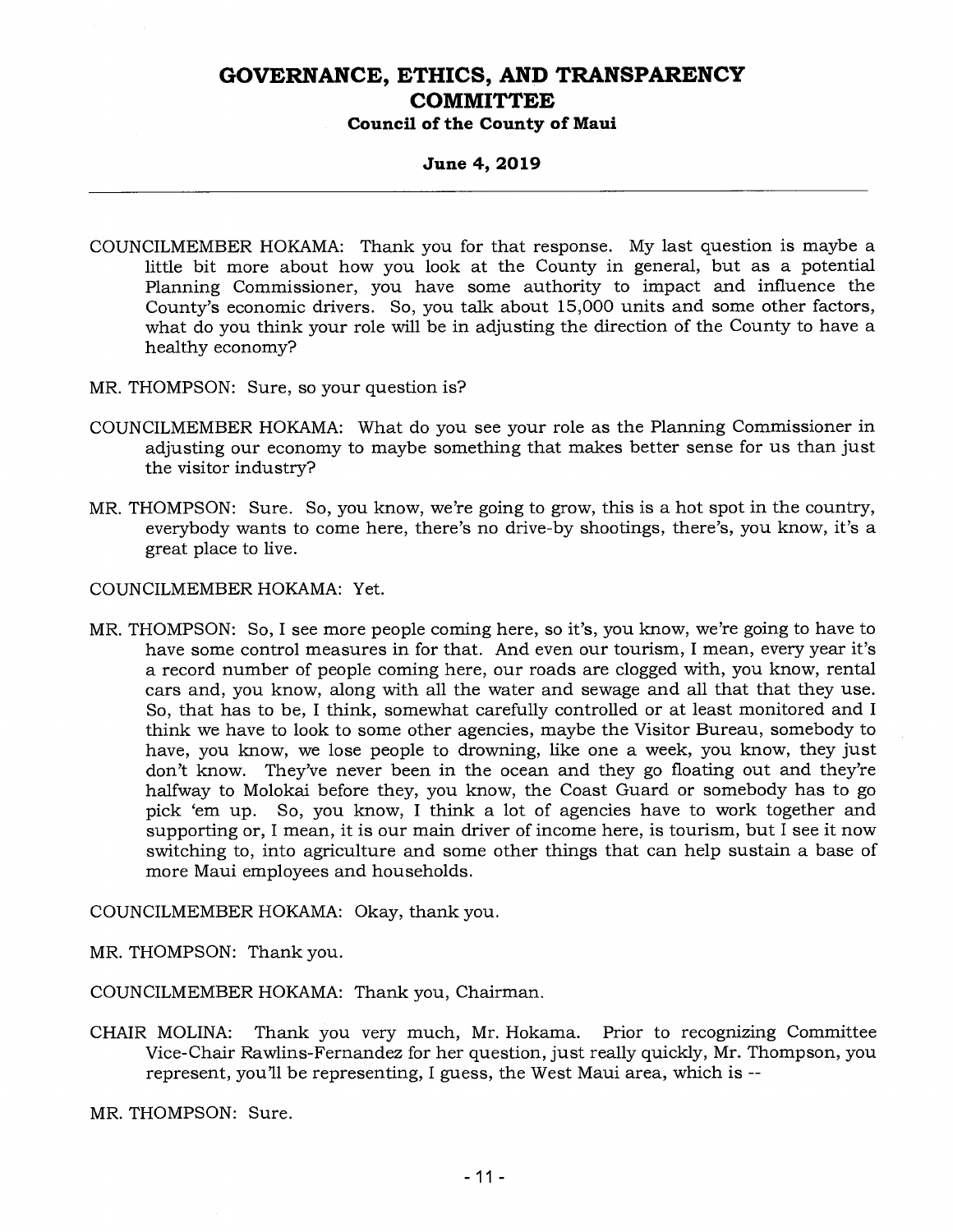#### **June 4, 2019**

- CHAIR MOLINA: --Member's Paltin's area and, of course, it is a major epicenter of economic activity as it relates to the visitor industry. Any thoughts as a Planning Commission on the hot button topic of shoreline erosion?
- MR. THOMPSON: Yeah, and so, yeah, it comes to many aspects and I did sit on a few of the conferences, one with Sea Engineering and, you know, and I paid attention, watched a lot of those and, you know, there's a few different angles, there's, you know, shoreline erosion, the ocean works 24/7. When we're sleeping, it's pounding away at the shores and it's coming inland, so we either prepare for that, you know. Some of it can be, I believe there's some things we can do, you know, the replenishment has some marginal success in some places. Replenishing our reefs are a real huge thing, I think. And then controlling the amount of wastewater and sewage that goes into is probably killing our reefs.

CHAIR MOLINA: Okay.

- MR. THOMPSON: But, yeah, so anything built on the ocean has to be under super special consideration 'cause it's coming inland and you can't stop it.
- CHAIR MOLINA: Okay, thank you very much, Mr. Thompson. Member Rawlins-Fernandez?
- VICE-CHAIR RAWLINS-FERNANDEZ: Mahalo, Chair. Aloha, Mr. Thompson. Mahalo for your willingness to put your name
- MR. THOMPSON: Thank you.
- VICE-CHAIR RAWLINS-FERNANDEZ: --forward. So, I wanted to first quickly ask for clarification on a response that you gave to Member Hokama regarding the Flying Rabbit --
- MR. THOMPSON: Properties.

VICE-CHAIR RAWLINS-FERNANDEZ: --oh, Properties.

MR. THOMPSON: Sure.

VICE-CHAIR RAWLINS-FERNANDEZ: What's a Hawaiian-style house?

MR. THOMPSON: So, these are cane-style houses built in the early '60s. They are double wall construction but they're, you know, flat roofed.

VICE-CHAIR RAWLINS-FERNANDEZ: Plantation house.

MR. THOMPSON: Plantation house, exactly.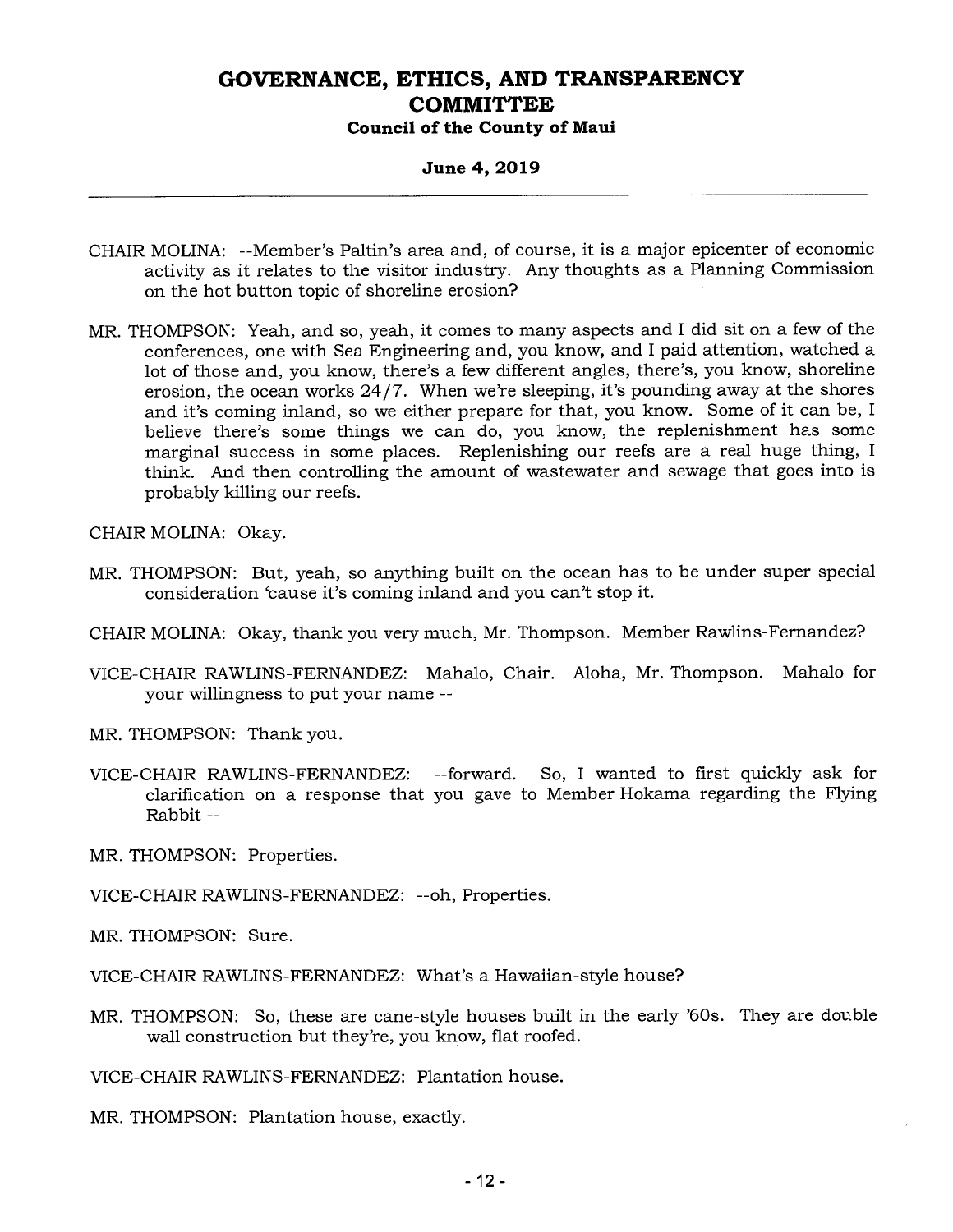**Council of the County of Maui** 

#### **June 4, 2019**

VICE-CHAIR RAWLINS-FERNANDEZ: Okay, plantation house, okay, got it.

- MR. THOMPSON: Jalousie windows, ceiling fans.
- VICE-CHAIR RAWLINS-FERNANDEZ: Okay. What expertise do you see yourself bringing to the Commission?
- MR. THOMPSON: That's a very good question. Well, I'm fairly knowledgeable, I pay attention to a lot of things and I'm willing to be devoted to it. I know this requires some homework, they meet twice a month and there's lots of reading and studying to be involved. So, I believe I'm up to that task and that should be an important one. And I have a good sense of compromise, too, and working with people so that may be helpful `cause, you know, here there's a compromise in between what can be built and what should be built, perhaps, and, you know, people, for the money, will do anything nearly, so that has to be pretty carefully monitored, I think.
- VICE-CHAIR RAWLINS-FERNANDEZ: So, you're saying that your expertise is understanding balance?
- MR. THOMPSON: Yes, thank you, that's --

VICE-CHAIR RAWLINS-FERNANDEZ: Okay.

MR. THOMPSON: --well put.

VICE-CHAIR RAWLINS-FERNANDEZ: Okay, thank you. Have you attended any of the Planning Commission meetings?

MR. THOMPSON: Excuse me?

- VICE-CHAIR RAWLINS-FERNANDEZ: Have you attended any of the Planning Commission meetings?
- MR. THOMPSON: I've only watched them on Akaku TV but I haven't attended them.
- VICE-CHAIR RAWLINS-FERNANDEZ: Okay. And, so, as you mentioned, there's a ton of reading and so you're ready to commit to all, reading all the meeting materials?

MR. THOMPSON: Yes, and I expect it will be quite substantial.

VICE-CHAIR RAWLINS-FERNANDEZ: Yes.

MR. THOMPSON: You know, I do...I read --

VICE-CHAIR RAWLINS-FERNANDEZ: It will be.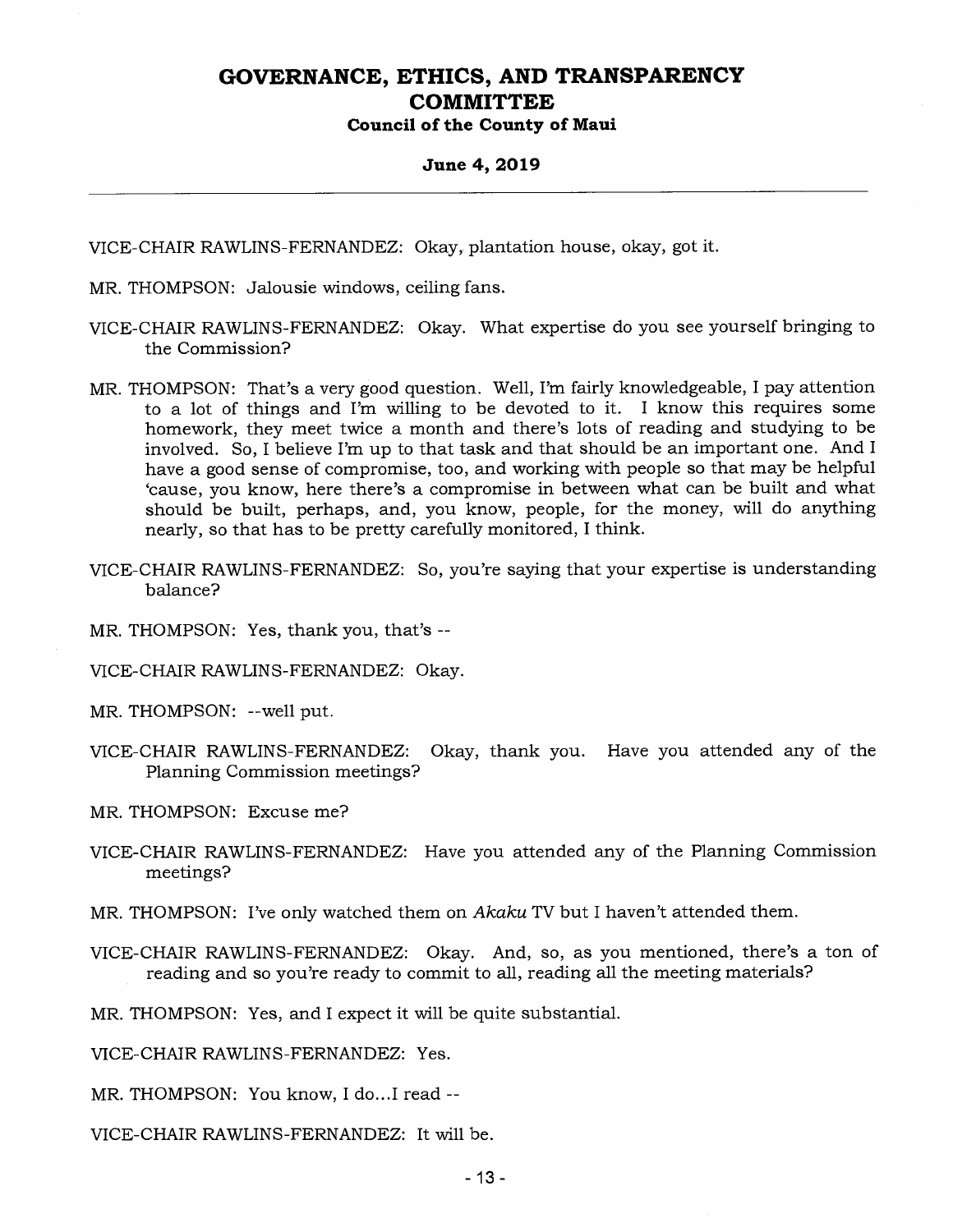### **Council of the County of Maui**

#### **June 4, 2019**

- MR. THOMPSON: --the paper every day and I see the projects that are there and there's some, Wailea's got some huge issues, so a lot of these have to, there's a lot of moving parts and a lot of components, so.
- VICE-CHAIR RAWLINS-FERNANDEZ: And how do you plan to make decisions?
- MR. THOMPSON: Well, it's as a group, as the council there, so, but I guess it's, the best way is to take in all the facts first, you know, so you have to be pretty knowledgeable about, you know, there's, you know, everything's a perspective, isn't it? So, you have to take in everybody's perspective and then be, make the best knowledgeable decision that you can.

VICE-CHAIR RAWLINS-FERNANDEZ: And how will you determine what the facts are?

MR. THOMPSON: Well, I believe that most of them have testifiers, there's tons of reading in it and, you know, and the community plays a very big part in all of these. So, you know, you just can't go put something in because it looks like a good idea without, you know, people that live in those areas have specific things they know that you can and can't do, they're like, that river floods every year, if you build on it, you're going to have a big problem or, you know, traffic can't turn this way, you know, and so, and they'll say so. A lot of people will testify here and I think more so now than ever, more of the public is getting involved with those things.

VICE-CHAIR RAWLINS-FERNANDEZ: Last question, Chair.

MR. THOMPSON: Sure.

VICE-CHAIR RAWLINS-FERNANDEZ: So, your plan is to defer to or to give the community a lot of weight when making decisions?

MR. THOMPSON: Absolutely.

- VICE-CHAIR RAWLINS-FERNANDEZ: A lot of times there's a lot of controversial issues and the community is divided on whether to move forward on a project or not. In that situation, which I anticipate will happen often, how will you, how do you plan to make your decision?
- MR. THOMPSON: Well, I guess you have to make the best that you can on the facts that you have, myself included, you know, you weigh those out. Sometimes it's in a Franklin close, pro and against, and, you know, you weigh out all those things and, you know, you have to figure what's best for the community and best for Maui in the long term. People come here because Maui's a great place and it's not, aloha is not a bumper sticker, it's a real thing with Hawaiians so, you know, maintaining that is a very important part, I think.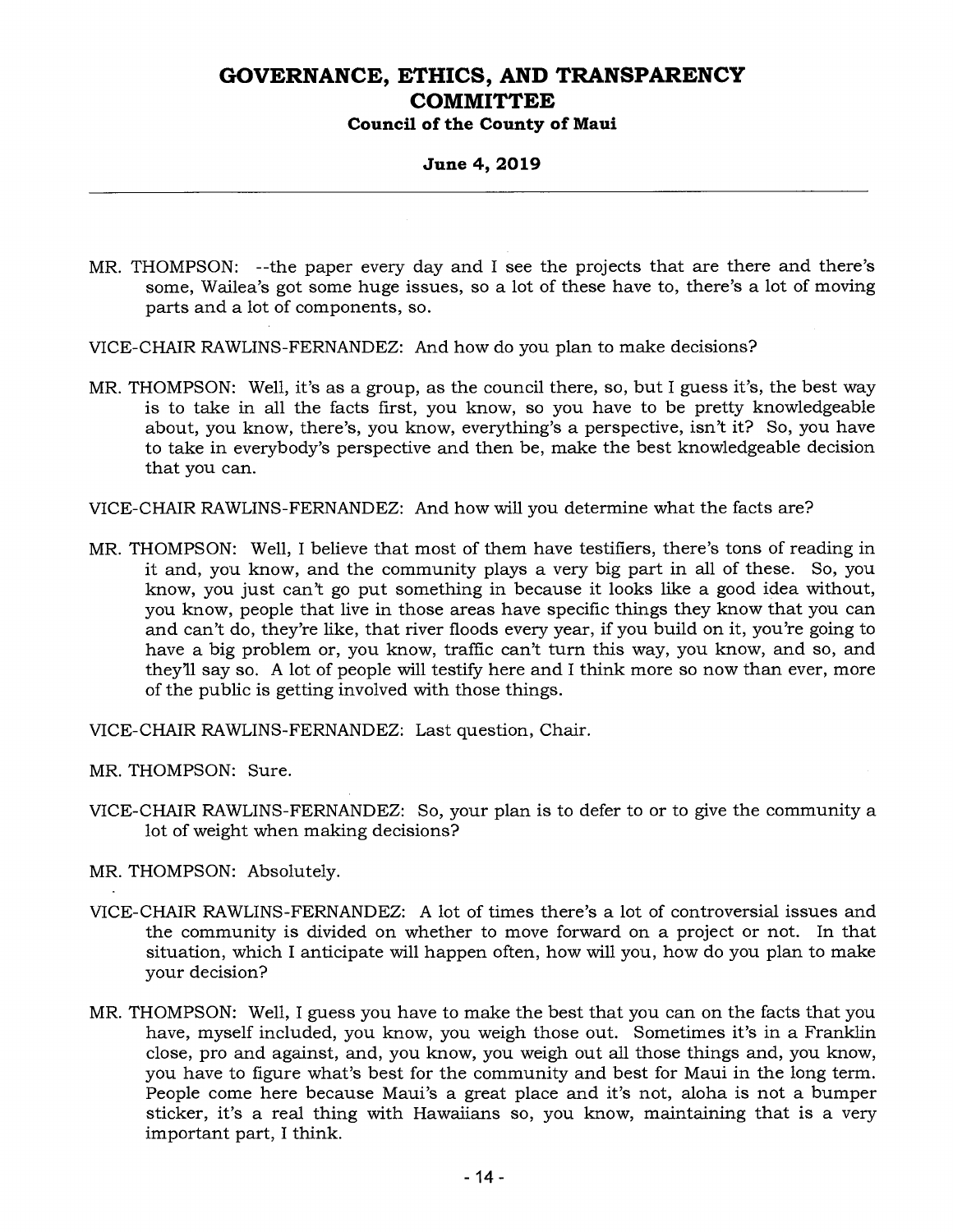#### **June 4, 2019**

VICE-CHAIR RAWLINS-FERNANDEZ: Okay, mahalo, Mr. Thompson. Mahalo, Chair.

- CHAIR MOLINA: Okay, thank you, Member Rawlins-Fernandez. Just dovetailing quickly off of one of your responses to Member Rawlins-Fernandez about reading. On the Cost of Government Commission you were required to do, submit a yearly report to the Council, and I believe each Cost of Government member is assigned responsibility to do research on various departments. Which departments that you, have you done research on as a member of the Cost of Government Commission? Do you recall?
- MR. THOMPSON: I don't. I can't name specifically we were in a lot of the, you know, groups we did and, you know...

CHAIR MOLINA: But, nonetheless, you had a lot, had to do a lot of reading and...

MR. THOMPSON: Yeah, a lot of reading and then we did have a technical writer and all that. And, of course, our, when I was there, our Chairman here, Paul Kailiponi, was in, very intelligent and a fair person, so.

CHAIR MOLINA: Alright, thank you. Chairman King, you have questions?

COUNCILMEMBER KING: Thank you, Chair. Thank you so much for being here, Mr. --

MR. THOMPSON: Thank you.

- COUNCILMEMBER KING: --Thompson. I just, I think you've had some very good questions. I just, my one concern that came up today and there was an article in the paper about a recent Planning Commission meeting that, where there was a couple asking for short-term rental permit in a neighborhood that already had several of them and there used to be a time when, you know, 2 within a 500-feet area was the limit. And so, what are your thoughts on, you know, some of these neighborhoods turning into, you know, multiple short-term rentals?
- MR. THOMPSON: That was in the paper today, actually.

COUNCILMEMBER KING: Yeah.

MR. THOMPSON: Yeah, that's a real thorn there. I would say I kind of err to more conservative on those things. They're, don't serve a great use for our community. I think they give more benefit to the owners of the property. And that one, I don't know the particular case, but they bought another house, they're here in the community, you know, they can sell that one, I'm sure, and someone else can live there, you know, perhaps a local. But, again, I don't know any of the, other than what was in the paper, I don't know any of the specifics.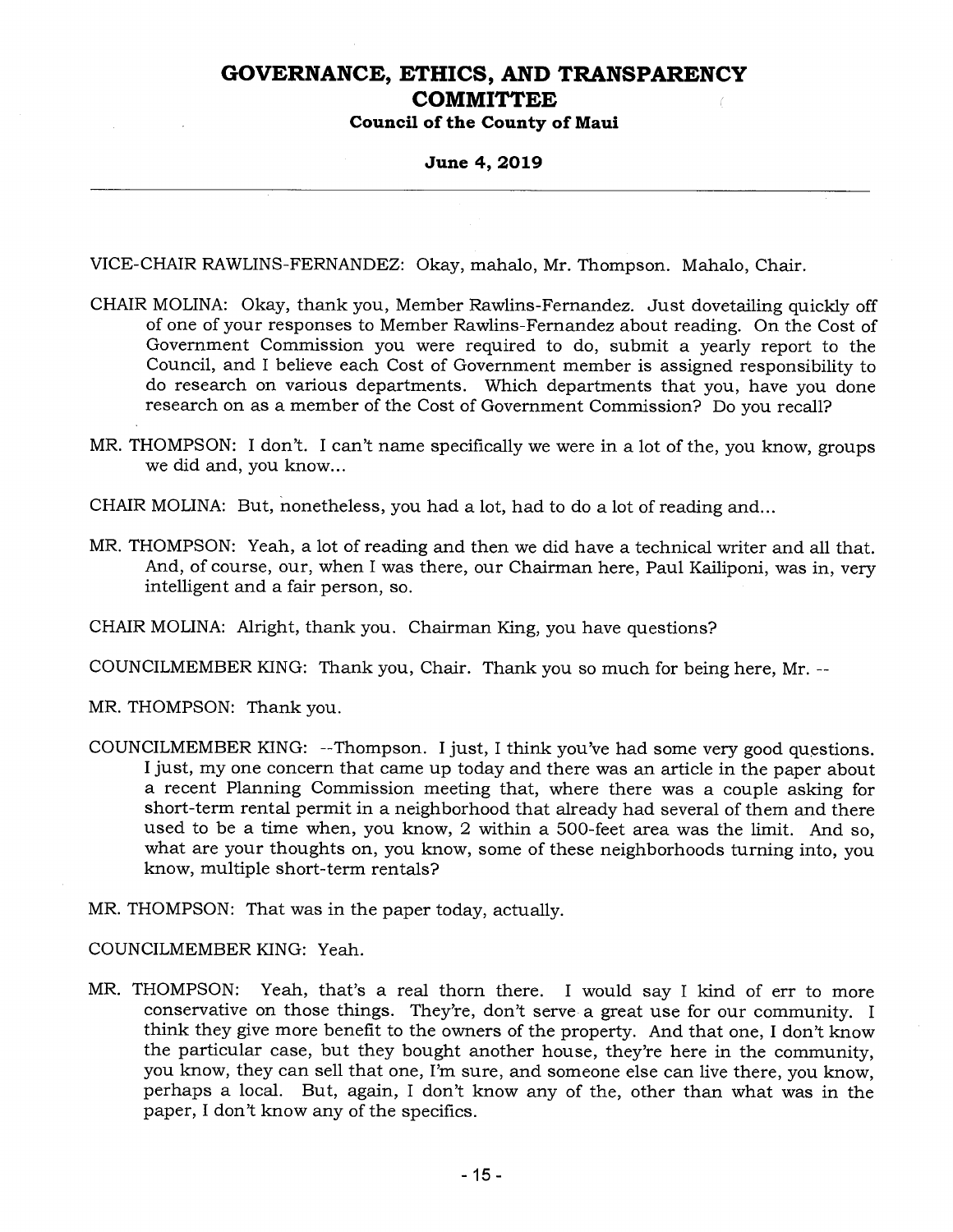### **Council of the County of Maui**

#### **June 4, 2019**

- COUNCILMEMBER KING: Okay, and do you feel like that's a, you know, that's an honorable goal to keep, you know, the neighborhoods from, you know, to limit the number of short-term rentals in these neighborhoods?
- MR. THOMPSON: Yeah, short term, I think, degradates our community, you know, it's not children playing with children on the same street and, you know, none of that goes on, they're just people that come in and go to Hana and eat dinners and leave and leave a little mess behind, perhaps. So, usually people in those communities aren't real stoked, I don't hear a lot of people going, yay, we got another short term down the street, you know, get two more, we'll have our goal, I don't see that going on at all.

COUNCILMEMBER KING: Okay, thank you. Thanks.

MR. THOMPSON: You're welcome.

COUNCILMEMBER KING: Thanks very much.

CHAIR MOLINA: Thank you, Chairman King. Member Paltin?

- COUNCILMEMBER PALTIN: Thank you, Chair. Thank you, Mr. Thompson, for making the drive.
- MR. THOMPSON: Thank you.
- COUNCILMEMBER PALTIN: I had a few questions. My first one is, have you ever attended the Native Hawaiian law training?
- MR. THOMPSON: I have not.
- COUNCILMEMBER PALTIN: Okay. I believe there's a course on Oahu this Friday, 8:30 to 3:30 at UH Manoa. Do you think you might be able to make that? I know it's short notice.
- MR. THOMPSON: I may be able to. I'll check calendars, see, I work Wednesday, Thursday. I'll get the information here when we're out of the Committee.
- COUNCILMEMBER PALTIN: Okay. And then, I mean, if it's not this one, would you be open to attending one in the future?

MR. THOMPSON: Absolutely.

COUNCILMEMBER PALTIN: Okay. And then a couple other issues, like Chair King was mentioning recent issues, I believe, that occurred for the Planning Commission and one kind of right in our neighborhood, was the settlement of fines. What is your opinion of taking a fine from say \$640,000 down to \$100,000 and your thought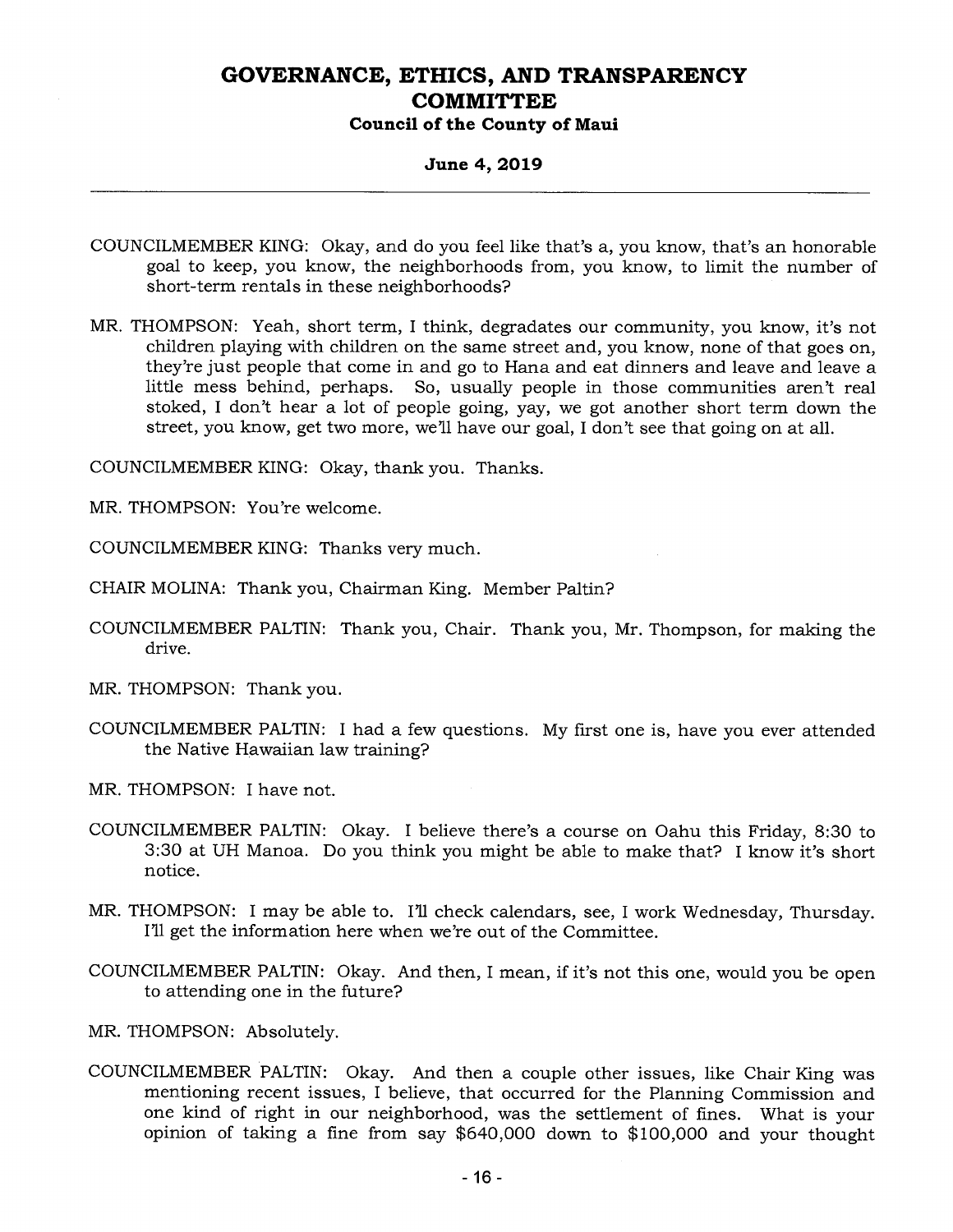**Council of the County of Maui** 

#### **June 4, 2019**

process on how fines should be paid, if they should be brought down, and things like that?

- MR. THOMPSON: Yeah, in that case, I'm not familiar with all the moving pieces in that, although I am on your Facebook page, so I kind of know your thought about that, or Kai Nishiki thought about it. So, for them it was a great travesty and, like I said, I don't know and I'm not sure of the process. I do know...yeah, 'cause that's just down the street, as you well know. I believe Walter Hester, I don't know him personally but he's a pretty good advocate, I think, for locals. He, you know, grants lots of money for local activities and supports the community in many ways. So, that has no bearing on his fine at all, other than I'm sure he's able to pay it but...
- COUNCILMEMBER PALTIN: Or just a general case in where, you know, we have these rules and someone's assessed a fine, and it's, our fine amounts are getting more, but then when it comes time to pay the fine, it gets negotiated down to like a negligible amount of the original fine. Like, what are your thoughts on that?
- MR. THOMPSON: Yeah, well, perhaps the parameters were made for a reason and they maybe kept, should be kept closer to that, although, sometimes they're, get, a little more punitive, you know, it's not an actual, but more of a punitive and, like I said, his case, I don't know and some of the other ones I've seen, yeah, they've got reduced from, you know, a million to 100,000 or something. And each one of those will be separate though. And I still need to learn more about what those fines are. Like I said, some of 'em are fairly substantial. Even our short term, I believe, it's something like 20,000 a day or something. It's, you know, and so that's a little tough because if you had maybe, you know, mom, pa, local, they rented out a room in their home illegally and didn't pay their tax on it, et cetera, and all of a sudden they've got a million-dollar fine and that puts them out of their house and, you know, and living in the street, maybe that's not as equitable as it should be. So, I guess each case weigh it separate, isn't it?
- COUNCILMEMBER PALTIN: And then another issue that came before the Planning Commission recently was the Makena situation, I think they wanted to expand and tear down the chapel there and I was wondering if you could share your thoughts, you know, I mean, there is concern that there may be iwi kupuna and just wondering if you had any thoughts on granting applications with that concern in mind?
- MR. THOMPSON: Yeah, I do have a great respect for Hawaiian culture and their aina and, like I said, usually next to chapels, that's where burial grounds are, you know, ask their parishioners, that's where my descendants are, just next door, you know, they usually were very close. And, often, and, you know, in sandy areas, near beaches and all that, it was easier to dig and so there's tons. Look what happened at the Ritz Carlton, that was a good case there and there was compromise, they moved the hotel, they respected the sites, you know, and I thought it was a good move. It wasn't an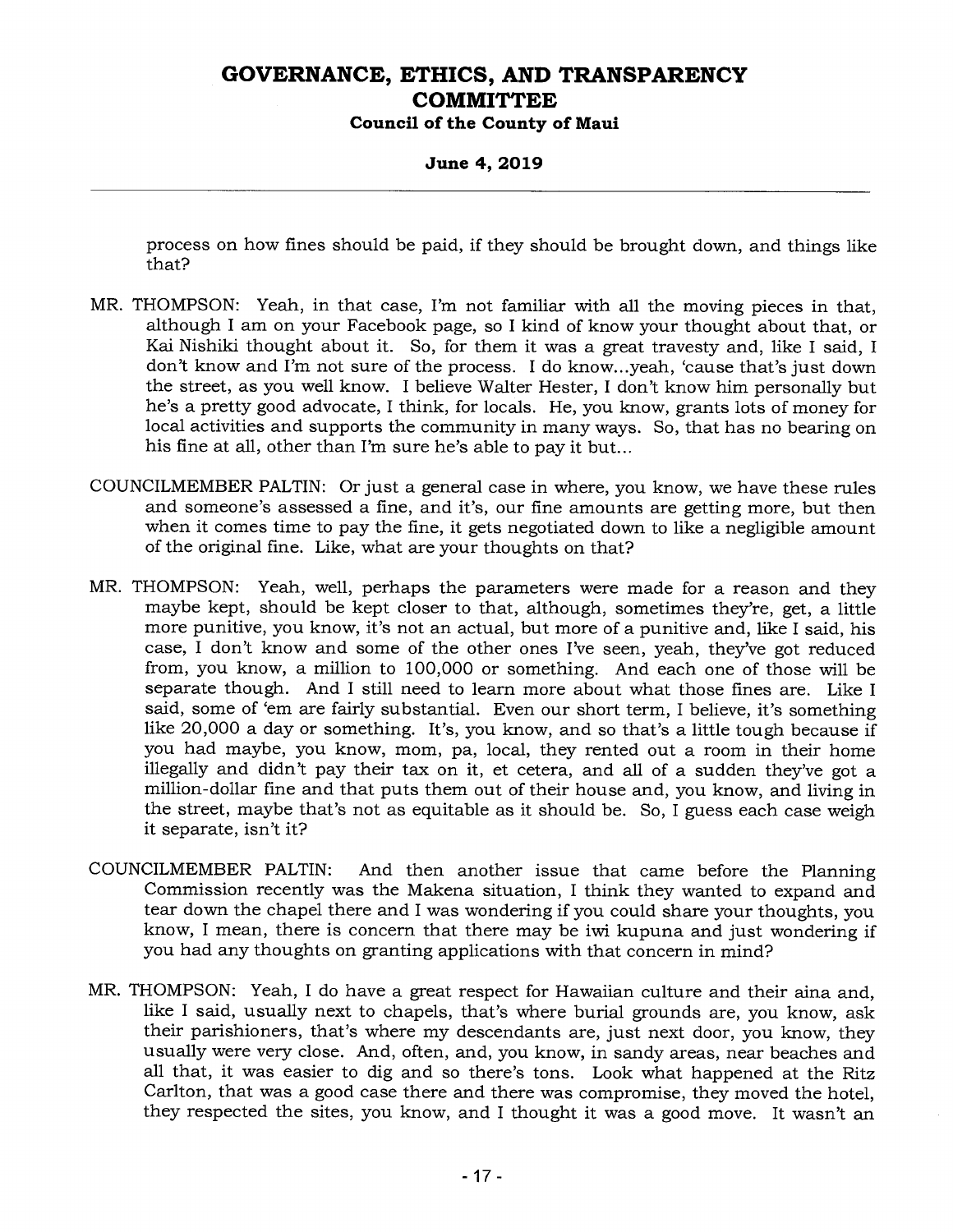**Council of the County of Maui** 

#### **June 4, 2019**

overnight thing and I'm sure there's a lot of people on both sides, but eventually got handled.

- COUNCILMEMBER PALTIN: Okay, and then in combination with, you know, the characteristic of Maui hotels and the open space and the shoreline development, the idea of expanding another 200 rooms to that area, any thoughts on that?
- MR. THOMPSON: I do have some and one is, I don't think anybody in this room wants to make Maui look like Oahu. One is our infrastructure, our roads can't handle it, so I think a lot of that we have to catch up first, you know, have a solid base for our workers and our locals and the infrastructure that those are going to put in. You just can't dump a hotel and I know recently in Kaanapali, the ERS went, hey, we're going to put in, you know, three new hotels and some condos and take a big hunk of beach here for some private homes and, you know, I don't think it was met with too much fanfare. For them it was, great, oh look millions more, but that has egress one light in and out of Kaanapali and, you know, and traffic already, and certainly when the shifts change, it's hard getting in and out of there. And you put a couple more hotels and you've got gridlock and now, you know, it's not good for the locals, not good for the tourists. They come here 'cause Maui is not Oahu, I believe.

COUNCILMEMBER PALTIN: Thank you, Chair. Thank you . . . *(inaudible).. .* 

MR. THOMPSON: Thank you very much.

CHAIR MOLINA: Thank you very much. Members...Member Kama?

- COUNCILMEMBER KAMA: Thank you, Chair. Thank you, Mr. Thompson, for being here. So, what do you value?
- MR. THOMPSON: I value my life, and my community, and my family. I guess those are the tops of it. My way of life, I presume, it's, I'm a pretty peaceful person, you know, I enjoy the non-stress and, you know, the aloha of Maui, it's a great place here.
- COUNCILMEMBER KAMA: So, are those are the values that you would use to be able to apply in your decision-making process?
- MR. THOMPSON: Certainly those would be tops.
- COUNCILMEMBER KAMA: Have you ever thought about what you would say no to?
- MR. THOMPSON: Sure. In my personal view, when you start building big sky scrapers. So, you got a little piece of land and a lot of people living in it, so if you got a, you know, 15-story building, now you got traffic--I did work in Japan for years and you can't get in and out of anywhere, I mean, they work very well and there's tons of public transportation but, you know, you've got 50 million people in x-amount of square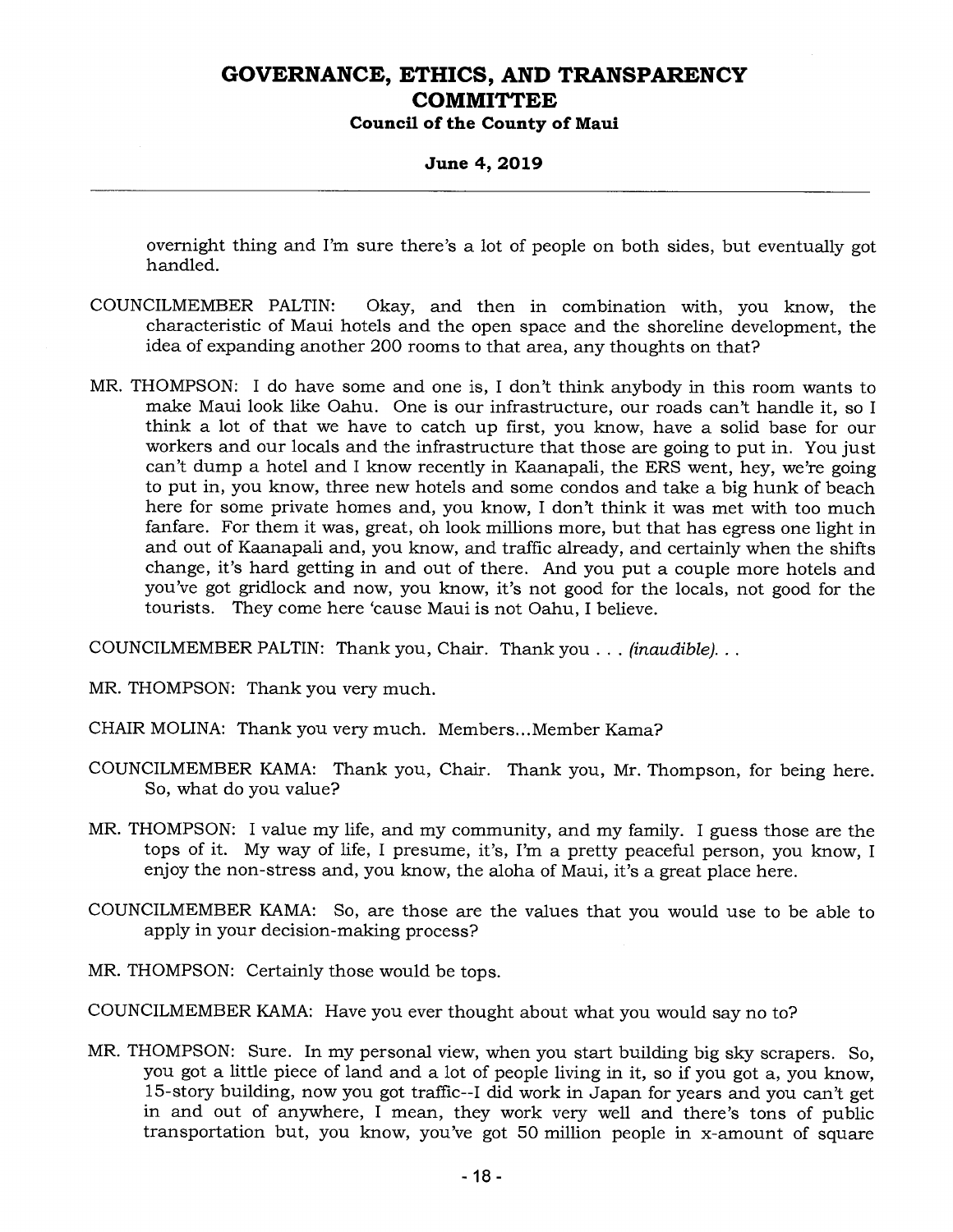**Council of the County of Maui** 

#### **June 4, 2019**

miles and that won't work here. I like the old Hawaiian one, you know, don't build taller than the coconut tree, just because it's not so much, you know, density, so.

- COUNCILMEMBER KAMA: In your opening statement, you mentioned that we needed 14,000 housing units, so how do you foresee having 14,000 housing units over the next ten years, knowing the amount of land we don't have?
- MR. THOMPSON: That's true. There are still plenty of areas that we do, and I know you guys are in committees all the time on that very issue, and we've got TIGs and whatnot, you know, locating those areas and spots that we can. So, it's a process, so you have to take in the, you know, the, respect the community that it's in, they'll have a lot of input in it, the zoning, you know, I'm sure we'd all hate to see Maui turn into all condos and then we look back, oh, well, we should've saved some land to grow some food for us. I'd like to see us have less dependency on mainland for, you know, food now. So, I think we're going in the right direction on a lot of that, so.

COUNCILMEMBER KAMA: Thank you. Thank you, Chair.

MR. THOMPSON: Okay, thank you.

- CHAIR MOLINA: Thank you, Member Kama. Members, seeing no other questions for Mr. Thompson at this point then I'll excuse Mr. Thompson. Oh, sorry... Member Rawlins-Fernandez?
- VICE-CHAIR RAWLINS-FERNANDEZ: Mahalo, Chair. Last round. Mr. Thompson, what is your position on shoreline hardening?
- MR. THOMPSON: So, yeah, and I did watch quite a few of those and that's a real, I think hardening itself is detrimental. A seawall versus a revetment are very different, but in many cases here in the future, it's going to be a managed retreat. So the ocean doesn't stop, it works every day. When we're sleeping, it's still pounding away and it can break concrete, it can break steel, it can break anything, you know, given enough time. So, this one, it has to be well respected.

VICE-CHAIR RAWLINS-FERNANDEZ: Mahalo. And last question, Chair.

CHAIR MOLINA: Sure.

- VICE-CHAIR RAWLINS-FERNANDEZ: What kind of deference would you give the commissioner filling the seat of the cultural practitioner, particular when it comes to culturally-sensitive issues?
- MR. THOMPSON: Yeah, like I said, I'm a big advocate of respecting Hawaiian culture and their aina and I'm happy to even take some courses on that. And a lot of that is just being a little bit sensitive, I mean, to the things that are around you and the cultures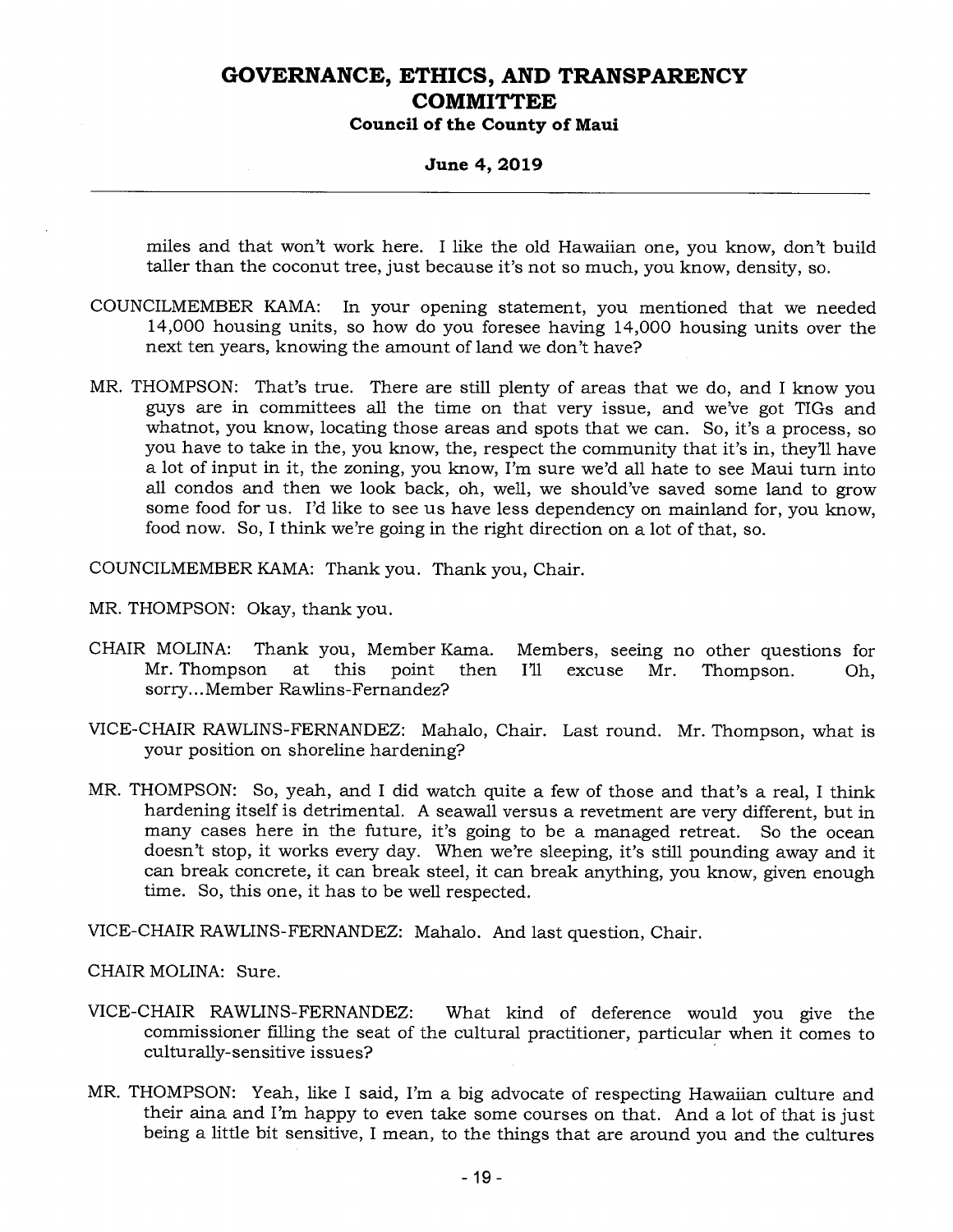#### **June 4, 2019**

around you. So, like I said, I'm a pretty big advocate for maintaining as much of Hawaiian culture as possible.

VICE-CHAIR RAWLINS-FERNANDEZ: Okay. Quick follow up.

MR. THOMPSON: Sure.

- VICE-CHAIR RAWLINS-FERNANDEZ: So, you know, people can, like, will say that they respect the Hawaiian culture but are like totally fine with, you know, digging up iwi kupuna and relocating it, all while saying that they respect Hawaiian culture. So, I just, the question was, what kind of deference would you give to the cultural practitioner commissioner?
- MR. THOMPSON: I think that's no respect, digging up gravesites, you know, that's a big no-no, I think, in any culture. So, I'm against that. And I know that there's a case right now, Wailea, they have an issue with that. So, and, like I said, read about it and I don't know all the particulars of it, and, obviously, they built a huge hotel, the most expensive hotel on Maui at the time, and I think it just sold the most expensive, over a billion dollars. So, yeah, I think that one has to be well ferreted out, you know, you have to sauce out all the details of that.

VICE-CHAIR RAWLINS-FERNANDEZ: Just one last follow up.

MR. THOMPSON: Sure.

VICE-CHAIR RAWLINS-FERNANDEZ: Sorry.

UNIDENTIFIED SPEAKER: Sure.

VICE-CHAIR RAWLINS-FERNANDEZ: In response to Member Paltin's question about the chapel at Wailea, so that chapel isn't an ancient chapel, it isn't where, you know, our kupuna buried people hundreds of years ago. And so, the iwi were there before the chapel was there. In response to Member Paltin's question --

MR. THOMPSON: Okay.

VICE-CHAIR RAWLINS-FERNANDEZ: --you referenced the chapel as being an indicator of where iwi --

MR. THOMPSON: Sure.

VICE-CHAIR RAWLINS-FERNANDEZ: --would be placed. So, the iwi were actually there before the chapel was put there.

MR. THOMPSON: Alright.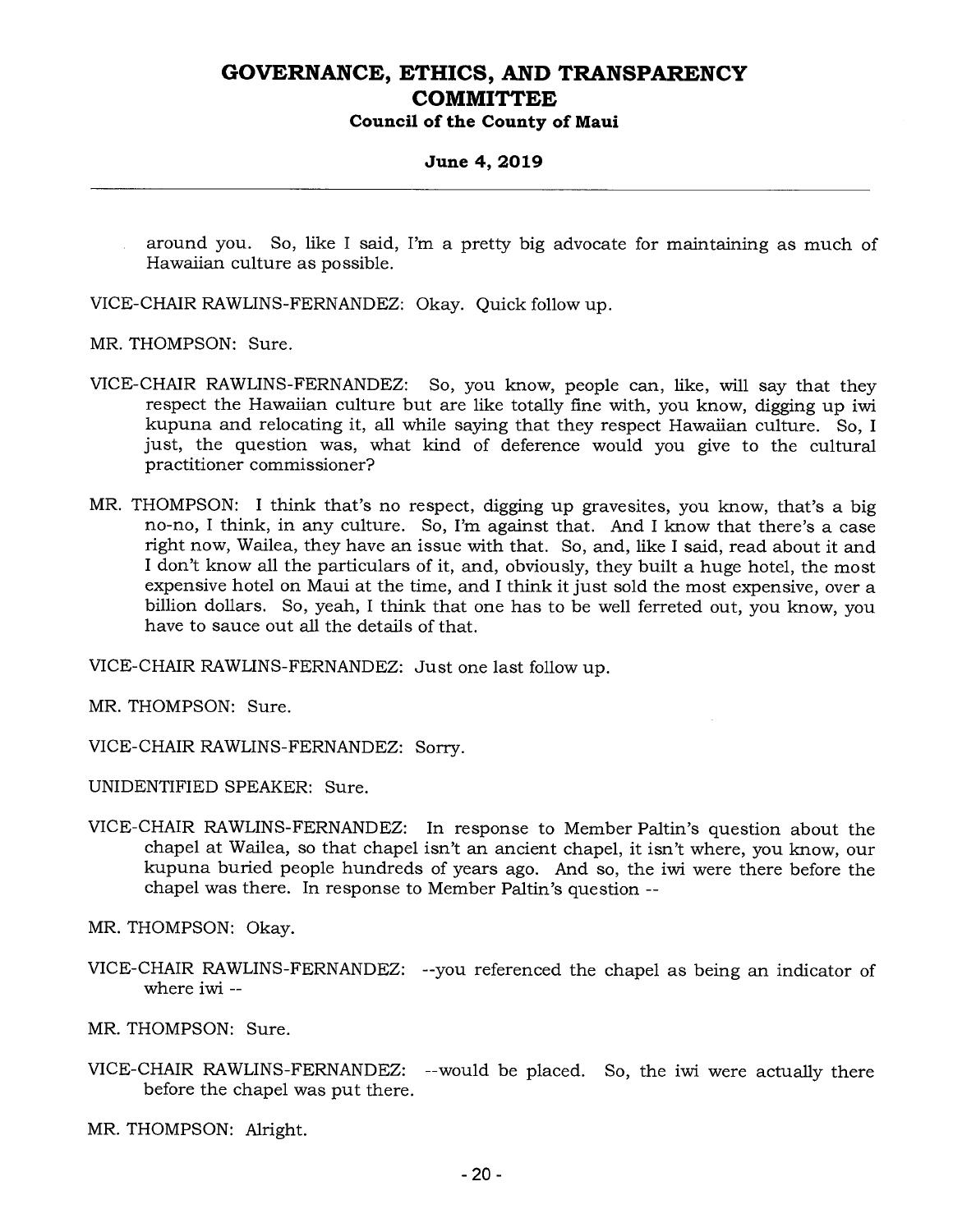#### **June 4, 2019**

VICE-CHAIR RAWLINS-FERNANDEZ: Yeah, I just want to...

- MR. THOMPSON: Yeah, I wasn't totally familiar with that one, but thank you for pointing that...
- VICE-CHAIR RAWLINS-FERNANDEZ: But churches are generally a good indicator, yeah.
- MR. THOMPSON: Yes, they are, yeah.

VICE-CHAIR RAWLINS-FERNANDEZ: Mahalo.

MR. THOMPSON: Thanks.

VICE-CHAIR RAWLINS-FERNANDEZ: Mahalo, Chair.

CHAIR MOLINA: Okay, thank you, Member Rawlins-Fernandez. Okay, seeing no other questions for Mr. Thompson, I'm going to excuse him from the podium. Thank you very much, Mr. Thompson, for your thoughts.

MR. THOMPSON: Thank you all for having me.

CHAIR MOLINA: Appreciate it. Thank you. Okay, Members, with that being said, Chair is going to make a recommendation with regards to Mr. Thompson. Recommendation is to place the name of Dale Thompson on the resolution to approve for the Maui Planning Commission. Chair will entertain a motion to support and approve.

COUNCILMEMBER KING: So moved.

COUNCILMEMBER LEE: Second.

- CHAIR MOLINA: Moved by Chair King, seconded by Member Lee. Members, any discussion? Seeing none, all those...oh, sorry, Member Paltin, discussion? Go ahead.
- COUNCILMEMBER PALTIN: Thank you, Chair. I just was wondering, maybe it's a discussion that includes Ms. Baisa, if you would be following up if he gets approved about the Native Hawaiian law training?

CHAIR MOLINA: Member Balsa--oh, Member Balsa--Ms. Balsa? Sorry.

MS. BAISA: Thank you, Chair. Thank you for the question. It's very serendipitous, but yesterday I had a conversation with the Chair of the Planning Commission and I reminded him that there is a requirement, and I was very happy to hear that he will be attending that session this week. And I told him that it was really important that he make sure his members all go. And so, I will follow up. We talked about it before, we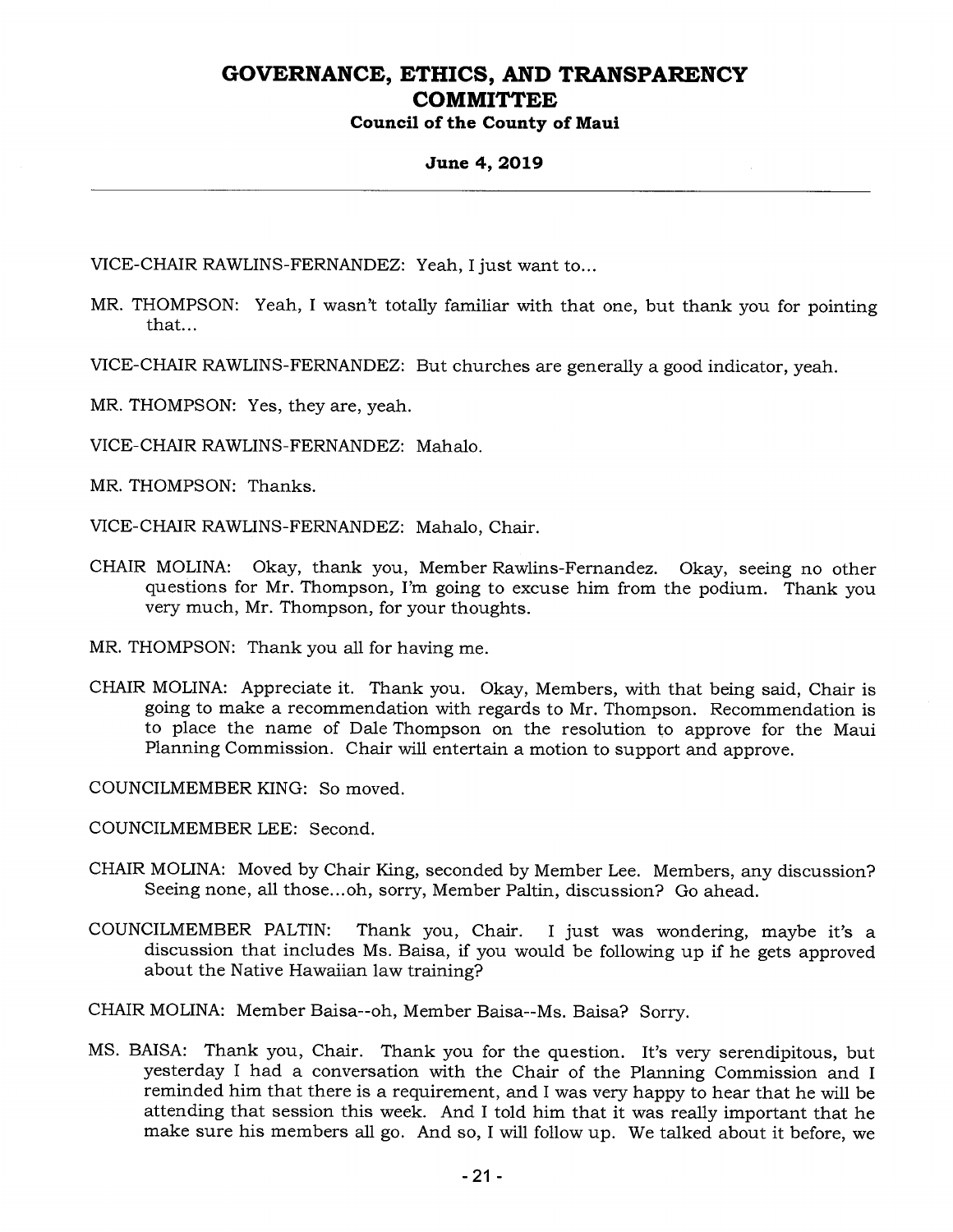### **Council of the County of Maui**

#### **June 4, 2019**

know it has to be done. And so, I would need to talk to somebody as to how, maybe, we can make this more available because having to wait for them to go to Honolulu, I don't think is the best answer we've got, but I will follow up. Thank you.

- COUNCILMEMBER PALTIN: Thank you. And I was wondering, does the County cover the costs if they have to go to Honolulu?
- MS. BAISA: I can't answer that but maybe somebody who is a, you know, more knowledgeable about this. I know that when I went, I went as a Councilmember and, of course, my trip was covered but I don't know about members of the commissions.
- COUNCILMEMBER PALTIN: And then, is there any, like teleconferencing of that or they gotta go to Honolulu or whatever island it's on?
- MS. BAISA: I'm sorry, I don't know. I'm not aware of teleconferencing. I'm sure if there was, more people would get involved. That would be a wonderful opportunity.

COUNCILMEMBER PALTIN: Thank you.

CHAIR MOLINA: Okay, Member Paltin, if you'd like, on your behalf, the Committee, we can maybe pose those questions to the Administration, get that in writing. I would guess the County would likely, once a person is a member of a board or commission, that the County would likely pay for it if it is required training. Okay.

COUNCILMEMBER PALTIN: Thank you.

- CHAIR MOLINA: . . *.(inaudible). . .* I'm sorry, Mr. Sinenci? We have a motion on the floor with regards to Mr. Thompson's nomination to the Maui Planning Commission.
- COUNCILMEMBER SINENCI: I just had a question, Chair. And so, at the bottom, it says designated as the Native Hawaiian traditional customary practices expert.

CHAIR MOLINA: Yeah, let me go and clarify that. That's for our next nominee.

- COUNCILMEMBER SINENCI: Oh, that's for the next one?
- CHAIR MOLINA: Yeah, Mr. Thompson --

COUNCILMEMBER SINENCI: Okay.

CHAIR MOLINA: --is not, will not be the designee for the Hawaiian Cultural expertise. That is --

COUNCILMEMBER SINENCI: Thank you for that clarification.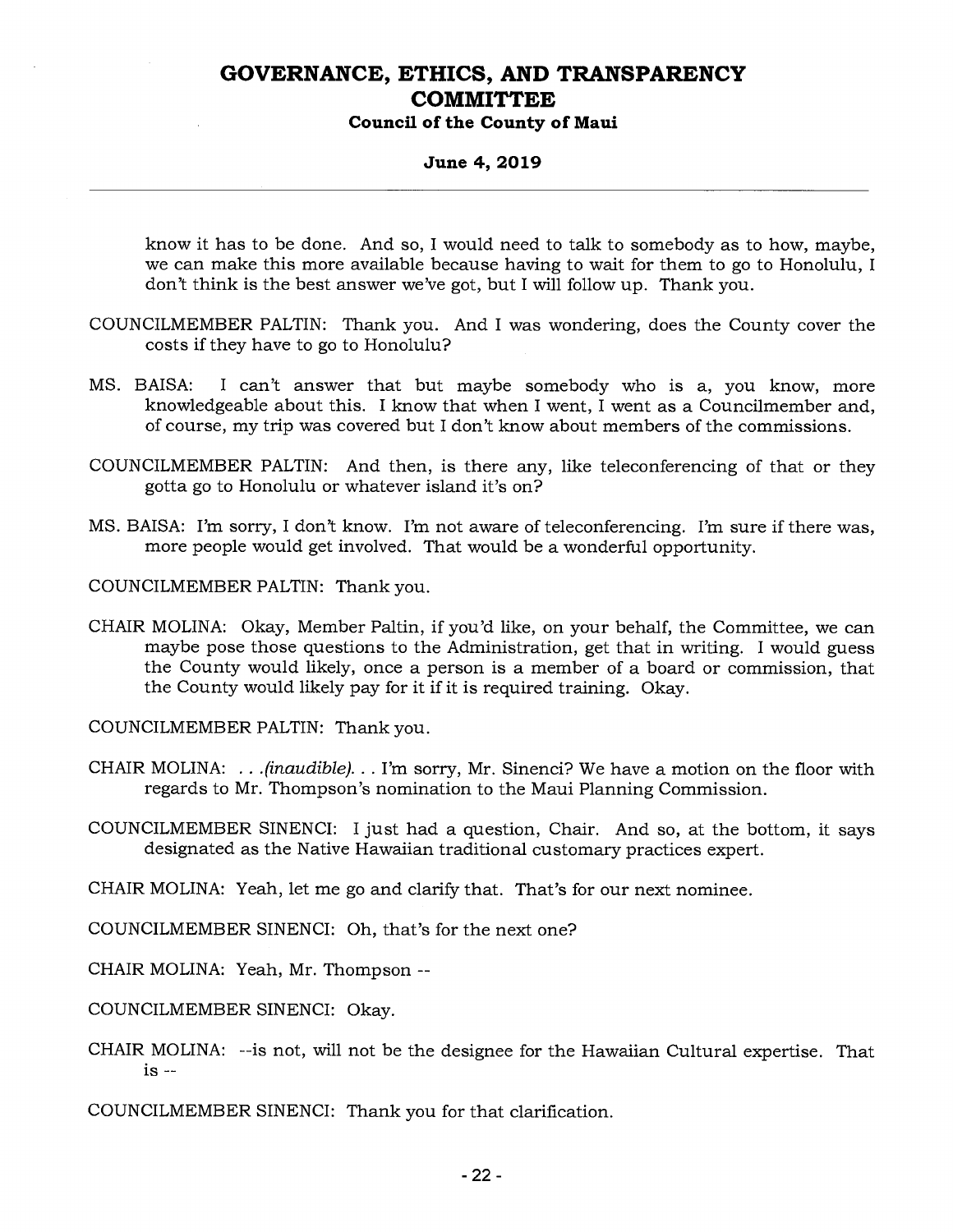**Council of the County of Maui** 

#### **June 4, 2019**

CHAIR MOLINA: --the other nomination, yeah. That would be for the, I guess, the third item that's on our agenda. Oh, one, two, fourth item, I should say, on the agenda. Yeah.

COUNCILMEMBER KAMA: So, Chair?

CHAIR MOLINA: Yes, Member Kama?

COUNCILMEMBER KAMA: So, there's no cultural, Hawaiian Cultural specialist on the Planning Commission?

CHAIR MOLINA: Yes, there is.

COUNCILMEMBER KAMA: There is?

CHAIR MOLINA: There is.

COUNCILMEMBER KAMA: Okay.

CHAIR MOLINA: There is, if you look at your agenda, the fourth item, which relates to the nomination of Lori Sablas.

COUNCILMEMBER KAMA: Correct.

CHAIR MOLINA: She was the individual that's designated by the Administration to be the Native Hawaiian cultural expert for the Maui Planning Commission.

COUNCILMEMBER KAMA: And we just found out that she...

CHAIR MOLINA: Yeah, we'll get to that. And, of course --

COUNCILMEMBER KAMA: Okay, okay.

CHAIR MOLINA: --that was another --

COUNCILMEMBER KAMA: Okay.

CHAIR MOLINA: --withdrawal --

COUNCILMEMBER KAMA: Okay, thank you.

CHAIR MOLINA: --so.

COUNCILMEMBER KAMA: Thank you.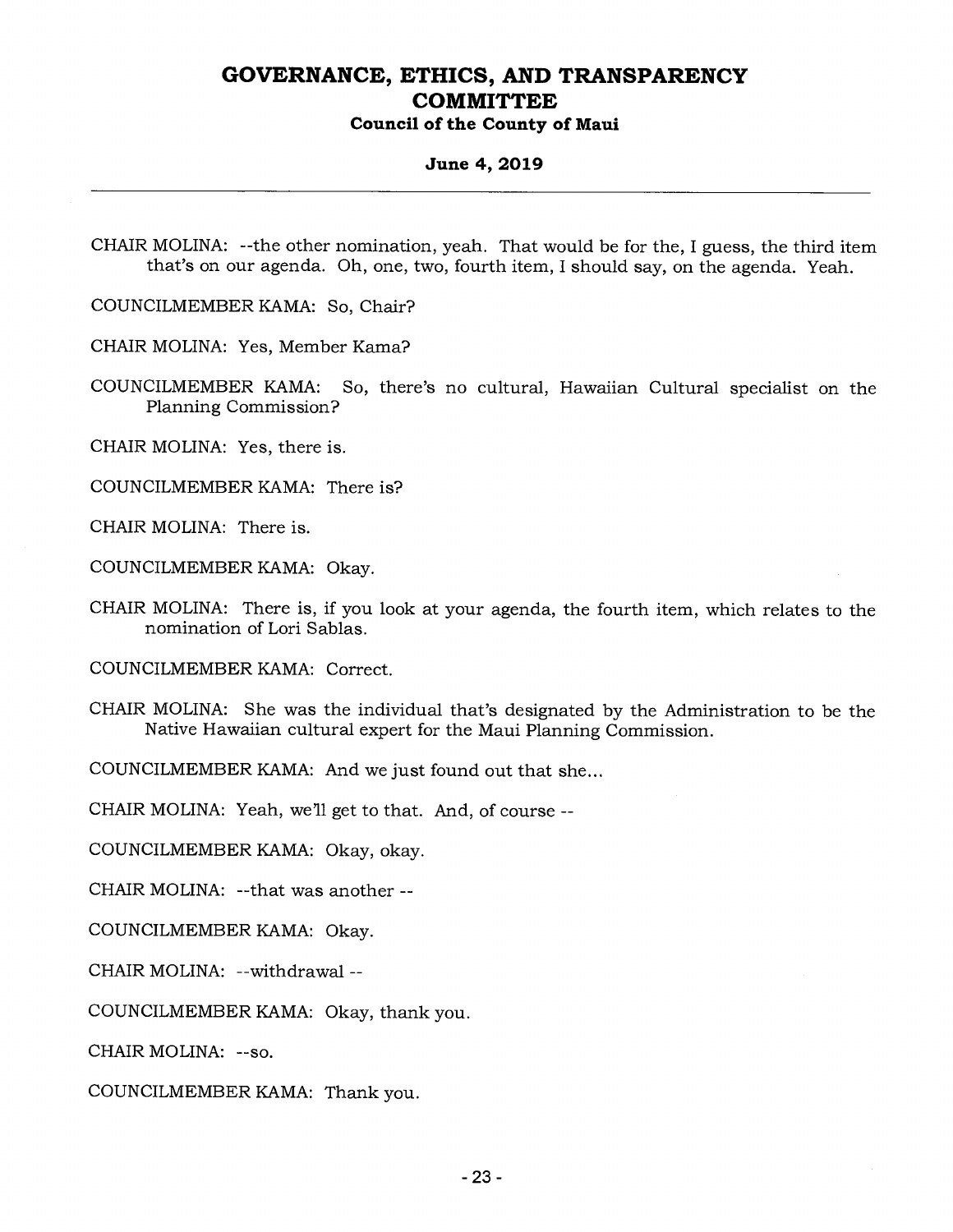### **June 4, 2019**

- CHAIR MOLINA: Okay. Okay, Members, any other need for discussion or clarification from the Administration as it relates to the nomination of Mr. Thompson to the Maui Planning Commission? And by the way, this motion will include any non-substantive changes needed, if needed, by the Committee Staff as well. Member Rawlins-Fernandez?
- VICE-CHAIR RAWLINS-FERNANDEZ: Mahalo, Chair. You know, it was requested of the Administration several times now and I'm hoping maybe Ms. Baisa would, you know, be open to the idea of giving the names of the applicants to the commissions, to the Council. I'll be supporting, I'll be voting to support this applicant. I would really like to know what other applicants were on that list, but I think Mr. Thompson seemed really open to, you know, weighing in, or giving the community a lot of weight in his decision making, which, you know, I really appreciate and I appreciate his respect for Hawaiian culture and his, the deference that he'll give to the cultural practitioner commissioner as soon as that seat is filled. And I appreciated a lot of his responses to our questions and, you know, the community listening to this meeting, I think will also be there to hold him accountable to his responses to our questions today. So, and I know that this, the expiration is next March 2020, so the community will have a year, at least, and to, you know, get a test drive with Mr. Thompson. But, yeah, Chair, mahalo.
- CHAIR MOLINA: Okay, thank you, Member Rawlins-Fernandez. And thank you for bringing it up. Yes, this is an appointment for basically just under a year and he would be eligible for a full five-year term if, depending on the Mayor, and, again, it would have to come before this Council again for consideration for a full five-year term. So, anyway... Member Kama?
- COUNCILMEMBER KAMA: Thank you, Chair. So, I just wanna be real clear that we have a question up in the air regarding if part of the orientation or the training of our board and commission members may incur some cost to go and get trained if we don't do it here. That I just want to go on record to ensure that, that if we're asking people to serve, then we should be able to commit to taking them wherever they need to go --

MS. BAISA: Yes.

COUNCILMEMBER KAMA: --and taking care of those costs for them. And this is only in absence of the answer that we don't have right now, but that makes sense to me, so, and not for them to incur that on their own personal behalf.

CHAIR MOLINA: Sure.

COUNCILMEMBER KAMA: So, thank you, Chair.

CHAIR MOLINA: Chair certainly agrees with you on that. I believe most of our, most, if not all of our boards and commissions typically give new members an orientation, but if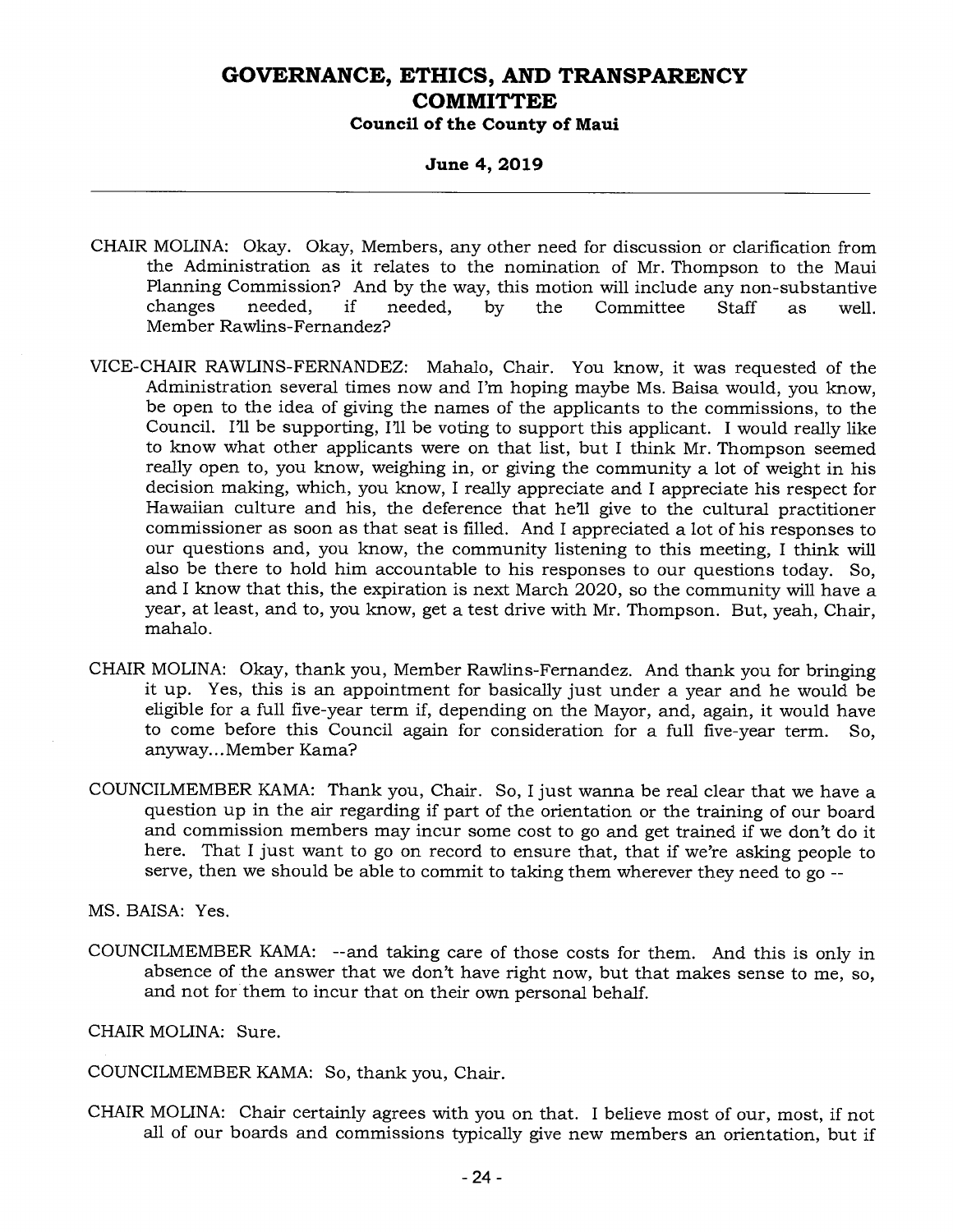### **June 4, 2019**

there's any need for additional training where it requires off island or bringing in specialist, I mean, those cost should not be incurred by the volunteers. It's typically the County or Administration would bear those costs. Okay. Any other discussion as it relates to the motion? Seeing none then, the Chair will call for the vote. All those in favor, signify by saying "aye."

COUNCILMEMBERS VOICED AYE.

CHAIR MOLINA: All those opposed? Okay, Chair will mark it nine "ayes," a unanimous vote.

**VOTE: AYES: Chair Molina, Vice-Chair Rawlins-Fernandez, Councilmembers Hokama, Kama, King, Lee, Paltin, Sinenci, and Sugimura.** 

- **NOES: None.**
- **ABSTAIN: None.**
- **ABSENT: None.** 
	- **EXC.: None.**

#### **MOTION CARRIED.**

#### **ACTION: ADOPTION OF RESOLUTION TO APPROVE.**

CHAIR MOLINA: Congratulations, Mr. Thompson.

#### **GET-2(13) NOMINATIONS TO BOARDS, COMMITTEES, AND COMMISSIONS (SALARY COMMISSION) (CC 19-24)**

CHAIR MOLINA: Okay, Members, let's go on to our next item, which is GET Item 2(13). This relates to the appointment of Paul Kailiponi to the Salary Commission for a term expiring on March 31, 2020 due to the resignation of Teddy Espeleta. And Mr. Kailiponi is in the gallery and I'd like to ask Mr. Kailiponi to come up to the podium to give us a brief summary of his intentions for serving on this commission and something about himself. Some of you, Members, recall Mr. Kailiponi came before this body and, for his previous service on the Cost of Government Commission, and on a lot of people's behalf, we thank you, Mr. Kailiponi, for serving on that very tough commission and you chaired that commission very well. I was part of the Administration back then, so thank you for your service. So, Mr. Kailiponi, you have the floor.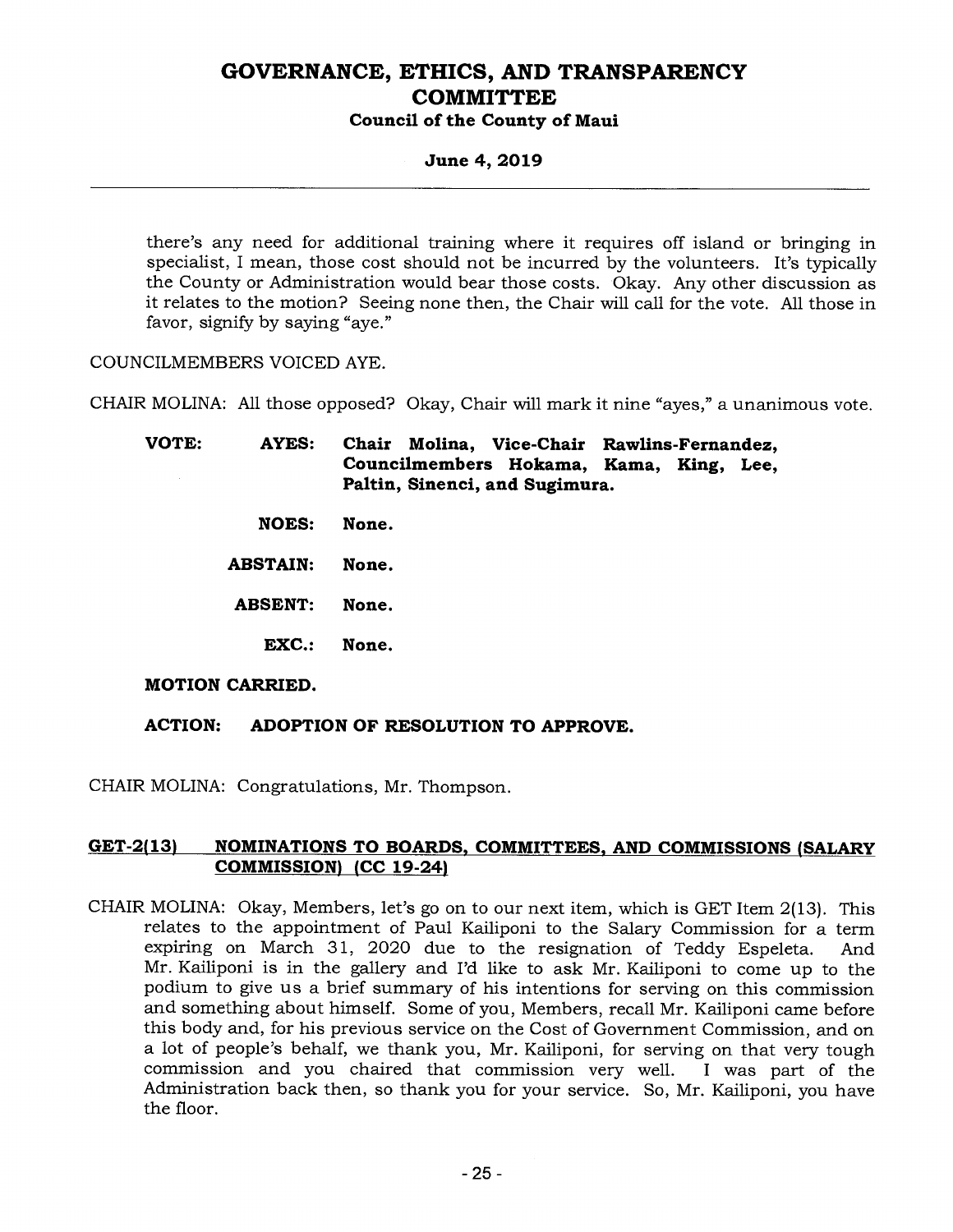**June 4, 2019** 

- MR. KAILIPONI: Thank you, Chair. Thank you, Committee members, for inviting me here this morning. My name is Paul Kailiponi. I'm born and raised on Maui, I went to Baldwin High School, my family's been on the islands for generations. After graduating from high school, left the islands for 12, 14 years, going to school, working, and had the opportunity to come back to Maui about five years ago with my family, which is something that we're very grateful for, to be able to, to be back home again. I take...when I came back to Maui five years ago, I made a promise to myself to get involved in public service, not...and I thought boards and commissions were a perfect place to do that because of the limited responsibility and timeframes and things like that. So, when I came back, I put in my name for boards and commissions and was nominated for the Cost of Government Commission, where I served for the past five years. I was the Chair of that commission for four of those years. I currently work at the, I work in the Chancellor's Office with Chancellor Lui Hokoana at the University of Hawaii, Maui College. I do institutional research there. My background is in economics and statistics. I have a Master's Degree in Development Economics, a Ph.D. in Operations Research. My research and background is in statistics, in operations analysis and in policy. I'm happy to answer any other questions that you might have for me.
- CHAIR MOLINA: Okay, thank you very much, Mr. Kailiponi. And thank you for coming home and you've had a lot of extensive experience overseas, which includes the UK. So, much appreciated. Members, the floor is open for questions for Mr. Kailiponi. Okay, Committee Vice-Chair Rawlins-Fernandez?
- VICE-CHAIR RAWLINS-FERNANDEZ: Mahalo, Chair. Aloha, Mr. Kailiponi. Mahalo for your willingness to serve our community. You have quite an impressive resume.
- MR. KAILIPONI: Thank you.
- VICE-CHAIR RAWLINS-FERNANDEZ: Do you foresee any challenges attending the meetings?
- MR. KAILIPONI: No. I'm lucky enough to have a job that is very flexible. I'm really close, so it's not, unless they move the meetings, but I don't see any difficulty in attending meetings. I have...I don't miss meetings often. In the five years that I served on the Cost of Government Commission meeting, I missed maybe a handful, at the most.
- VICE-CHAIR RAWLINS-FERNANDEZ: Okay, mahalo. Have you attended any of the Salary Commission meetings?
- MR. KAILIPONI: I have not attended any of the Salary Commission meetings but in the course of duties as in the Cost of Government Commission, as well as in preparation for this one, I've gone over as many of the video, the agenda minutes, as possible. I've known previous Chair, I believe it's Joseph Talon, who was the previous Chair of the Salary Commission, and have spoken to him on other topics. So, I'm pretty caught up with what's happening in the Salary Commission right now. I could be wrong in that,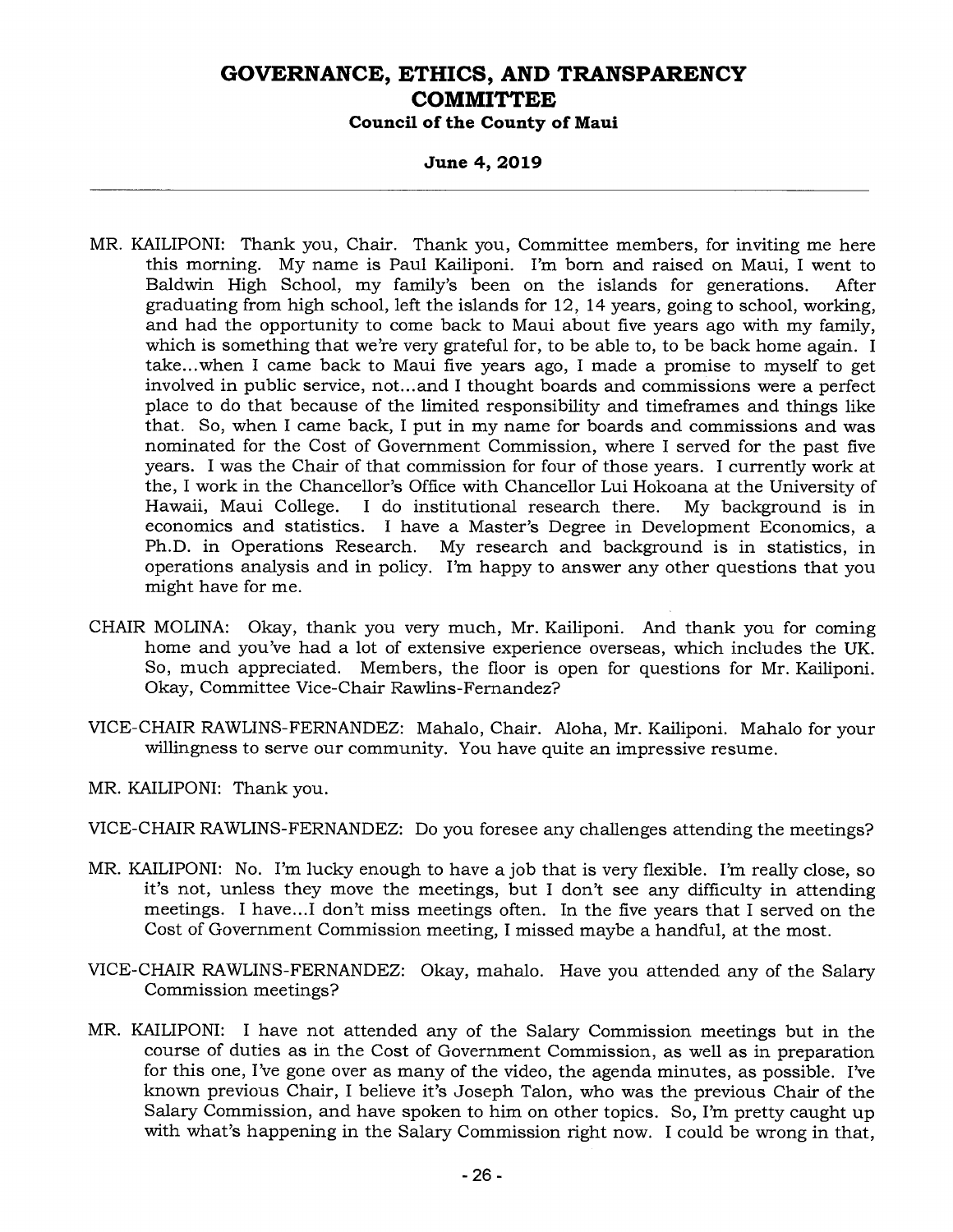**Council of the County of Maui** 

#### **June 4, 2019**

but I've done whatever I could without actually being there to catch up with what's being done in that commission.

VICE-CHAIR RAWLINS-FERNANDEZ: Mahalo. What high school did you go to?

MR. KAILIPONI: I went to Baldwin.

VICE-CHAIR RAWLINS-FERNANDEZ: Okay.

MR. KAILIPONI: Yeah.

VICE-CHAIR RAWLINS-FERNANDEZ: And, yeah, that's all the questions I have, Chair. Mahalo, Mr. Kailiponi.

MR. KAILIPONI: Thank you.

CHAIR MOLINA: Thank you, Member Rawlins-Fernandez. Councilmember Sugimura?

COUNCILMEMBER SUGIMURA: Thank you. Nice to see you here, Dr. Kailiponi.

MR. KAILIPONI: Thank you.

COUNCILMEMBER SUGIMURA: I will say, preface this, that your mother was my fifth grade science teacher, I think, at Iao School.

MR. KAILIPONI: It may be my grandmother, my grandmother.

COUNCILMEMBER SUGIMURA: Oh, that's your grandmother?

MR. KAILIPONI: Yes, it was my grandmother.

COUNCILMEMBER SUGIMURA: Oh.

MR. KAILIPONI: Yes.

- COUNCILMEMBER SUGIMURA: Oh, okay, that's showing my age. She was very good, by the way. I have good stories that I cherish from those years. But, good family, and, but I did see you in action, basically, with Cost of Government or have read your final reports and I can imagine that when you do the Salary Commission you'll probably put the same amount of detail and all of your educational background will be helpful. Do you have a statement on that?
- MR. KAILIPONI: Yeah, I mean, an important part of these commissions and in the work that I do is not just to make a decision or give a recommendation. Anybody can make a decision or give a recommendation. It's the basis on which you make that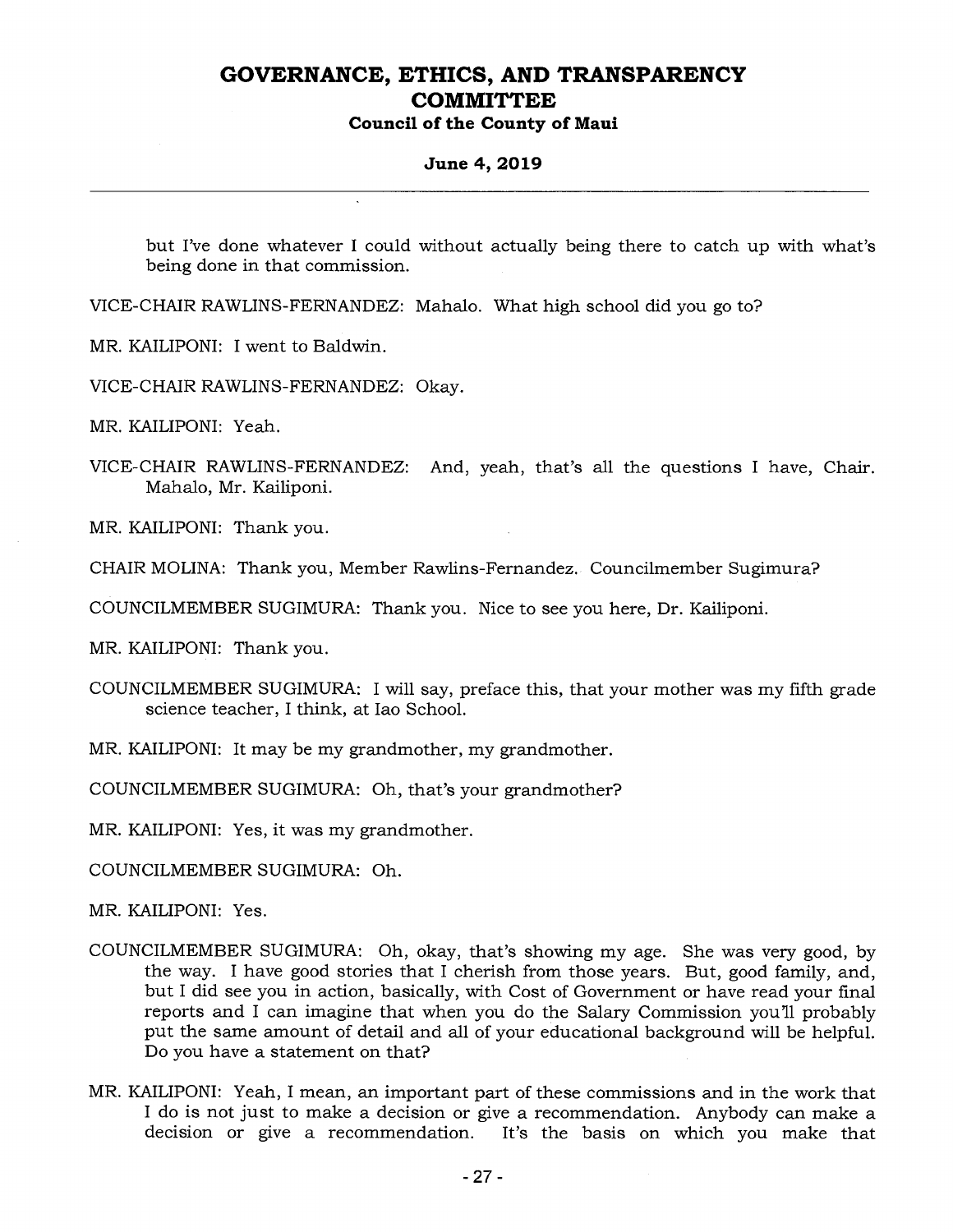**June 4, 2019** 

recommendation that is of, that is the most important. And I think that any recommendation or decision that I make has to be backed up by a complete understanding of the logic and evidence that underpins that recommendation. Even if people may disagree with what my ultimate decision or recommendation is, they can at least take a look at what I went through, what I did, in order to come to that conclusion. And I think that's, in terms of policy decision making, the right way to do it.

- COUNCILMEMBER SUGIMURA: I'm glad to hear that. As we have watched the Salary Commission, you know, make important decisions because it has financial implications to all the taxpayers, so for you to be able to do your analysis the way that I think you have, I've seen the Salary Commission, I've read your reports, you're very detailed, and I look forward to seeing you serve in this capacity. Thank you.
- MR. KAILIPONI: Yeah, I think commissions have a deeper responsibility than just what's in their Charter responsibility. And what I mean by that is that commissions largely have a communication responsibility as well, where certain commissions may have a lot of existing institutional knowledge in some commission. The public, by and large, don't have that same knowledge, and it becomes important for those commissions then to perhaps educate, and they do that by being open and transparent about their discussions, about talking about things that they've known beforehand and making sure that that knowledge is retained and disseminated in a way that, so that more people can have consensus about whatever recommendation or decision is actually made.

COUNCILMEMBER SUGIMURA: Excellent. Thank you.

CHAIR MOLINA: Okay, thank you, Member Sugimura. Prior to recognizing Member Paltin, I must apologize to Ms. Baisa, I should have given her the floor first to give a brief overview. Member *[sic]* Baisa

MR. KAILIPONI: That's not necessary.

CHAIR MOLINA: --anything else to add?

MS. BAISA: No apology necessary. You're doing a great job. The floor is doing a great job. I think a lot of what I would've said has already been said, but I want to add that, as well as being here as a messenger for Mayor Victorino, who is just totally delighted to have Paul volunteering to help us, I personally am very excited. I had the opportunity to know Paul before he was born. His mother was working at MEO, running the show, and doing a beautiful job. I was lucky enough to have her services throughout my time there. She took care of our fiscal matters and she wasn't only a fiscal person. She was involved in everything we did and very involved in program operations. Everything she did, she looked at in a broad view and I can see it that the apple didn't fall far from the tree. I had the opportunity, and so did Mayor, to watch him on Cost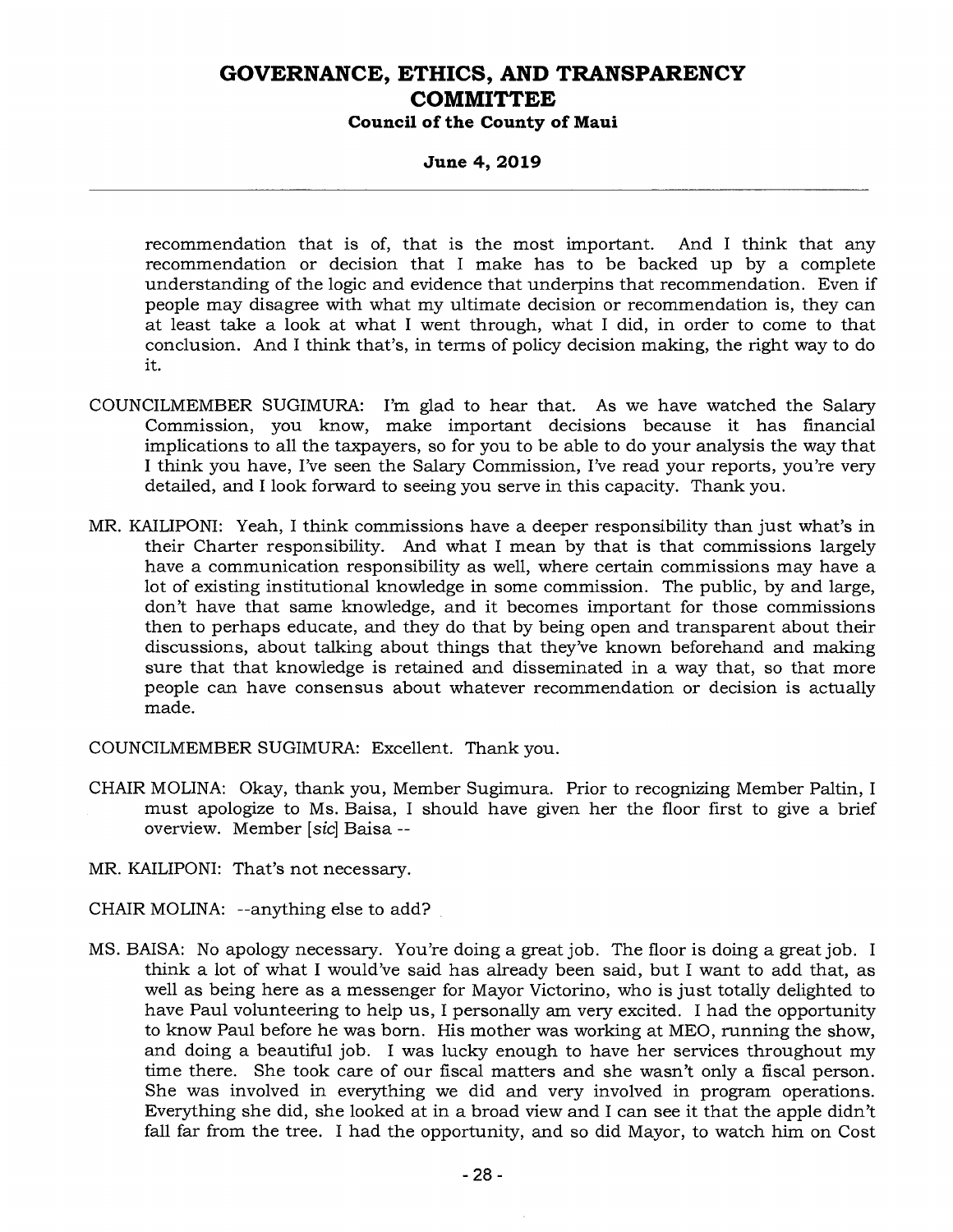#### **Council of the County of Maui**

#### **June 4, 2019**

of Government, and I think he's a perfect fit for Salary Commission at this time. They are embarking on doing a lot of studying about salaries and how they're put together and how they're paid and all of the details and I think he's the perfect person. So, I really want, I encourage you to support Dr. Paul.

CHAIR MOLINA: Okay, thank you, Ms. Baisa. And thank you for adding that personal touch. So if I, before I recognize Member Paltin, so, Mr. Kailiponi, you mother is Mona?

MR. KAILIPONI: Yes.

- CHAIR MOLINA: My goodness, now it rings a bell. Okay, thank you. Member Paltin?
- COUNCILMEMBER PALTIN: Thank you, Chair. Thank you, Dr. Kailiponi, for being here and for your, volunteering your services. I just was wondering if you could speak to, I have no question, I have good confidence in your ability to do the job, I just was wondering, for the record, if you could speak to getting along with the other eight members of the committee and if they maybe aren't making their decision based on the policy and the logic and how you would address that.
- MR. KAILIPONI: I know some of the commission members already, Stanford Lanias, who was recently called to the commission, served on the Cost of Government Commission with me as well, I know him well, we get along just fine. I like giving people the benefit of the doubt in terms of the decisions that they make, and it comes with a conversation and I think the wrong thing to have in those kinds of situations is the idea that I can convince someone, I don't think that's the right way in which it's done. Rather, if somebody disagrees with my viewpoints, I'd like to know why, you know, it's that simple. And the more clear and concise that we are with that, the easier it'll be to come to some consensus around it. I think also that the more people come in with these preexisting ideas of what should be done before they know what information there is available to it, I think that's backwards. It think that in any analysis, we need to understand the appropriate parameters or information that we need first and we try not to make any recommendations, I don't want to hear anything about what anybody's decision would be until everything's been put together and we've looked at it as a group first. And I think when we go through that process, there's rarely a lot of disagreements or the disagreements at the end are ones that can be adjusted such that some final consensus with a recommendation can be found. I think that's happened in a lot of the recommendations that we've given as the, in the Cost of Government Commission. A lot of times I like to be, I was perhaps a little too firm and my commission members said, no, you know, we don't want to say that or we don't want that as part of the thing and I'd say, fine, you know, that's what we'll do then. We'll soften language, we'll take out certain sentences, but ultimately I think drawing that consensus was something that happened because we went through that process first.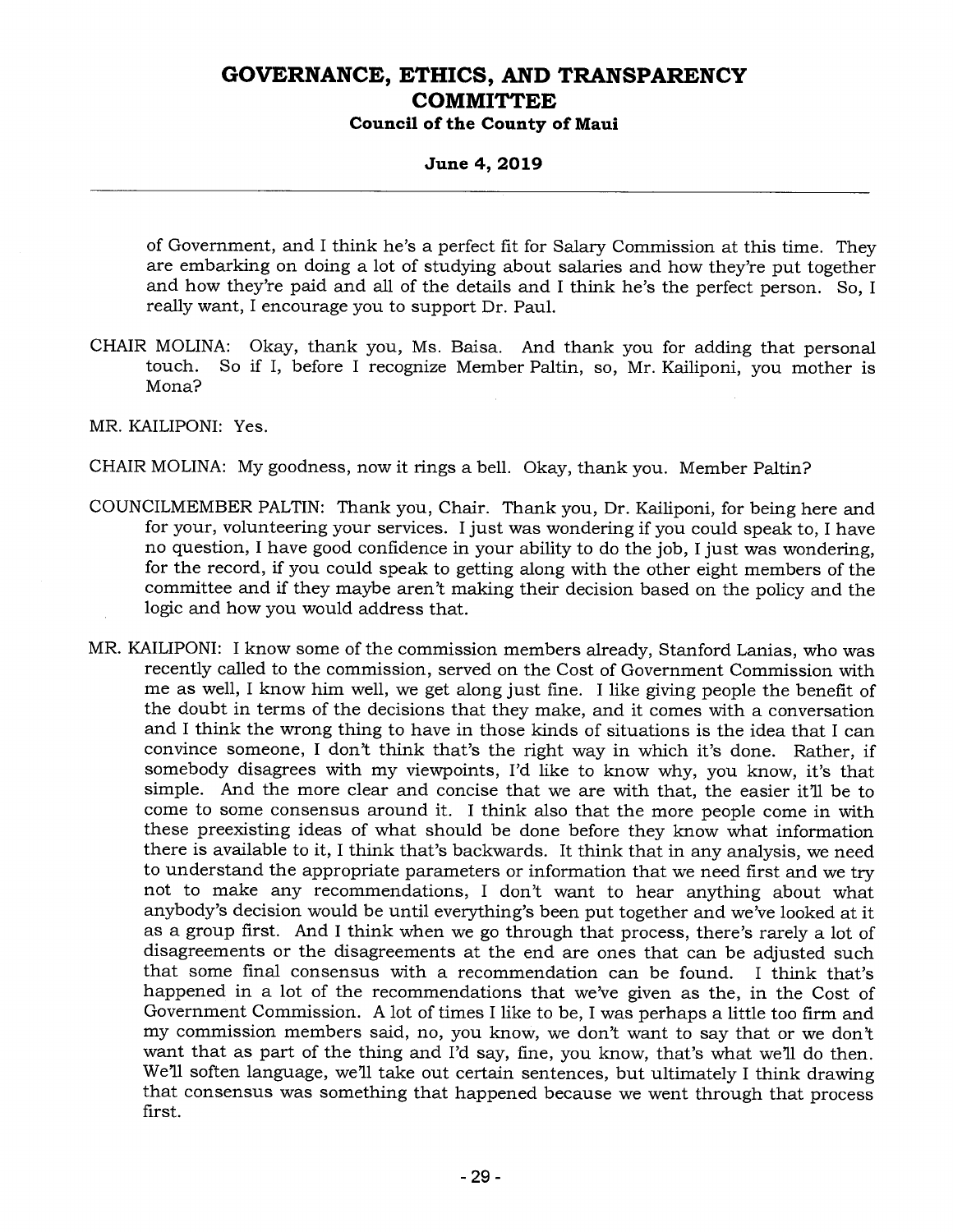**Council of the County of Maui** 

#### **June 4, 2019**

COUNCILMEMBER PALTIN: Thank you. Thank you, Chair.

- CHAIR MOLINA: Thank you very much, Member Paltin. Committee members, questions? Mr. Sinenci?
- COUNCILMEMBER SINENCI: Thank you, Chair. I just had one question. Did you have a party affiliation, Dr. Paul?

MR. KAILIPONI: I have no party affiliation.

COUNCILMEMBER SINENCI: Okay, thank you.

CHAIR MOLINA: Thank you, Mr. Sinenci. Chairman King?

COUNCILMEMBER KING: Thank you, Chair. Thank you for being here, Dr. Kailiponi.

MR. KAILIPONI: Thank you.

COUNCILMEMBER KING: I appreciate what you just said about, you know, being a member of a group and how you come to consensus and you and I have disagreed on items on before, but I do think you are highly qualified and I appreciate all the work you put in too, and I think sometimes you just have to agree to disagree --

MR. KAILIPONI: Yeah.

COUNCILMEMBER KING: --and be civil about it. I have two questions. The first one's easy. I don't see on the form what area you're from.

MR. KAILIPONI: I live in Wailuku.

- COUNCILMEMBER KING: Wailuku, okay. So, that's heavily represented on the Salary Commission. But the other question I had has to do more with decision making on salaries. And I haven't personally, you know, lobbied for any salary raises for the Council because I don't feel like that's why I'm here, but I'm not the only one on this Council and, you know, people have different needs. But I just wanted to get your thoughts on, what is your, can you give me some thoughts on your priorities on the ideas of, the idea of raising a salary based on merit versus cost-of-living versus cost-of-government because I don't know, I feel like the Salary Commission has your hands tied when it comes to merit, you're not really evaluating, so just, you know, what are your thoughts on...
- MR. KAILIPONI: I think that's something of a paradox, it's something I've actually thought quite a lot about. The Salary Commission sets the salaries but don't set any of the, of what the job is about or what they do in the job or anything like that. So, you would think that a body that sets that would have some input, some say, and I'm sure they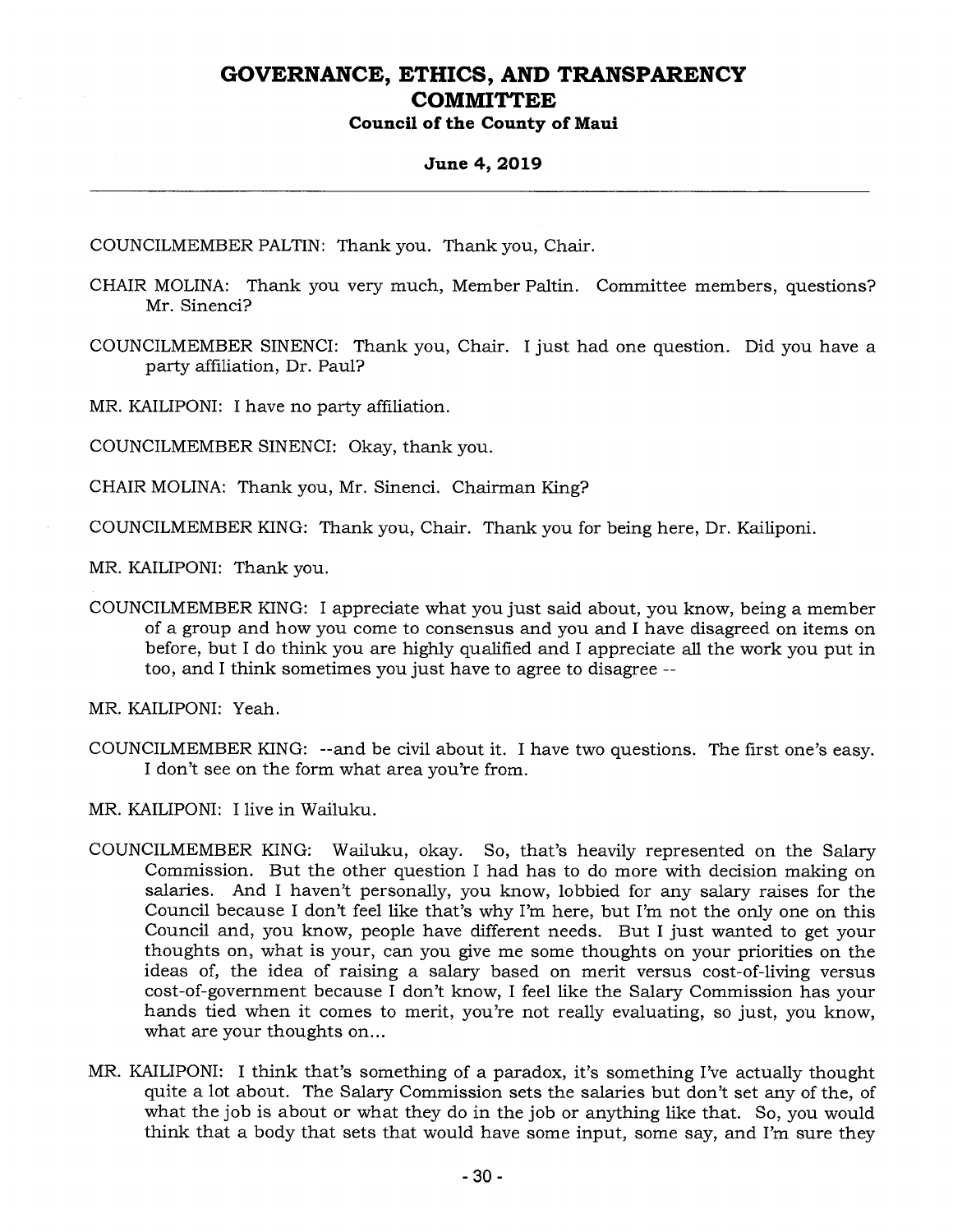**Council of the County of Maui** 

**June 4, 2019** 

do, I don't doubt that they don't, but there isn't a clear connection always between the two. They've recently raised the department heads and Mayor's salary, I believe, were part of that. I don't know, well, I know for the department heads and the deputies, they had recently, very recently, within the past three years, raised all of those salaries. Merit versus the costs associated with it. In terms of the department heads, it's somewhat easier. The difficulty with elected positions, and this is something that I thought about quite a bit coming into this, was how do we differentiate activities taken by elected officials in pursuit of their reelection versus in pursuit of doing their job? And sometimes those two things can be very, very difficult to disassociate from one another. And it's, it makes setting salaries for elected officials incredibly difficult because of that. I know that there is an enormous amount of variation in the ways in which different Councilmembers interact with their communities and none of that kind of interaction, which many people would believe is a part and parcel part of being an elected official, it's not in Charter, you don't have to do any of those things besides the bare minimum. So, should you be compensated for that? The argument could then be, well, they're doing that in order for, in pursuit of reelection, which is what they should be doing as an elected official. Why should we want to compensate someone for trying to be reelect, doing those activities and being reelected, because that creates an unfair advantage for those who are trying to unseat that person? So, there is a lot of difficulty in understanding and doing those kinds of things. Historically, what Salary Commissions have always done is they look at what the other counties and they try to make sure that those things converge one with another. I think that's a good starting point, but I think that's, in many ways, an easy out because then you guys would never get a raise, right. So, I don't see that as being the only way of doing that. Ultimately...

COUNCILMEMBER KING: Well, and just to be clear.

MR. KAILIPONI: Yeah.

COUNCILMEMBER KING: I'm not, I wasn't really wanting you to focus on the Council raise.

MR. KAILIPONI: Yeah.

COUNCILMEMBER KING: I'm just, in general, like, you know, how the decisions are being made because there are differences among department heads, too. Some people work harder, some people, you know.

MR. KAILIPONI: I appreciate that distinction.

COUNCILMEMBER KING: Yeah.

MR. KAILIPONI: I'm sorry if it came off that way. I think you should be paid for the work that you should be doing. And unless I know the work that you should be doing, I don't know how much I should be paying you. So, in the case of our department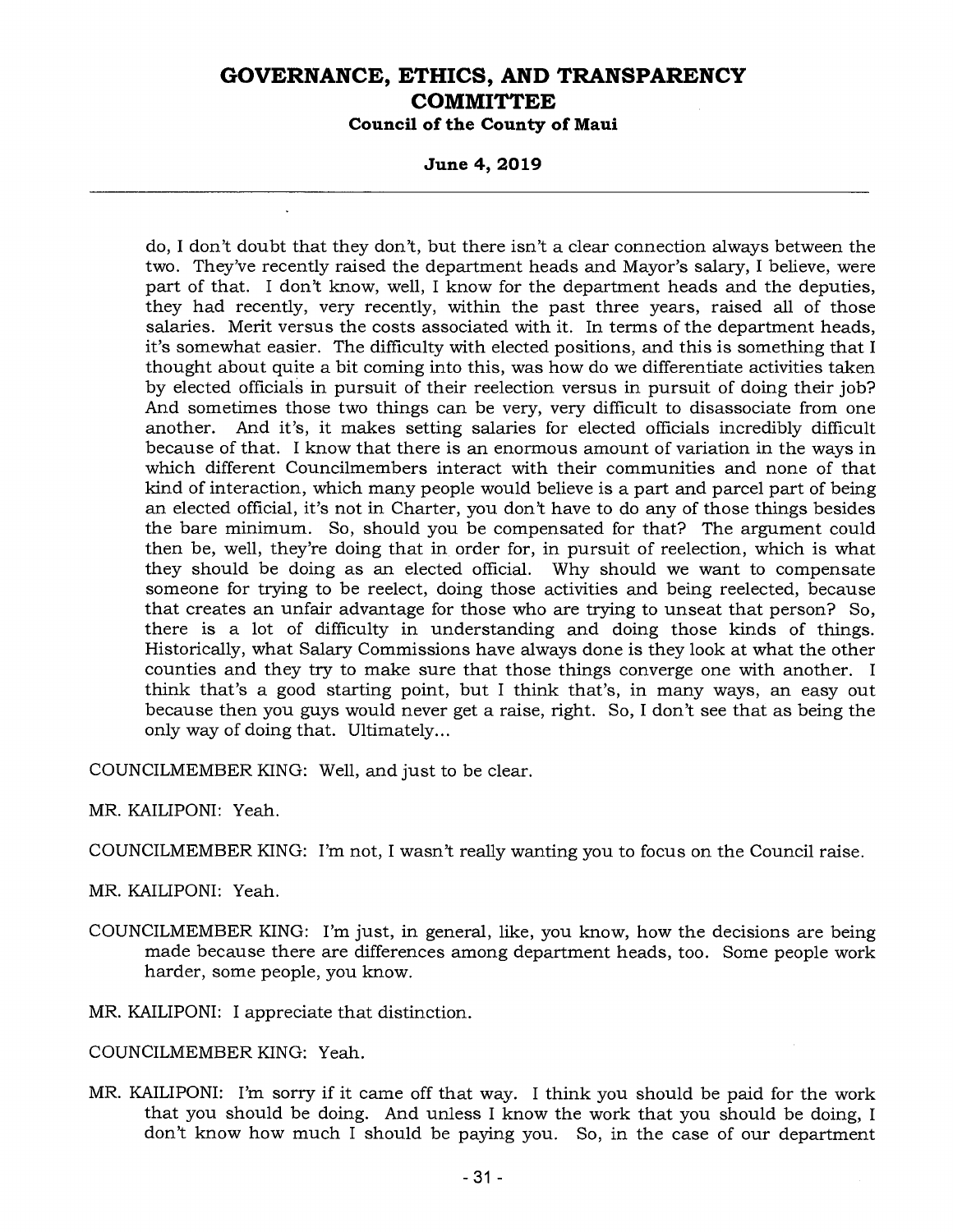**Council of the County of Maui** 

**June 4, 2019** 

heads, a lot of that's kind of simple, right, because there's this long history of what the department heads are supposed to do and it's stipulated in the job applications and in civil service documentation and all of those kinds of things, very little of which exists for those kinds of elected positions. I would go to those kinds of things. And I think an important part--I know you're telling me not to fixate so much on the elected positions--but having a good idea of what Council, any elected official, should be doing is where I would start because that's how you set any salary, is understanding what those job duties are and setting it out explicitly so that it can be done.

- COUNCILMEMBER KING: And then, if I can just follow up with one more question. So, do you anticipate interaction, I know you came from Cost of Government, but interaction with the Cost of Government Commission to make decisions based on what is affordable or what is affecting our budget --
- MR. KAILIPONI: That's a good question.

COUNCILMEMBER KING: --or is that...

- MR. KAILIPONI: You should be getting paid what you should be doing and if that means that we need to increase our budget, then I would say we need to increase our budget. I see no reason to think that, because essentially what that would then mean is that you're being underpaid for your work and we know what happens when that happens, you leave, you know, we see that every day here in Hawaii. People can get paid more for doing those jobs other places, right, and that's the argument that most people have about raising those salaries. I just think that you should be paid for what you should be doing regardless of the affect that it has on the budget, quite frankly, because then we're not respecting your time, we're not respecting your work. And I think that's, and if it means we have to cut something else, then that would be my suggestion, you cut something else.
- COUNCILMEMBER KING: Okay, thank you for those answers. I really appreciate the thoughtfulness.

MR. KAILIPONI: Yeah.

- COUNCILMEMBER KING: Thank you, Chair.
- CHAIR MOLINA: Okay, thank you very much, Chairman King. And just to add clarification, regarding the question as far as the adjustment in pay for directors, they received a, the Salary Commission approved a pay adjustment for directors back in late 2016 and also recently this year in January 2019 and the Mayor did receive, also, a pay adjustment increase in late 2016, the same time as the first adjustment for the directors. For your information, the last time the Council received an adjustment was, I believe, in 2013, so just an FYI for you, Members. Members, any other questions for Dr. Kailiponi? Seeing none, Chair would just like to add his comments and I've, as a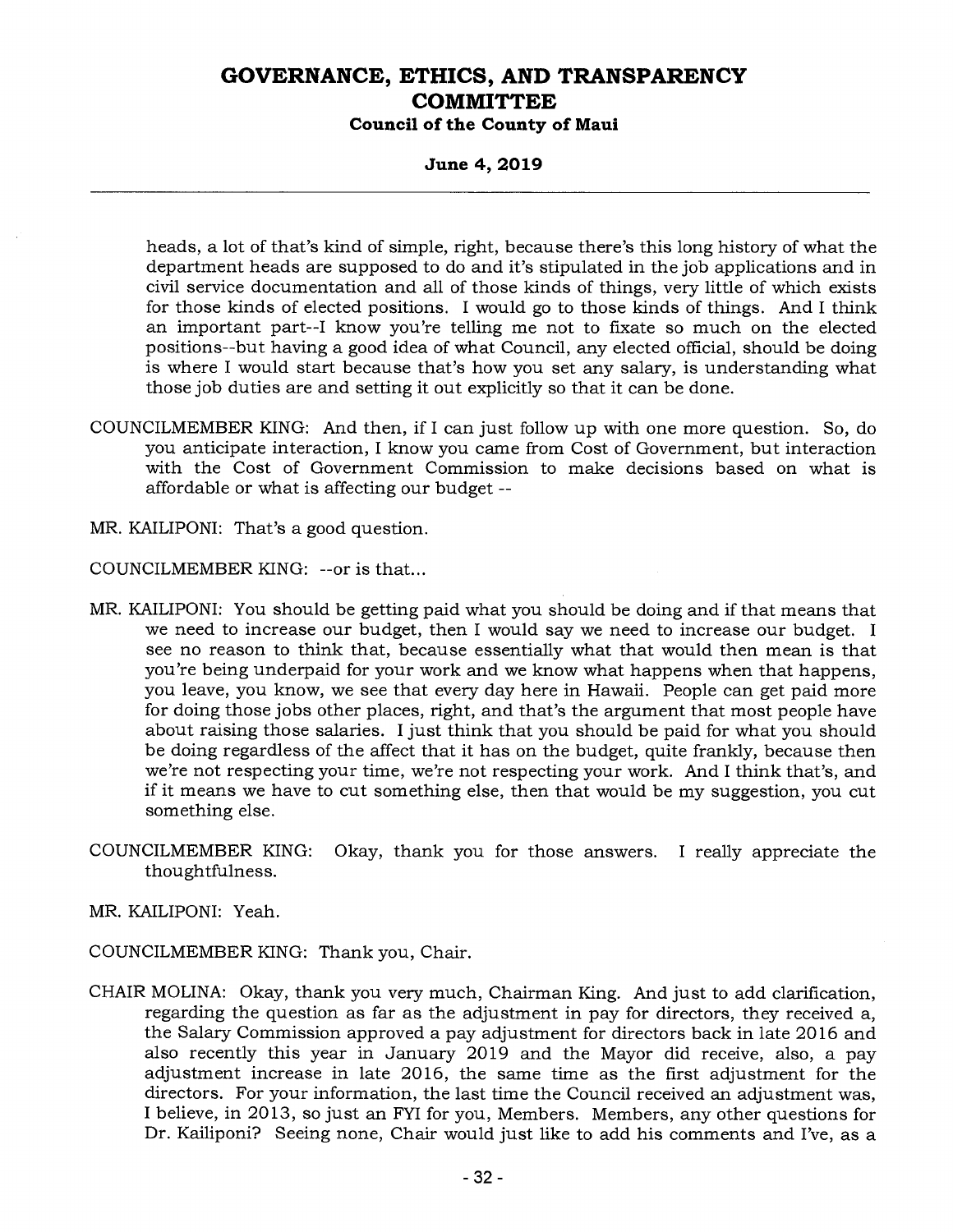#### **June 4, 2019**

member of the former Administration, I've seen Mr. Kailiponi in action. He looks at everything from a, based on facts and on a non-biased approach, he'll look at the facts and he's very fair, and his attendance is excellent. And recently, the Salary Commission, they have not been operating at full strength, I guess, at some of the more recent meetings, they've had just maybe five members, six members out of the nine-member commission, so attendance is certainly very imperative. I don't think we'll have to worry about Mr. Kailiponi's attendance there, so, anyway. Any closing remarks, Mr. Kailiponi?

MR. KAILIPONI: No. Thank you for the opportunity.

CHAIR MOLINA: Okay, thank you very much. We'll go ahead and excuse you from the podium. Okay, Members, Chair is ready to offer a recommendation for Mr. Kailiponi.

COUNCILMEMBER KING: Chair?

CHAIR MOLINA: Yes.

COUNCILMEMBER KING: Before you do that.

CHAIR MOLINA: Chairman King?

COUNCILMEMBER KING: Can I ask one question of Ms. Baisa?

CHAIR MOLINA: Proceed.

COUNCILMEMBER KING: Okay, thank you. I just wondered, just based, pursuant to the last comment that was made by our Committee Chair about absences. Is there, are you watching the absences and looking at possibly replacing people who aren't coming to meetings, because I have heard some complaints from people on the Planning Commission that, you know, they're operating with a bare quorum and maybe that's something that needs to be looked into?

CHAIR MOLINA: Ms. Baisa?

MS. BAISA: Yes, Chair, thank you, and thank you, Chair King. Definitely. In my short tenure in, you know, handling the Boards and Commissions, we have sent at least four letters of let's get it together and we have also submitted recommendations to you to replace those folks. It's very, very important and when I interview, I really go after them in terms of can you come because if they can't come and we don't have a quorum, business doesn't get done and it's not of any use to anybody. Thank you.

COUNCILMEMBER KING: Okay, thank you so much for that.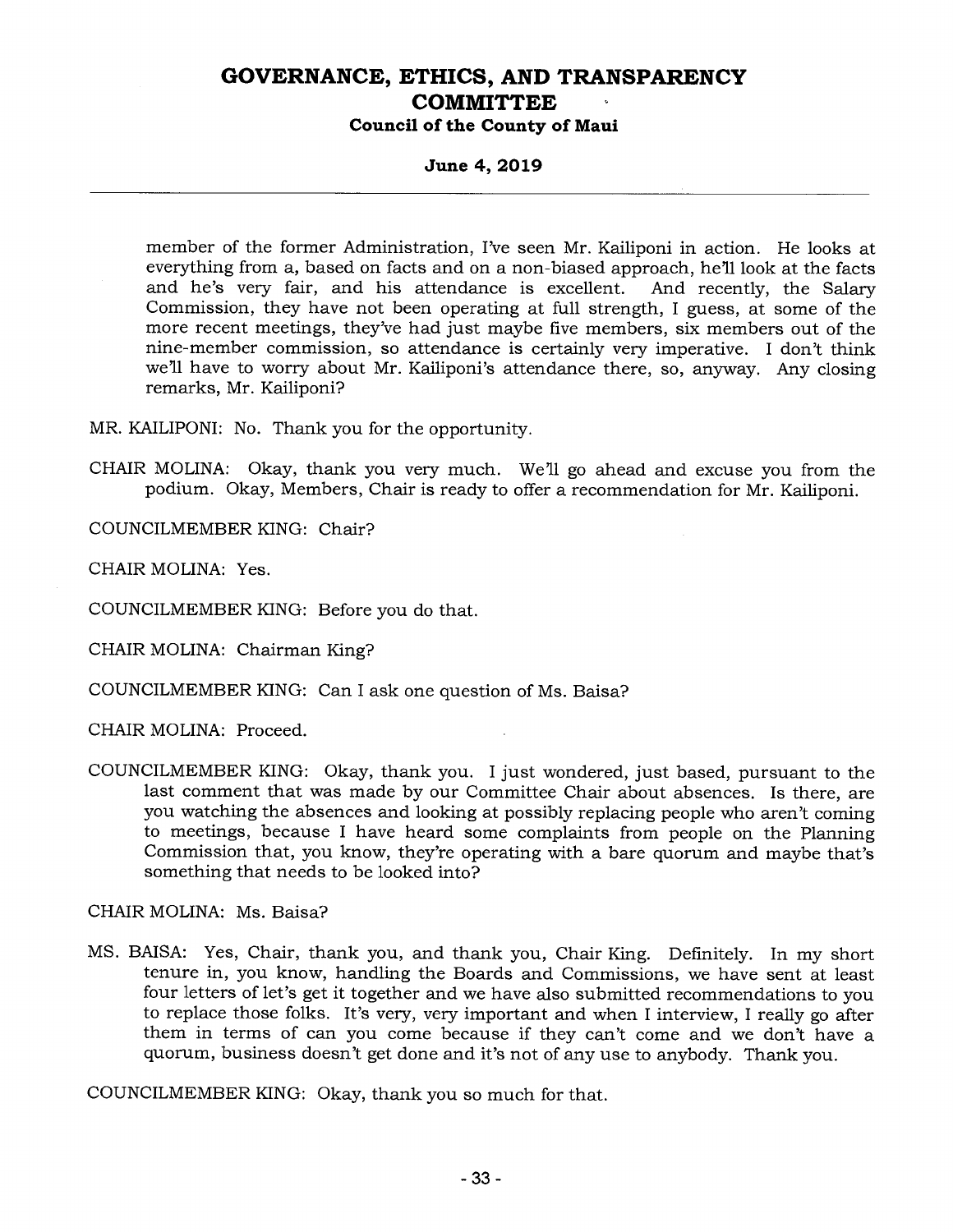**Council of the County of Maui** 

#### **June 4, 2019**

- CHAIR MOLINA: Okay, thank you very much, Chairman King. Chair's going to offer a recommendation. Chair would like to place the name of Paul Kailiponi to the Salary Commission on the resolution to approve and this motion, or this recommendation will also include the, allowing Staff to make any non-substantive changes. Chair will entertain a motion.
- COUNCILMEMBER SUGIMURA: So moved.

COUNCILMEMBER KAMA: Second.

CHAIR MOLINA: Moved by Member Sugimura, seconded by Member Kama. The floor is open for discussion. Seeing no discussion, Chair will call for the vote. All those in favor, signify by saying "aye."

COUNCILMEMBERS VOICED AYE.

- CHAIR MOLINA: All those opposed? Okay, thank you. Chair will mark it unanimous, nine "ayes," no "noes."
	- **VOTE: AYES: Chair Molina, Vice-Chair Rawlins-Fernandez, Councilmembers Hokama, Kama, King, Lee, Paltin, Sinenci, and Sugimura.** 
		- **NOES: None.**
		- **ABSTAIN: None.**
		- **ABSENT: None.** 
			- **EXC.: None.**

#### **MOTION CARRIED.**

#### **ACTION: ADOPTION OF RESOLUTION TO APPROVE.**

CHAIR MOLINA: Congratulations, Mr. Kailiponi. This matter will move on to the full Council in the near future.

#### **GET-2(14) NOMINATIONS TO BOARDS, COMMITTEES, AND COMMISSIONS (LIQUOR CONTROL COMMISSION) (CC 19-24)**

CHAIR MOLINA: Members, Chair would like to do just one more item and then we'll go ahead and take a morning break. Our next item is GET-2(14) and it relates to the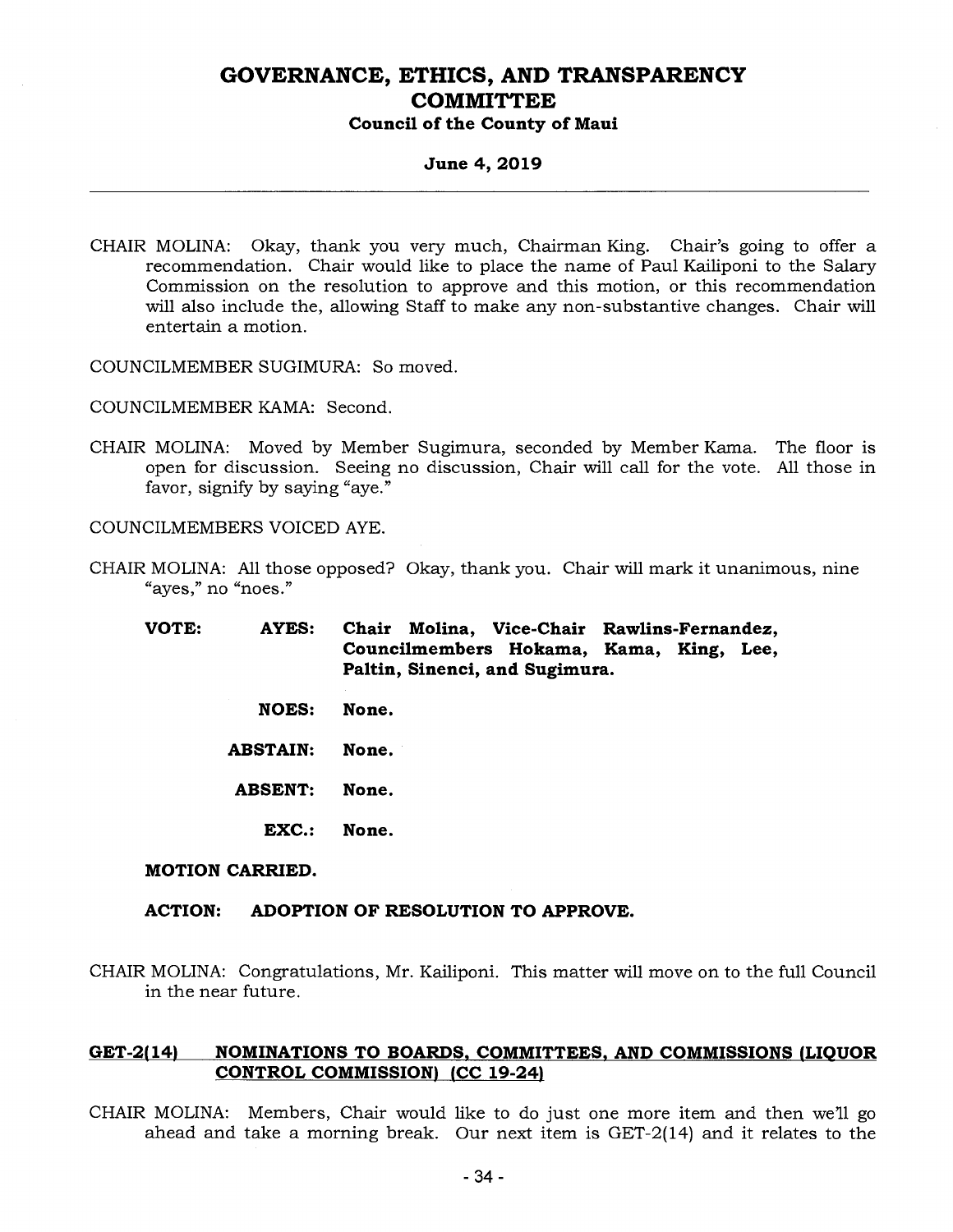**Council of the County of Maui** 

#### **June 4, 2019**

appointment of Lori Sablas to the Maui Planning Commission. I'd like to ask Ms. Baisa to provide opening comments on this nominee.

- MS. BAISA: Thank you, Mr. Chair. Unfortunately, we had a withdrawal by Ms. Sablas. I was away, as everybody knows, and came back to be informed that she had changed her mind and wished to withdraw for personal reasons. She, however, would like to be considered if there are other positions but she just didn't feel comfortable about being the Hawaiian expert. Thank you.
- CHAIR MOLINA: Okay. Members, any questions or comments for Ms. Baisa prior to the Chair making a recommendation for this matter? Okay, Chair's recommendation is to place the name of Ms. Lori Sablas on the resolution to disapprove and, again, this recommendation is not based on Ms. Sablas' ability or character, it's just a procedural matter as it relates to anyone who withdraws from a particular board or commission. Now, this case is different from the first matter. We would have sufficient time to make a decision so, therefore, we can make a decision in Committee and it would still meet the, it would still, the final decision at Council would still occur before the June 28th deadline. I believe we have a June 21st Council meeting so we can make a decision here today and then make a final decision at Council on June 21st. So, that is the Chair's recommendation, place the name of Lori Sablas on the resolution to disapprove and to allow Staff to make any non-substantive changes. Is there a motion on the floor for this?

COUNCILMEMBER KAMA: So moved.

COUNCILMEMBER SUGIMURA: Second.

CHAIR MOLINA: Moved by Member Kama, seconded by Member Sugimura. Any discussion? Okay. All those that will support the motion to disapprove, signify by saying "aye."

COUNCILMEMBERS VOICED AYE.

CHAIR MOLINA: All those opposed? Okay, thank you. For the record, it will go in as a unanimous disapproval of Ms. Sablas to the Maui Planning Commission based on the fact that she withdrew her name for consideration for this very important board or commission.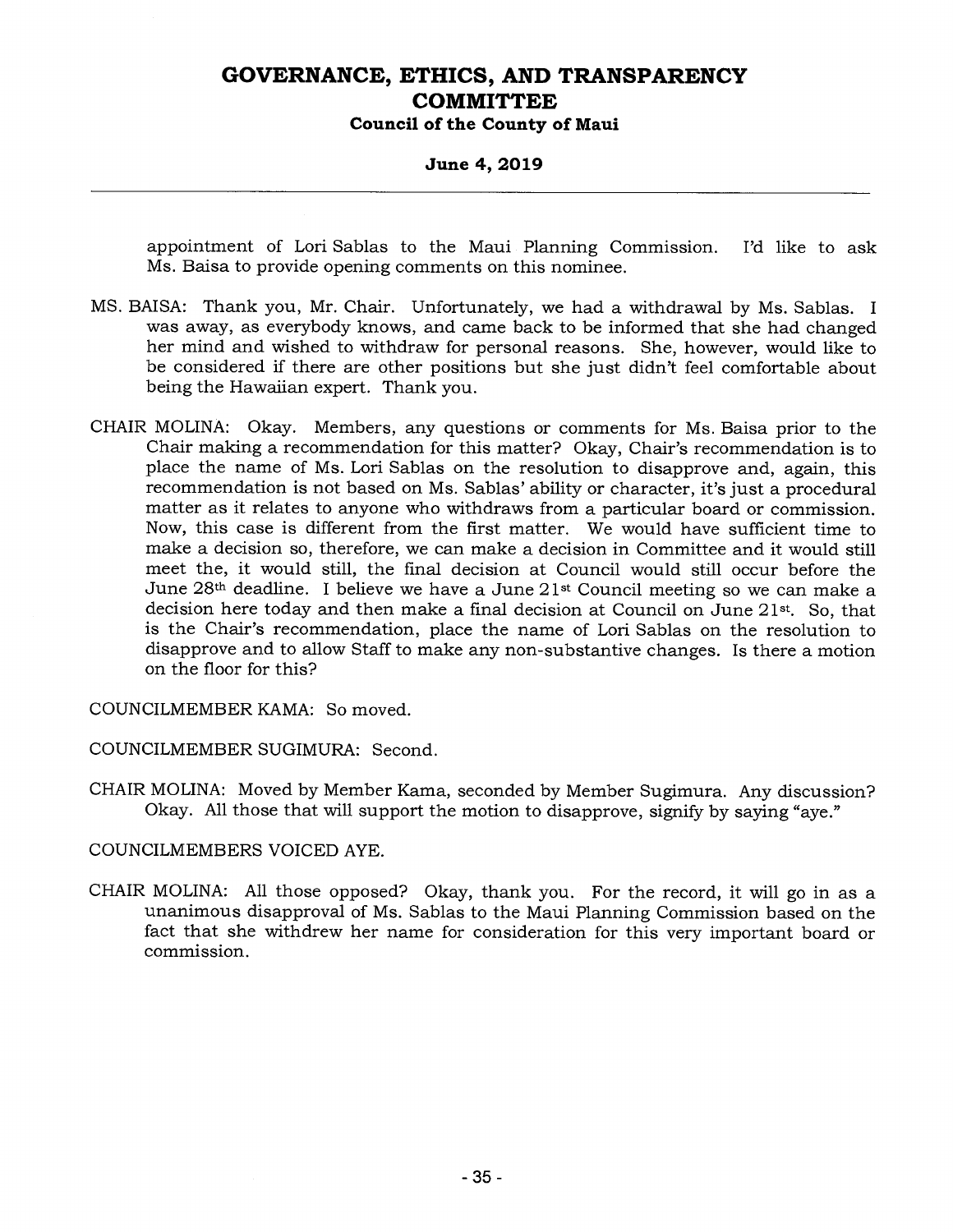**Council of the County of Maui** 

**June 4, 2019** 

**VOTE: AYES: Chair Molina, Vice-Chair Rawlins-Fernandez, Councilmembers Hokama, Kama, King, Lee, Paltin, Sinenci, and Sugimura.** 

**NOES: None.** 

**ABSTAIN: None.** 

- **ABSENT: None.** 
	- **EXC.: None.**

#### **MOTION CARRIED.**

#### **ACTION: ADOPTION OF RESOLUTION TO DISAPPROVE.**

CHAIR MOLINA: Alright, Members, it is 10:20. What is the pleasure of the body? Would you like to take another matter or would you like to go for your morning recess? Chair is open...

UNIDENTIFIED SPEAKER: Take another matter.

CHAIR MOLINA: You want to take another matter? Any objections? Okay.

COUNCILMEMBER KING: No objections.

CHAIR MOLINA: Alright.

#### **GET-2(15) NOMINATIONS TO BOARDS, COMMITTEES, AND COMMISSIONS (MAUI COUNTY CULTURAL RESOURCES COMMISSION) (CC 19-24)**

- CHAIR MOLINA: I know we do have, and, which is a good point, Member Lee, we do have two individuals that are waiting in the gallery so we'll go ahead, go forward with our next item, which is GET Item 2(15) and this relates to the appointment of Kaapunialiionalaniki`eki`e Aiwohi to the Maui County Cultural Resources<br>Commission. Thank you, I practiced that all night. And we earlier heard from Thank you, I practiced that all night. And we earlier heard from Mr. Aiwohi, so I'd like to ask him up here to the podium again to respond to any questions from the Committee that you may have. I'm sorry, oh, yeah, before you do that, let me recognize Ms. Baisa to give some opening comments. Go ahead, Ms. Baisa.
- MS. BAISA: Thank you very much, Chair. And I'm not going to talk a whole a lot because we have, we're on a time thing here, but I do want to say that the Mayor and I are very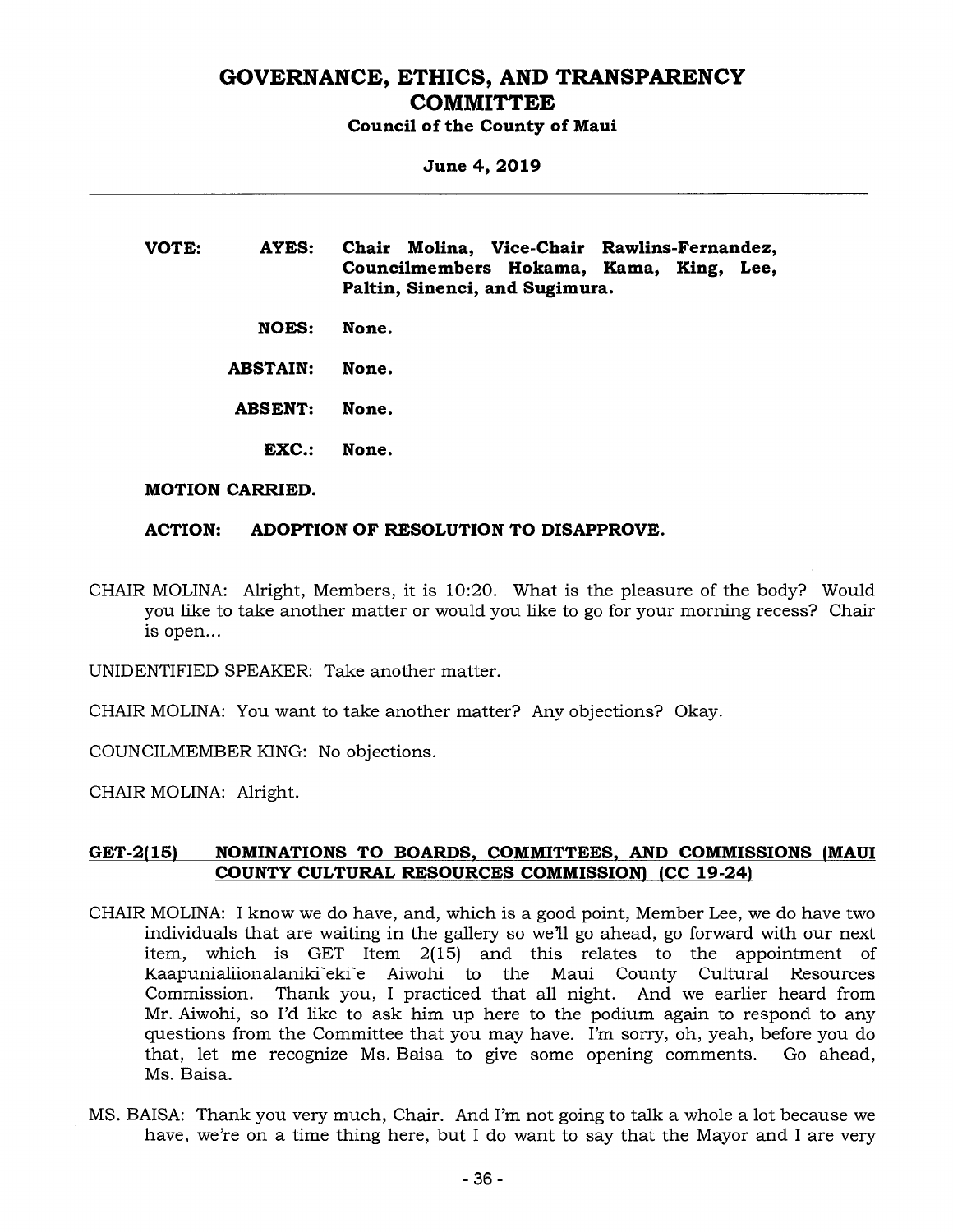**Council of the County of Maui** 

**June 4, 2019** 

excited about having Kaapuni volunteer to help us on the Cultural Resources<br>Commission. He is very eminently qualified, he's a local boy, and works for He is very eminently qualified, he's a local boy, and works for Kamehameha Schools, and he has a tremendous background in the Hawaiian language, being very involved with Punana Leo--I tend to mess it up, it's leo, I think--from it's very beginning and he is just an incredibly exciting young person. One of the things that we have deliberately been trying to do is to bring in younger people to the commissions and boards because we have to have transition and it's kind of exciting that we were able to get somebody like him and he was able to get permission to attend the meetings and to be on the board. So, I'm going to stop here and let you interview him and I know he has a lot of exciting things to tell you. Thank you.

- CHAIR MOLINA: Thank you very much, Ms. Baisa. Okay, Members, the floor is open. And I want to personally thank my Committee Vice-Chair Ms. Rawlins-Fernandez, who made sure I said your name right, Mr. Aiwohi, she coached me real well. So, Members, the floor is open for questions. I'm sorry, Chairman King, followed by Ms. Rawlins-Fernandez.
- COUNCILMEMBER KING: Okay. I'm just so impressed with your resume and your presentation of yourself. I wish we could put you on more than one committee or commission. Are you, by any chance, related to George Aiwohi on Oahu?
- MR. AIWOHI: Yeah, all the Aiwohi's are pretty much related.
- COUNCILMEMBER KING: You're all related, okay. So, he's an employee and a good friend. But, no, I just, is this going to be your first commission?
- MR. AIWOHI: This will definitely be my first.
- COUNCILMEMBER KING: Okay, well, hopefully it won't be your last. I don't really have any questions, Chair. I'm just, all the things on here are just amazing, climatology that you have been involved with, and the Hawaiian culture, and the language, and Punana Leo, and Hui 0 Na Wai Eha, I mean, I'm just really impressed. So, thank you for stepping up to serve your community.

CHAIR MOLINA: Thank you, Chairman King. Committee Vice-Chair Rawlins-Fernandez?

- VICE-CHAIR RAWLINS-FERNANDEZ: Mahalo, Chair. Aloha, Mr. Aiwohi. Mahalo for being here today and mahalo for your willingness to serve our community. I echo the sentiments of Chair King that your background is very impressive. I was wondering, did you apply for any other board or commission? The application had, on the first page, had like three lines where you could mark which...
- MR. AIWOHI: I did inquire about other commissions that were available. I was told that they were not at the time, so then I applied for this one.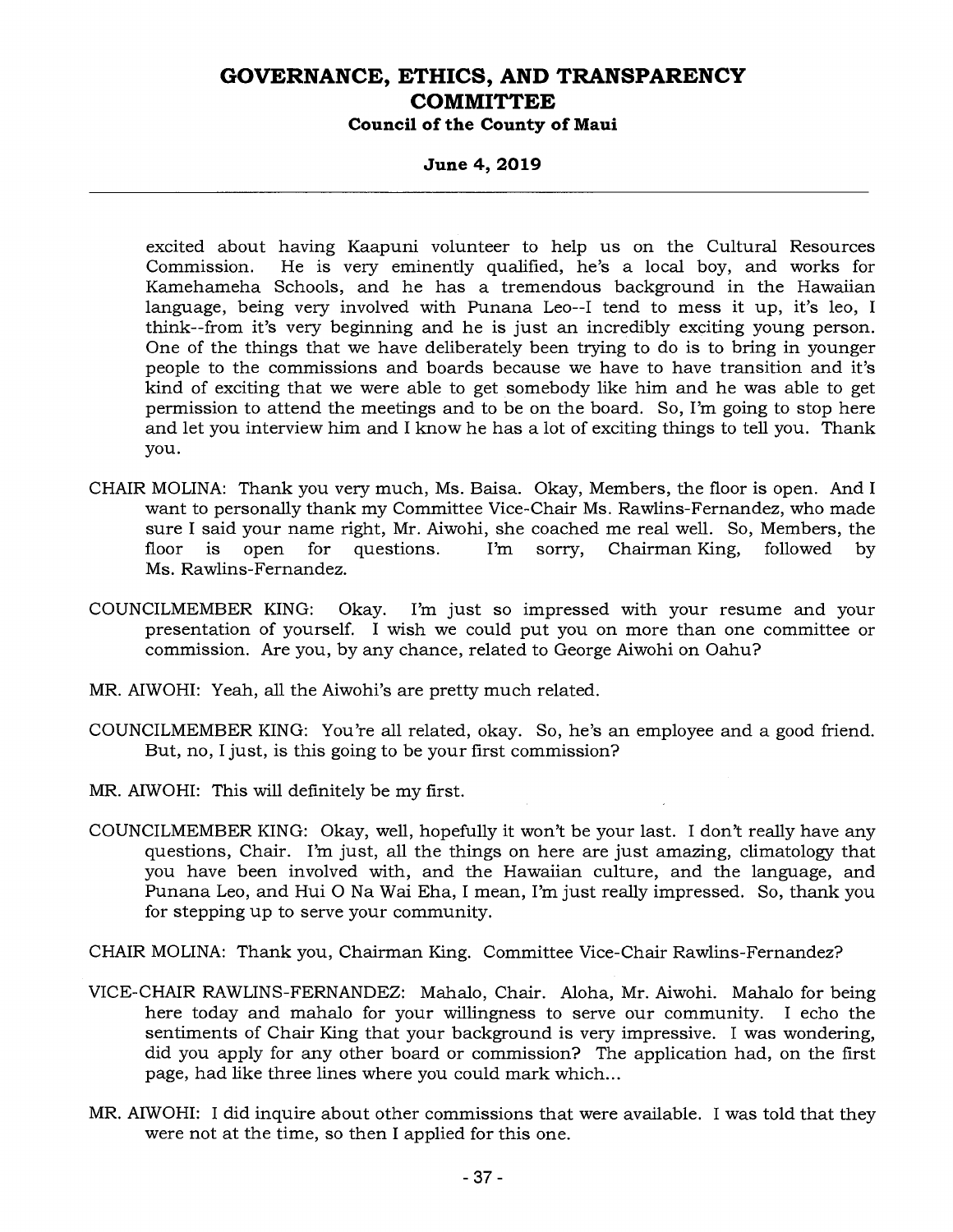**Council of the County of Maui** 

**June 4, 2019** 

VICE-CHAIR RAWLINS-FERNANDEZ: What were the other ones, if you wouldn't mind sharing? Was one of 'em Planning Commission?

MR. AIWOHI: No.

VICE-CHAIR RAWLINS-FERNANDEZ: Would you be interested in serving on the Planning Commission? There's a, the cultural practitioner seat that just became available.

MR. AIWOHI: I was not aware of that. I could take a look.

VICE-CHAIR RAWLINS-FERNANDEZ: Yeah, we just found out this morning.

- MR. AIWOHI: I mean, I could take a look at what exactly it entails and what the details are. So, I mean, I'm definitely open to it but I'm not really familiar to really make a decision.
- VICE-CHAIR RAWLINS-FERNANDEZ: 'Cause with your background, I think you would be quite an asset to the Planning Commission and that I'd love to see your experience on that commission. So, I might vote no. Do you see any challenges that would prevent you from attending, since attendance is really important and you have the meetings?
- MR. AIWOHI: I am very lucky. Well, our office is right down the road in Happy Valley, our Kamehameha Schools Outreach Community Engagement Office, and I do have a very strong support from our office for me to attend and to take time to be here because we know how attendance is very much appreciated.
- VICE-CHAIR RAWLINS-FERNANDEZ: Yes. Mahalo. And would you speak a bit about your minor in Applied Climatology?
- MR. AIWOHI: Yeah, so, I went to school to be a pilot, so I got my Bachelor's in Aeronautics. A lot of that comes with really understanding our weather, our environment, knowing how and why all these things happen. So, I'm not sure if that kind of answered your question.
- VICE-CHAIR RAWLINS-FERNANDEZ: Yeah, it does, you know, climate change is, you know, one of probably like the biggest issue right now that we're facing and with that kind of a background, I think it would be great to be on the Planning Commission, you know, having a better understanding of, you know, what we're facing, this kind of decisions that we need to be making for the future. How would we get him on the Planning Commission, Ms. Baisa?

COUNCILMEMBER KAMA: That was my question.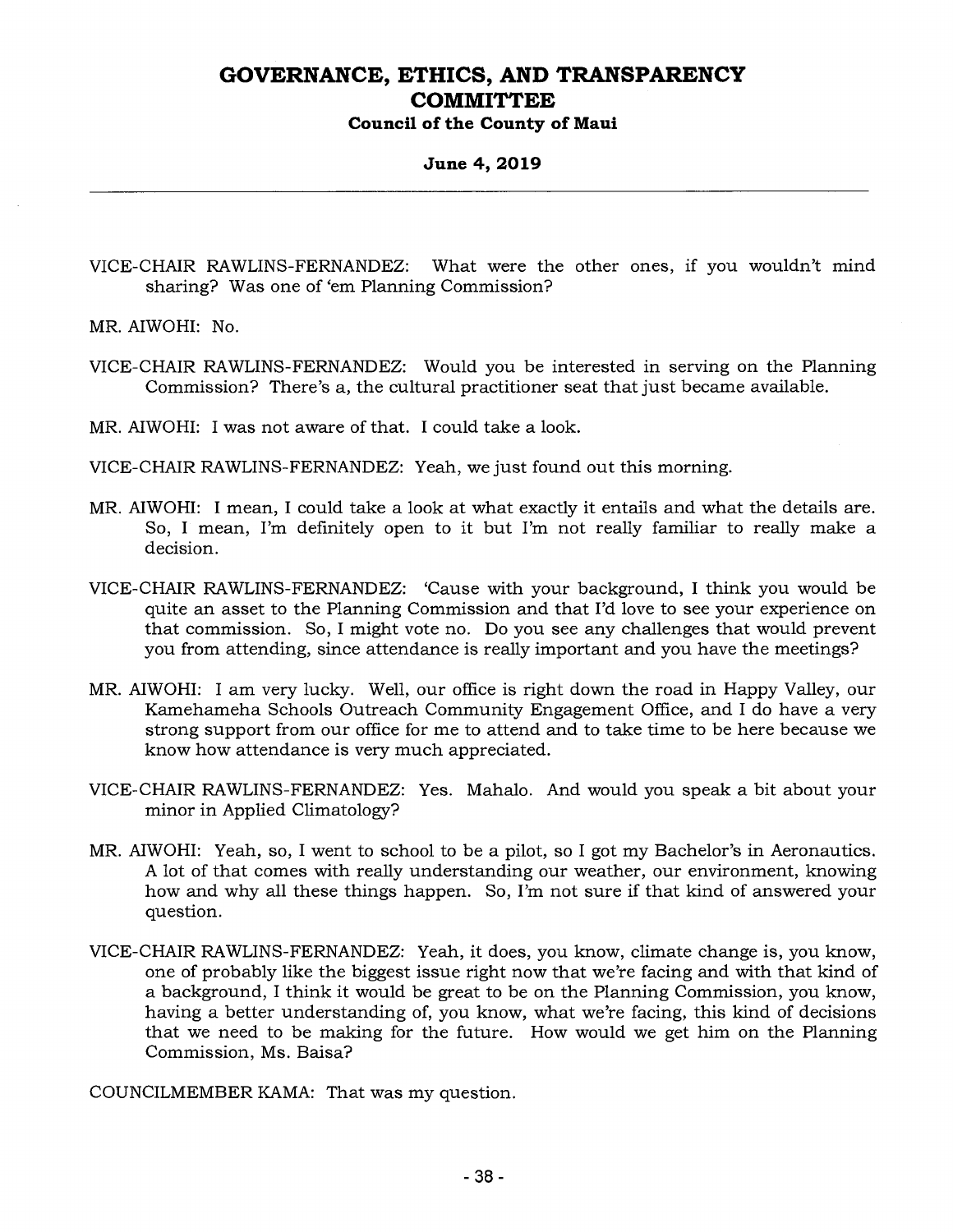#### **June 4, 2019**

- CHAIR MOLINA: Yeah, if I could just add for Ms. Baisa, yeah, you would have to, Mr. Aiwohi would have to formerly withdraw his name today and then we'd have to come back, you know, and be nominated by the Mayor via letter --
- MS. BAISA: That's correct.
- CHAIR MOLINA: --and so forth.
- MS. BAISA: He'd need a nomination from the Mayor. Of course, he hasn't been considered for Planning Commission 'cause we were so excited to have him on the Cultural Resources Commission. I think, you know, we've seen this progression of people start on the Cultural Resources Commission and then they can graduate to Planning. It kind of gives them a government perspective. You know, being on a board and commission, as you know, is kind of a thing that you learn by doing and we see it with other commissioners. And so, as much as I would love to grab him for the Planning Commission, I think he's very wise to start where he's starting and I'm delighted, we are delighted to have him.
- CHAIR MOLINA: Okay, thank you, Ms. Baisa. And, Member Baisa, if you could, Ms. Baisa, if you could also clarify, I believe Planning Commission meets twice a month versus Cultural Resources Commission --
- MS. BAISA: Correct.
- CHAIR MOLINA: --once a month, so it --

MS. BAISA: Correct.

CHAIR MOLINA: --may have an impact on Mr. Aiwohi's employment elsewhere.

MS. BAISA: Yes, I think the time commitment is very important and I have to tell you, he's so responsible. My first conversation with him was, I have to check with my employer, which he did and got back to me. So, I'm sure that he was asked to make an accurate assessment of what this involved. Thank you.

VICE-CHAIR RAWLINS-FERNANDEZ: Mahalo, Ms. Baisa. Mahalo, Chair.

CHAIR MOLINA: Okay, thank you, Member Rawlins-Fernandez.

VICE-CHAIR RAWLINS-FERNANDEZ: Would you be able to make two meetings a month?

CHAIR MOLINA: Put pressure.

MR. AIWOHI: I can't really say right now.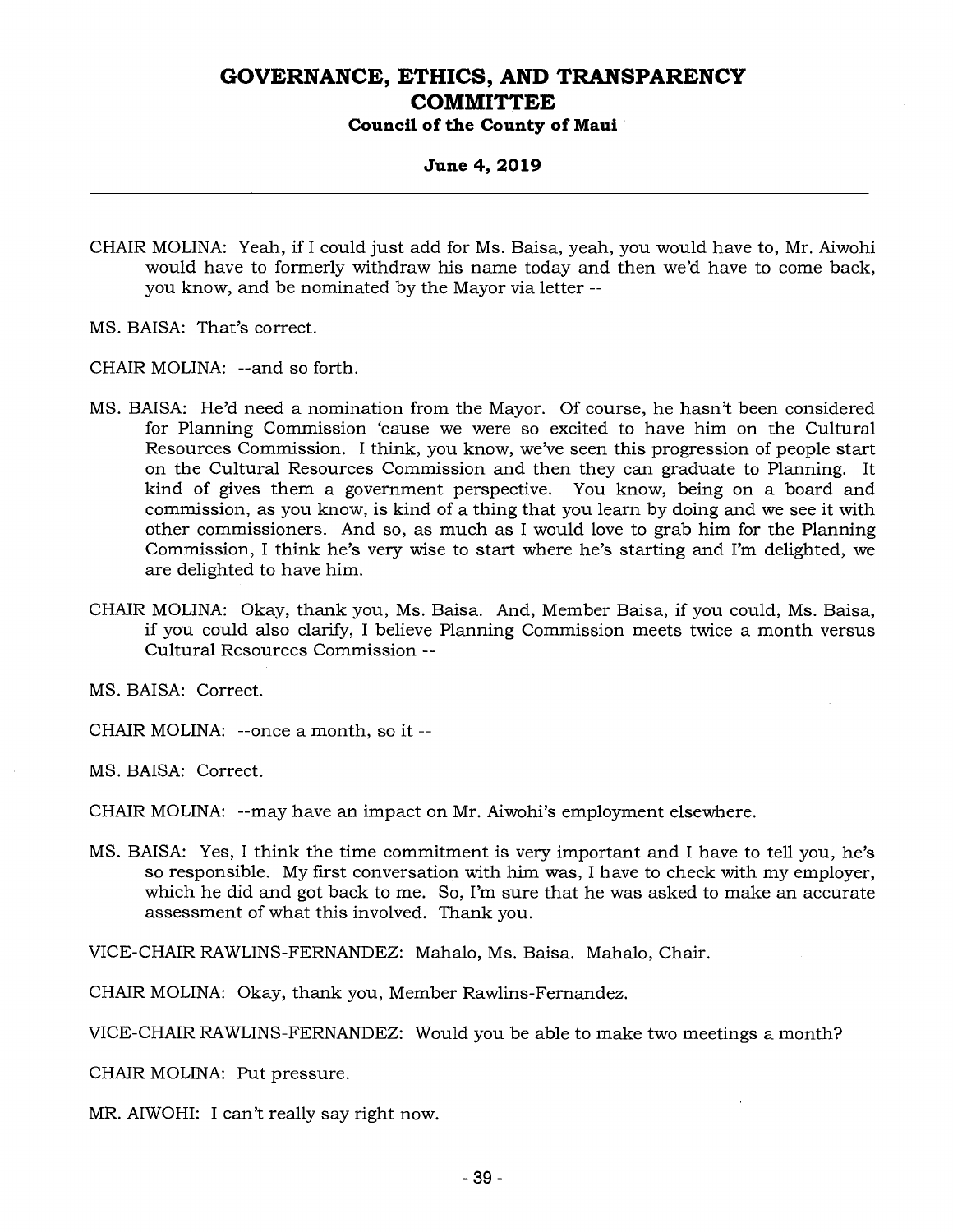**Council of the County of Maui** 

#### **June 4, 2019**

VICE-CHAIR RAWLINS-FERNANDEZ: You would have to check with your employer first?

MR. AIWOHI: Right.

VICE-CHAIR RAWLINS-FERNANDEZ: Very responsible. Mahalo, Mr. Aiwohi.

COUNCILMEMBER KAMA: Don't forget, check with your kupuna, too.

CHAIR MOLINA: Thank you very much --

VICE-CHAIR RAWLINS-FERNANDEZ: Mahalo, Chair.

- CHAIR MOLINA: --Member Rawlins-Fernandez. Member Kama, you have anything else to add?
- COUNCILMEMBER KAMA: I do, and I did. I just want to, I'm really excited, and thank you, Vice-Chair, for that because I think in my own Hawaiian head, planning is really where it's really at and the Cultural Resources Commission, no offense to our previous Councilmember Baisa, but on the Cultural Resources Commission, you have a lot of people with the expertise of cultural resources. We have a resource that needs a resource, so that's where my head is at and I'm thinking along the same line as our Vice-Chair. So, but go check with your kupuna first. Thank you.
- CHAIR MOLINA: Alright, thank you, Member Kama, good thoughts. Something to consider, Members, too, this appointment, should Mr. Aiwohi choose to stay with it, is just until March 31<sup>st</sup> of next year, so basically less than a year. It would give Mr. Aiwohi a taste of what it's like to be on a board or commission and then there are, as we know, there's a pending vacancy coming up, possibly two in the near future, so maybe at that point, the, if the Mayor likes what he sees or Mr. Aiwohi chooses to be considered for the Planning Commission at a later date, that might be a good approach in that regards. Because I understand with the school responsibilities and just, I'm sure, getting the school to allow him to just do this for one time a month, approaching them now for two times just after getting their approval for once a month, you know, I'm just guessing, it may put some undue pressure on Mr. Aiwohi. But, you know, again, Mr. Aiwohi, it's up to you if you would like to withdraw or just for now experience the CRC and then at a later point, the Maui Planning Commission. And it'll go by real fast, so we're looking at less than a year, but I just put that out there. Chairman King, followed by Member Rawlins-Fernandez.
- COUNCILMEMBER KING: Thank you, Chair. Since I was the one that brought it up about multiple commissions, I just wanted to say that I think we should not put too much pressure on Mr. Aiwohi because, actually, the Planning Commission is a lot of pressure, there's some heavy decisions that get made and so if you're willing to do it, that's one thing but I think it does take, you know, we've seen a lot of people withdraw and even resign in recent months. And so, as much as I would like to encourage you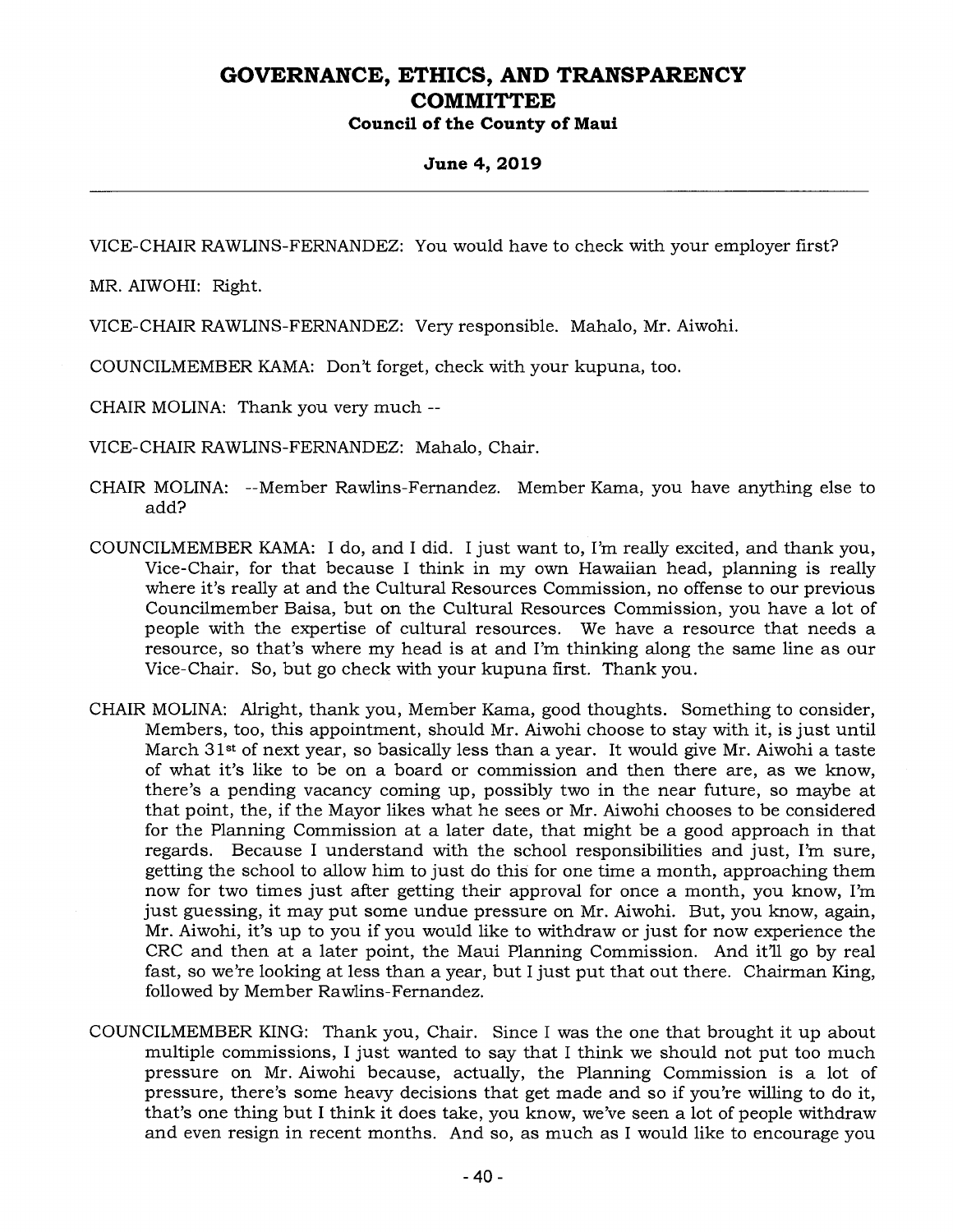**Council of the County of Maui** 

**June 4, 2019** 

for that, I think that's something that has to be a personal decision from observation. And, also, I wanted to say, since it's only, this term is only 'till next year, that there's no, there's nothing that says we can't have, if we get somebody else on as a Native Hawaiian Cultural expert, that we can't have more than one. It just requires to have one. So, I mean, I think it would be excellent to have, you know, two people who have that expertise if that's, if that plays out for you and that's something you think you want to do but I just, I wanted to take a little bit of the pressure off of you from stepping up and running with it because it is, that commission does make some pretty heavy decisions in the face of a lot of controversy often. So, thank you, Chair.

CHAIR MOLINA: Thank you for those points, Chairman King. Member Rawlins-Fernandez?

VICE-CHAIR RAWLINS-FERNANDEZ: Mahalo, Chair. I would like to keep the pressure on because I recognize how important it is, and I recognize the absence of your kind of background on this commission, and we just voted to put someone else that doesn't have your background on this commission, and I'm really worried about how long this seat will be vacant because someone who was just asked to served withdrew. So, I was wondering, Chair, what is timeline for filling this seat?

CHAIR MOLINA: I'll yield the floor to Ms. Baisa.

- MS. BAISA: Thank you, Chair. I can tell you that as soon as this notice by Ms. Sablas was received, that we are actively working on a name to send forward. And so, it won't be long. It depends really on how fast we can get the process through. One of the problems we have, and that's why we're here today, is, you know, you went through Budget, you didn't have a whole lot of time to have all of these meetings, and so a lot of times we're really backed against the wall and I think that that delay didn't help in having people change their minds. You know, things come up and you're life changes, other offers are made, or you might change your job, whatever, while all this is happening, so I would really ask you guys to please keep Kaapuni here. I'm just so delighted, we're at this point and I understand how much we all want him, he'd be great on the Planning Commission, but I would be very happy if we just left him here today and, like Chair says, it's not a long appointment, and it'll give him time to find out how involved he has, how much time he has, and I'm sure that he would, he could apply and be strongly considered for Planning Commission.
- VICE-CHAIR RAWLINS-FERNANDEZ: Mahalo, Ms. Baisa. So, for clarification, the cultural practitioner's seat --
- MS. BAISA: Yes.
- VICE-CHAIR RAWLINS-FERNANDEZ: --the Administration would have ten more days to find --
- MS. BAISA: To submit another name. Yes.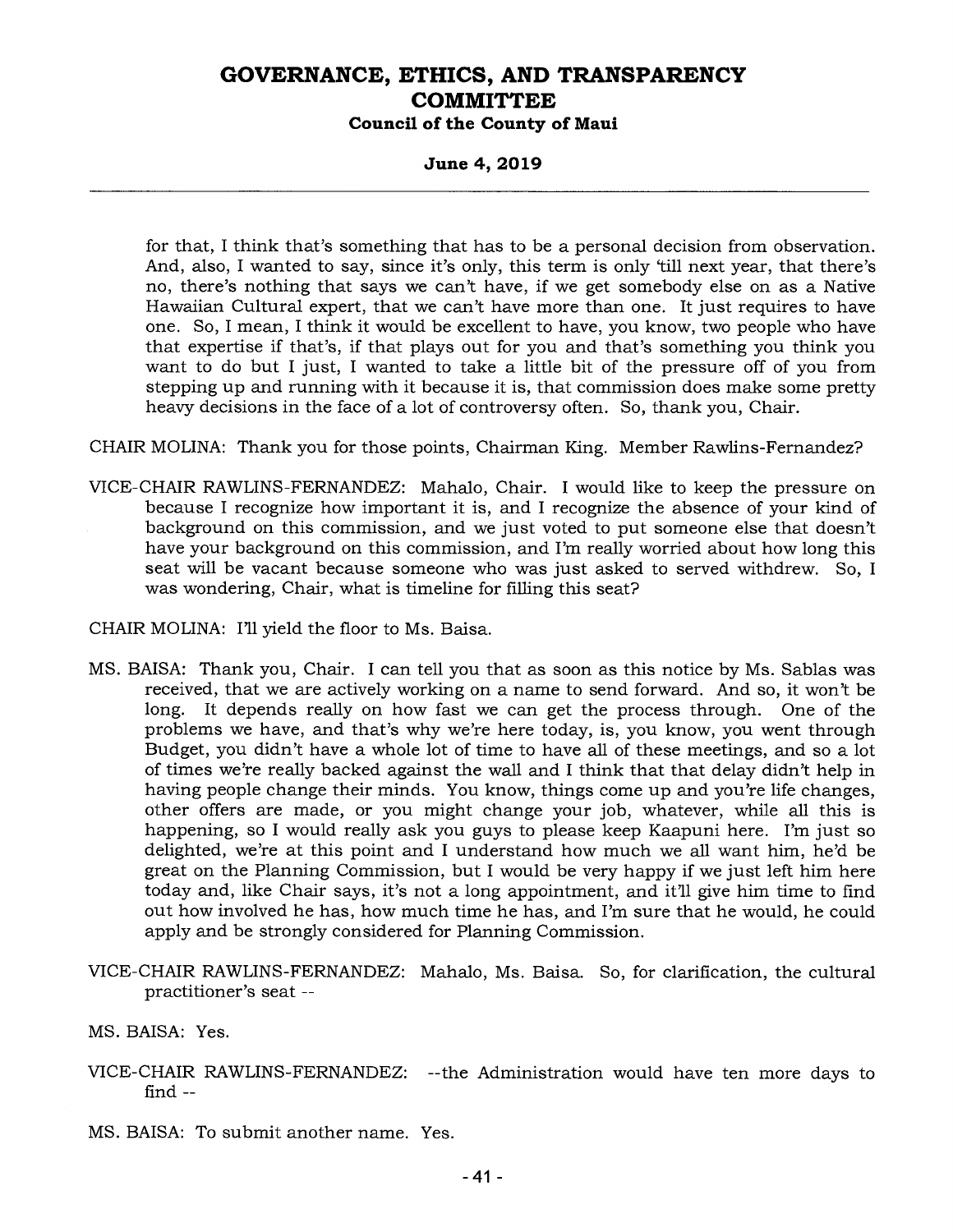**Council of the County of Maui** 

**June 4, 2019** 

- VICE-CHAIR RAWLINS-FERNANDEZ: --to submit another name. And then after that ten days, if another name is not submitted, then it would come to the Council?
- CHAIR MOLINA: Ms. Baisa? If I could add, Member Rawlins-Fernandez, looking at the previous rejection of Ms. Sablas for the Maui Planning Commission, now coming out of Committee, going to Council on June  $21<sup>st</sup>$ , and at that point, the official ten-day clock would start after final decision making by the Council. And, typically, let's say the action takes place on June 21st at Council, the official letter from the Clerk's Office to the Mayor's Office would probably be the following week, and once the Mayor's Office receives that letter from the County Clerk's Office on the decision as it relates to Ms. Sablas, then the ten-day clock would start for the Administration, if memory serves me correct. Ms. Baisa?
- MS. BAISA: Yes, and I can guarantee you, we will meet that time clock.
- VICE-CHAIR RAWLINS-FERNANDEZ: Okay, and one more question. So, for this, the CRC seat that we have in consideration of Mr. Aiwohi, what is the timeline, what is the deadline that that seat would have to be filled? Would we, so my question is, basically, would we be able to defer this item today to give Mr. Aiwohi some time to think about it and go and consult with his employer?

CHAIR MOLINA: Ms. Baisa?

- MS. BAISA: I'm sorry but I can't answer you, but I do know that Ms. Espeleta probably has that information, Chair.
- CHAIR MOLINA: Ms. Espeleta?
- MS. ESPELETA: Mr. Chair, the 60-day deadline to consider approval or disapproval of Mr. Aiwohi's nomination is June 28th.
- CHAIR MOLINA: Yeah, like the previous nominee, it's, June  $28<sup>th</sup>$  is the deadline for this Council to take action.

VICE-CHAIR RAWLINS-FERNANDEZ: So, we would have time?

CHAIR MOLINA: A little bit of time, yeah, so, but, again, it's up to this body if you want to defer action on Mr. Aiwohi or take action on his nomination for the CRC. Member Sugimura?

VICE-CHAIR RAWLINS-FERNANDEZ: Mahalo, Chair.

CHAIR MOLINA: Oh, thank you.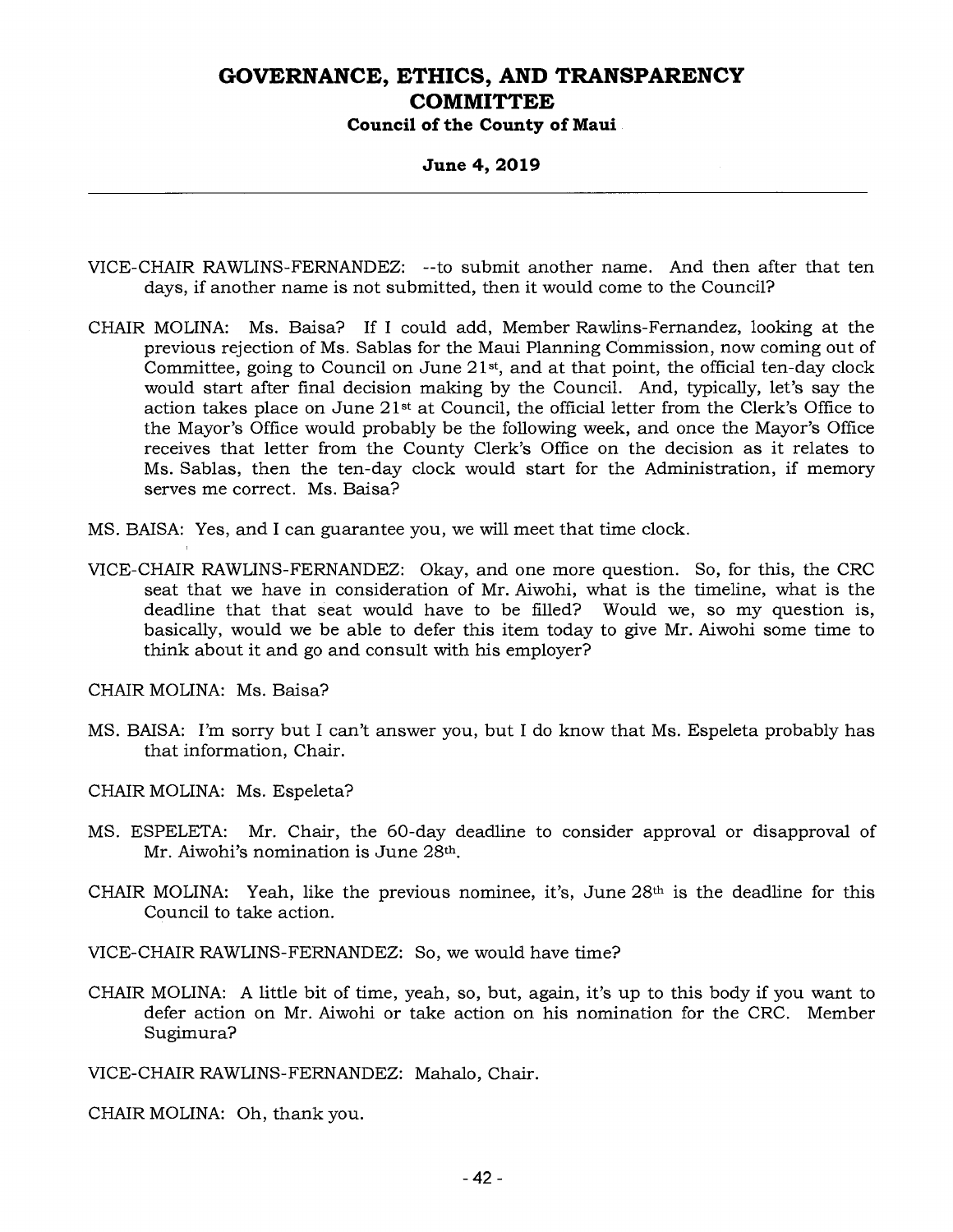**Council of the County of Maui** 

#### **June 4, 2019**

COUNCILMEMBER SUGIMURA: Good discussion. I'd like to respect the words of Member Baisa--oh, not Member, sorry, Ms. Baisa--and the nomination which came from the Mayor and which you accepted, it sounds like you've gone through the process of talking to your employer. Out of respect for what you've done, I would like us to move forward and, you know, if, it sounds like you'll probably do a recommendation for accepting him on the CRC, and let him serve until next year, which is a short period of time, so you can get a feel for what this is about, since this will be your first commission. I think you may have heard from the other questions or other nominee, there's a lot of reading that you need to do for the Planning Commission, it's a really different commission with lot of important decisions also. I think we're all respecting the cultural background that you have and we're appreciating you for that, but I would like to give you the respect that you have come before us for the commission and the nomination today and then at that appropriate time, if you think you want to do more, 'cause it's going to be more of your time, then maybe you can, with, if the Mayor's Office agrees, to put your name forward for that cultural resources person on the Planning Commission. It's two different boards, or any position, but I would like us to move forward with the decision to accept him for the CRC today, Chair.

CHAIR MOLINA: Thank you, Member Sugimura. Member Kama?

COUNCILMEMBER KAMA: Thank you, Chair. Kaapuni, you graduated from King Kekaulike Immersion Program?

MR. AIWOHI: Yes.

- COUNCILMEMBER KAMA: Do you remember what your logo was for the year you graduated?
- MR. AIWOHI: Yes, it kind of looks like, it was like a piko with these four different sides, it's called maluhia, so it's protected on four different sides.

COUNCILMEMBER KAMA: And do you remember what the statement was?

MR. AIWOHI: It was maluhia.

COUNCILMEMBER KAMA: And what does that mean?

MR. AIWOHI: To be protected.

COUNCILMEMBER KAMA: Thank you.

CHAIR MOLINA: Thank you, Member Kama. Members, any other questions? Member Paltin?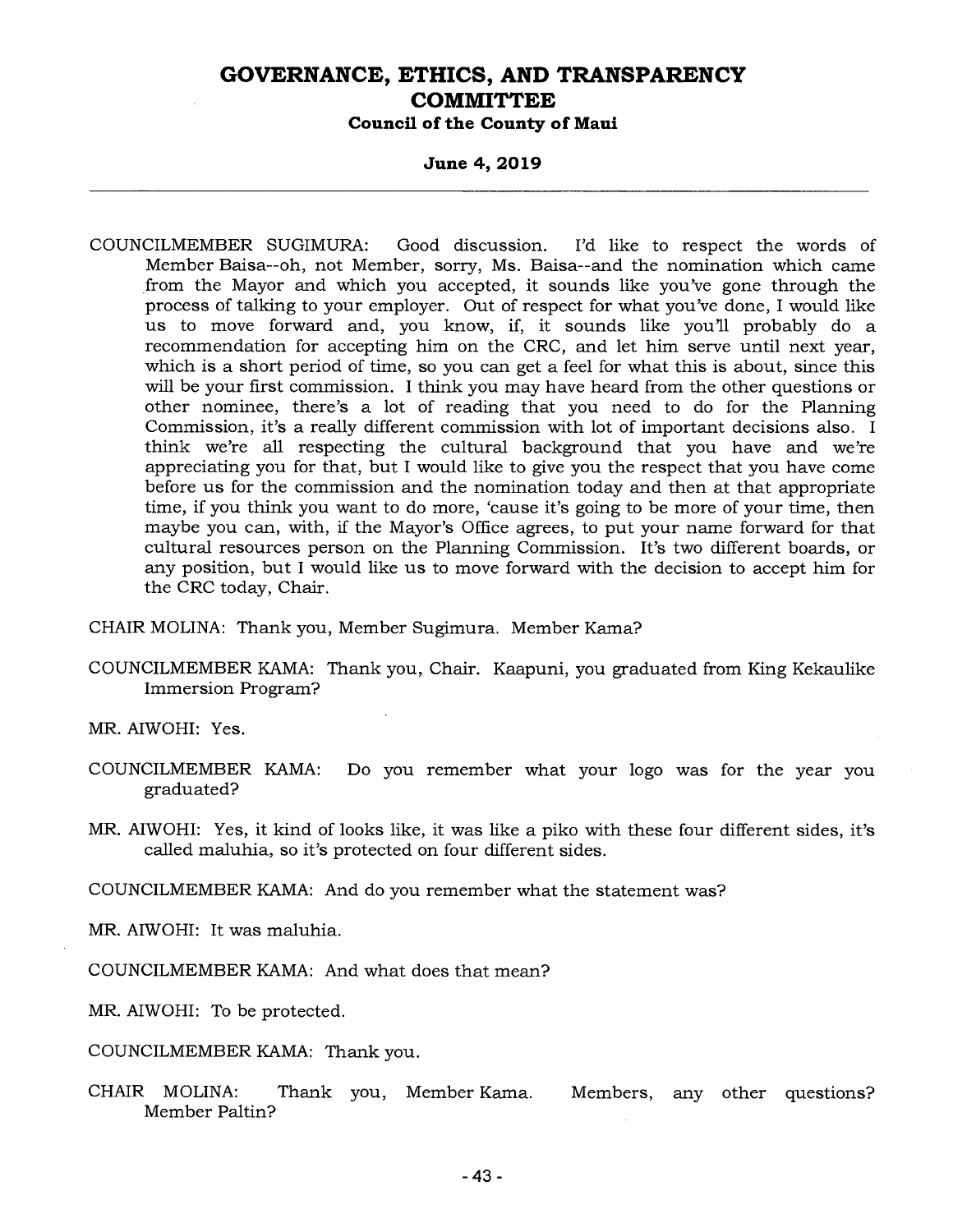#### **June 4, 2019**

- COUNCILMEMBER PALTIN: Thank you, Chair. Thank you, Mr. Aiwohi, for being here and your willingness to serve. I just was wondering how you would resolve or how you would work with other members if there is a conflict of opinion and such like that?
- MR. AIWOHI: Well, I think it really involves working with the other person, it's hearing what they have to say, have them hear, you know, what points I have and really have a discussion about it. It's not really a one-person board so, I mean, we really do all have to work together to find the best answer and, you know, a lot of times there is no right answer, there's just the best answer that we have, and I'm committed to working with everybody and putting in the time so that we can all have our voice heard and do what we can to best serve our community.
- COUNCILMEMBER PALTIN: And I was wondering how familiar you were with the various types of historic districts, like on the County level, State level, and national level.
- MR. AIWOHI: This is all still kind of very new to me. I'm somewhat familiar with, at the County level, our three districts but, I mean, if I were to really be accepted then I would really dive into a lot of the responsibilities that come with this commission.
- COUNCILMEMBER PALTIN: Thank you. And I just would like to point out that in the expiration of your term on this commission if you're selected, that there's two positions that also expire on the Planning Commission. Whether it's the cultural position or not, I hope you would keep that in mind because I agree with my colleagues that you would be an excellent fit if you're willing to serve and put in the time.
- MR. AIWOHI: Yeah, after today, I'll definitely take it into consideration.

COUNCILMEMBER PALTIN: Thank you. Thank you, Chair.

- CHAIR MOLINA: Thank you, Member Paltin. Members, any other questions before the Chair offers a recommendation?
- COUNCILMEMBER HOKAMA: Recommendation.
- CHAIR MOLINA: Okay, thank you, Mr. Hokama. The Chair, at this point, I certainly appreciate the lobbying efforts of Ms. Rawlins-Fernandez and certainly Mr. Aiwohi is well qualified to serve on the Planning Commission. Of course, if you were so daring, I mean, he could even attempt to serve on both commissions but it would be a three meeting commitment a month. I don't know how well that would go over with your superiors at the school, and I know the commitments of a teacher. I was a teacher once and I know there's lesson planning, school doesn't just, the work doesn't just end at two o'clock, there's lot of planning and, of course, off time activities you have to spend with your students, so I would, again, ask this body to consider, for now, and I know, staff did inform me on Mr. Aiwohi's application, the second page, which showed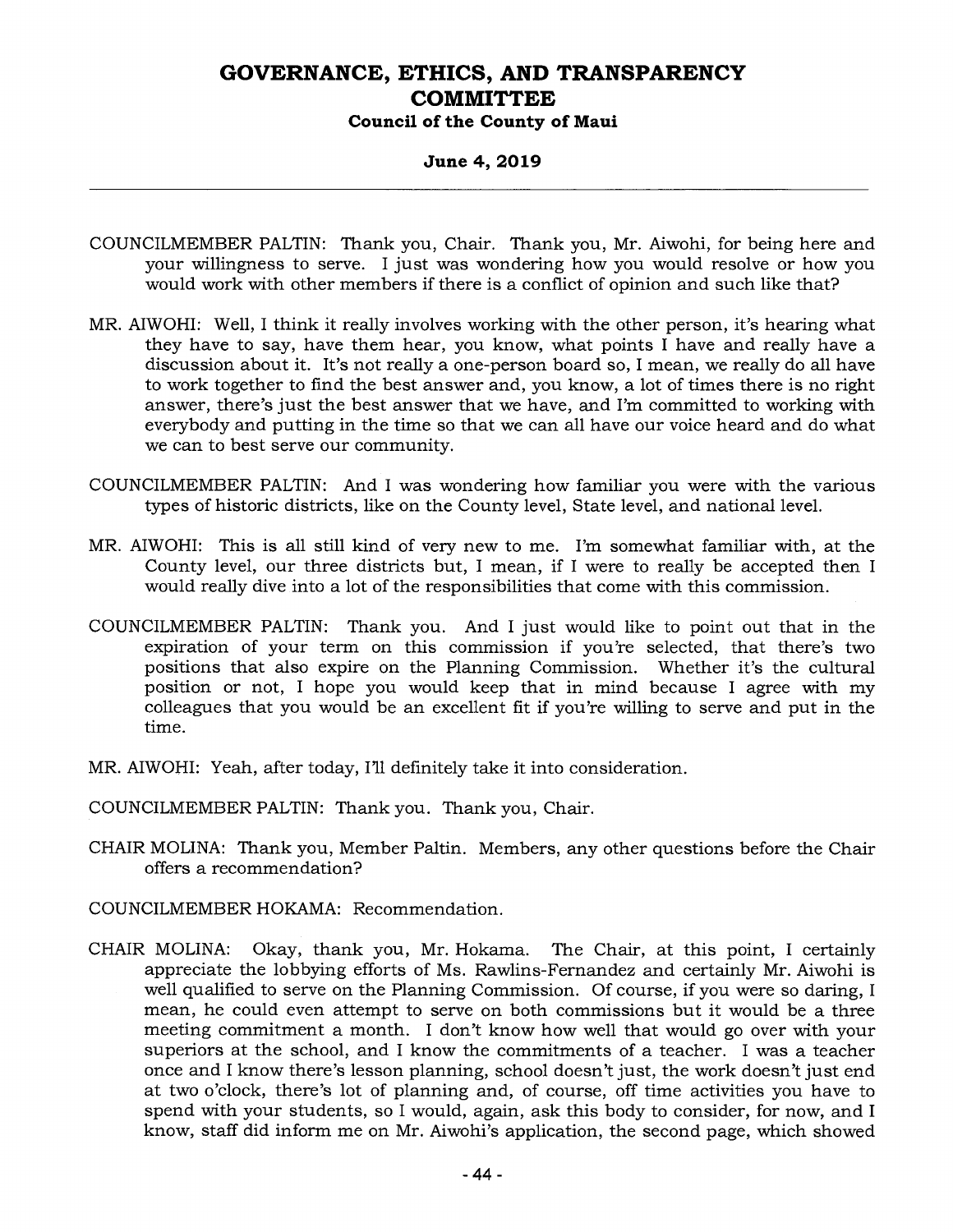**Council of the County of Maui** 

**June 4, 2019** 

his commission preference, it only listed Cultural Resources Commission. So, you're very well liked, apparently, you know, so, which is certainly flattering to you. Ultimately, it's up to you, but my recommendation at this point is, take it slow, just get a taste of what a typical County board or commission will be like, so my recommendation is to support the appointment of Mr. Aiwohi to the Maui County Cultural Resources Commission for a term expiring on March 31, 2020 to fill a vacancy due to the resignation of Christy Kajiwara Gusman. Again, it's basically about a nine-month appointment, and along the way, should we approve Mr. Aiwohi, he may consider then a vacancy on the Planning Commission 'cause I believe we have another vacancy on the Planning Commission. So, we have two pending vacancies, so it would give him some time. So, that is the Chair's recommendation.

COUNCILMEMBER HOKAMA: So moved.

COUNCILMEMBER SUGIMURA: Second.

CHAIR MOLINA: Motion has been made by Member Hokama. Is there a second?

COUNCILMEMBER SUGIMURA: Second.

- CHAIR MOLINA: Seconded by Member Sugimura. Members, the floor is open for discussion. Okay, Member Rawlins-Fernandez?
- VICE-CHAIR RAWLINS-FERNANDEZ: Mahalo, Chair. I'm sorry, I'm going to be voting no. I mean, unless it is possible to serve on two commissions, 'cause I thought the rules said no can.
- CHAIR MOLINA: That is up to this body. We've had members of the public serve on --

UNIDENTIFIED SPEAKER: Okay.

CHAIR MOLINA: --more than one board or commission, provided, you know, of the nominee's willingness, but it is a possibility.

VICE-CHAIR RAWLINS-FERNANDEZ: Okay. Ina hiki, e koho au e ai no ia `oe.

UNIDENTIFIED SPEAKER: No.

VICE-CHAIR RAWLINS-FERNANDEZ: Okay, then, I'll be voting in support of Mr. Aiwohi for this CRC. But I don't think it's disrespectful, I think it's actually a huge compliment in the confidence that we have in you. You know, just basically on paper, I recognize your kuleana just looking at this and in your lawena in coming here that I think you would be a tremendous asset on the Planning Commission and a voice that we need there, so I hope it's something that you will consider and, you know, your employer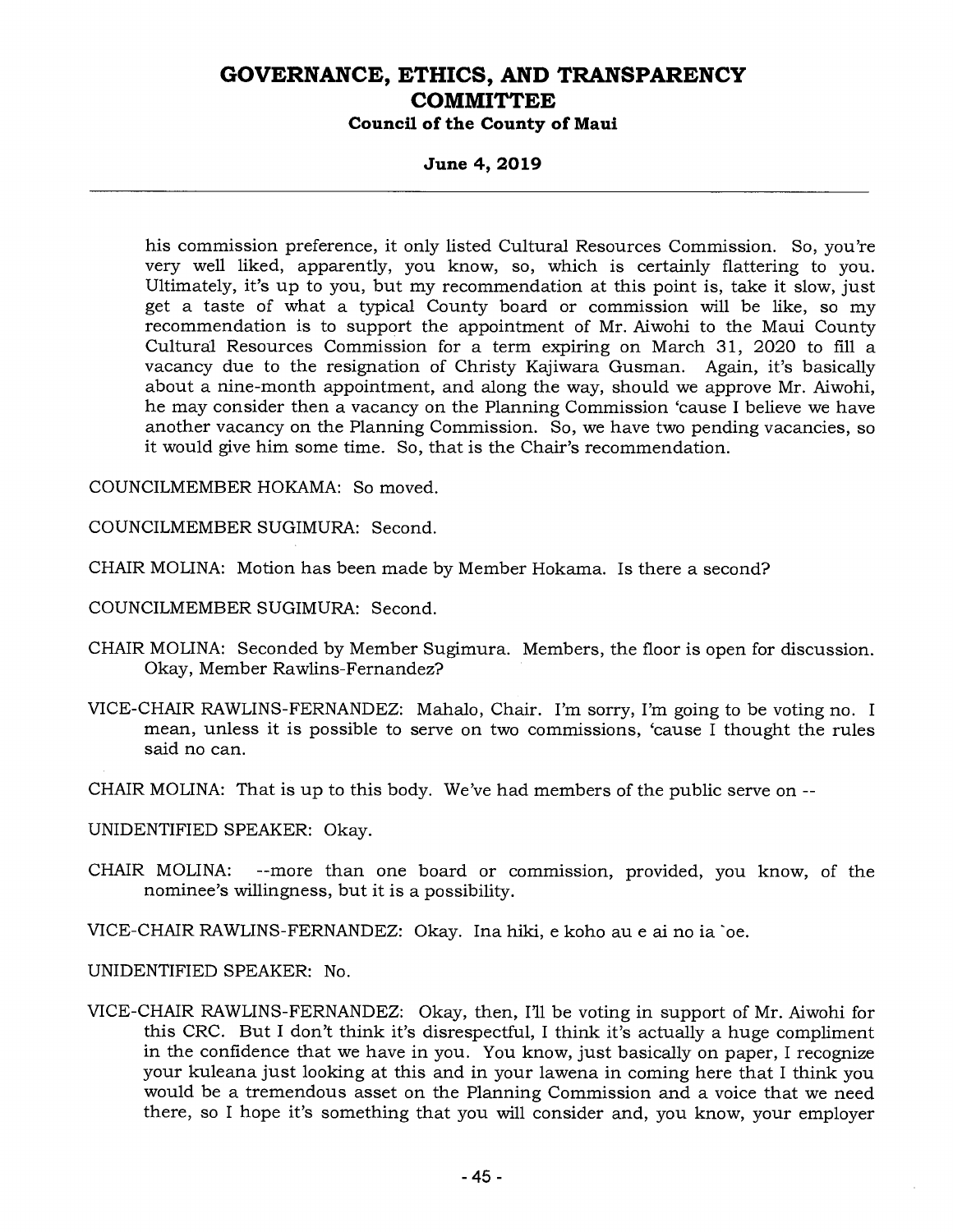**Council of the County of Maui** 

#### **June 4, 2019**

recognizing their kuleana, would be supportive of something like this. So, yeah, I'll be voting "aye." Mahalo.

- CHAIR MOLINA: Okay, thank you, Member Rawlins-Fernandez. Any other discussion as it relates to the motion? Mr. Sinenci?
- COUNCILMEMBER SINENCI: Mahalo, Chair. Mahalo, Mr. Aiwohi, for being here and stepping up. I, you know, probably 'cause the age difference, I haven't met him before, but in this last couple months I've got to meet him at the OHA Strategic Planning the other week and, of course, at the Makahiki Games, so I'll be voting in support of his appointment. Mahalo.
- CHAIR MOLINA: Okay, thank you, Mr. Sinenci. Any other discussion before the Chair calls for the vote? Chair wants to thank you, Mr. Aiwohi, you've been, we've kept you here a while, but in all my years on the Council, I have never seen a nominee so well in demand, not only for just one commission, more than one commission. It's quite amazing, but it's a testament to your abilities. So with that being said, Chair calls for the vote. All those in favor, signify by saying "aye."

COUNCILMEMBERS VOICED AYE.

CHAIR MOLINA: All those opposed? Thank you. Chair will mark it unanimous, nine "ayes", with none opposed.

**VOTE: AYES: Chair Molina, Vice-Chair Rawlins-Fernandez, Councilmembers Hokama, Kama, King, Lee, Paltin, Sinenci, and Sugimura.** 

- **NOES: None.**
- **ABSTAIN: None.**
- **ABSENT: None.** 
	- **EXC.: None.**

#### **MOTION CARRIED.**

#### **ACTION: ADOPTION OF RESOLUTION TO APPROVE.**

CHAIR MOLINA: Thank you very much, Mr. Aiwohi, and congratulations. Members, we got, our last nominee, she has to go to work, so if you'll bear with me, if you don't mind, can we take up her nomination and then we'll go into recess right after that?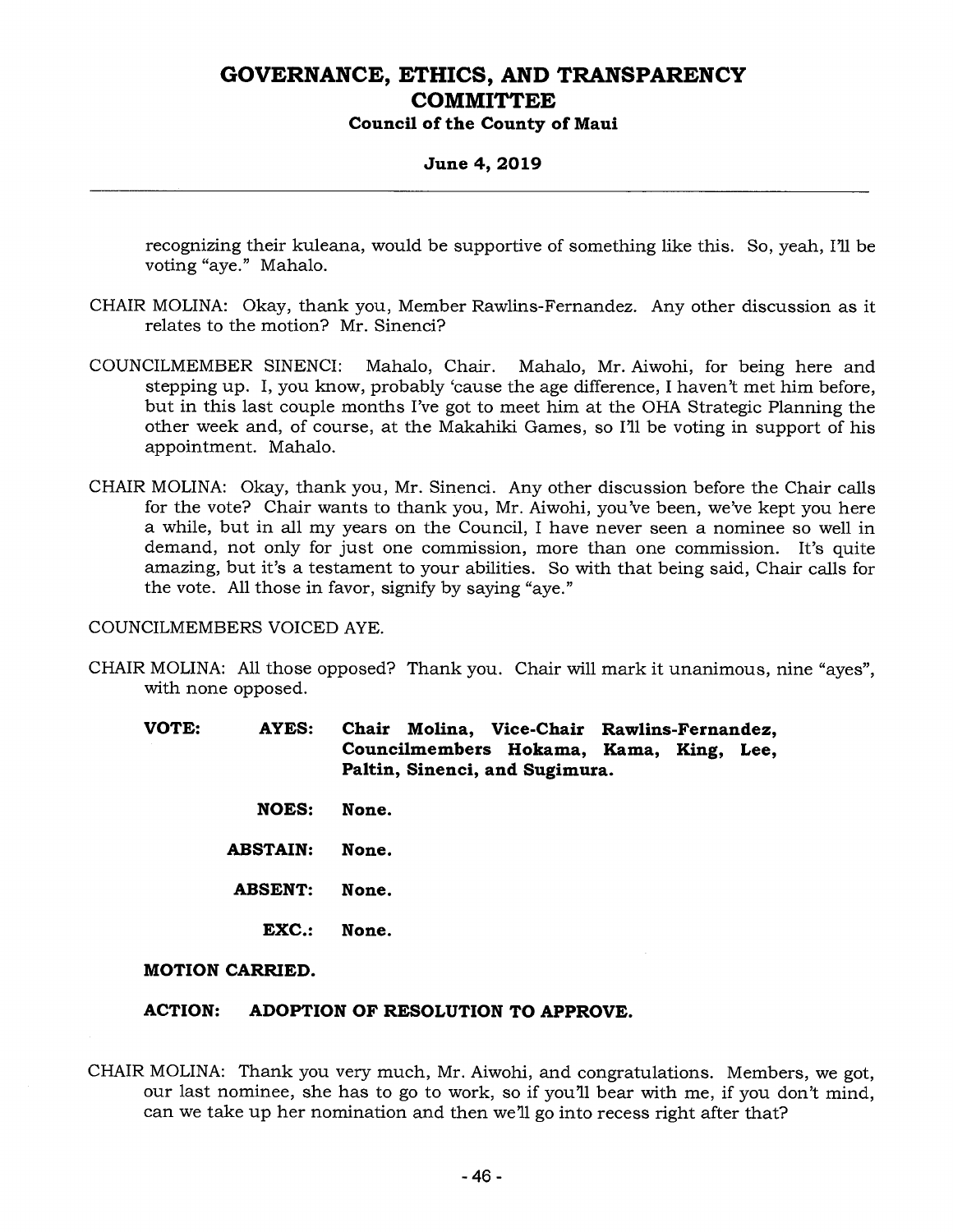**Council of the County of Maui** 

**June 4, 2019** 

#### **GET-2(10) NOMINATIONS TO BOARDS, COMMITTEES, AND COMMISSIONS (URBAN DESIGN REVIEW BOARD) (CC 19-24)**

- CHAIR MOLINA: Next item is GET Item 2(10), relating to nomination of Mandy Saito to the Urban Design Review Board. Prior to calling Ms. Saito up, I'd like to ask Ms. Baisa to give opening comments.
- MS. BAISA: Thank you very much, Chair. And I'd like to thank Ms. Saito for being very patient and coming today. She is, of course, being recommended to be on the Urban Design Review Board and as a alternate, because you may remember, we moved Mr. Darren Okimoto, who was our alternate, and now we need another person as an alternate, and I'm very delighted that she volunteered. This young woman has a strong background of community service. Again, I have to say that I'm very honored to know her grandfather and father very well. This is a family from Upcountry that I've known for many, many years, and I know their ethic and I know how much they care and love Maui, and I see it in her being able to, offering to volunteer. She has led the Society of Professional Engineers here on Maui and has been very, very involved in many things. I also, I'm happy to announce that she is a Ka Ipu Kukui Fellow from 2018 and it tells me, you know, how much she has prepared for this kind of position. And so, I'm going to be quiet and I'm sure that you'll hear a lot about Mandy.
- CHAIR MOLINA: Okay, thank you very much, Ms. Baisa. Good morning, Ms. Saito. Thank you for being here. Would you like to offer the Committee any thoughts as to why you would like to be considered as an alternate to this particular board?
- MS. SAITO: Good morning. Thank you, Ms. Baisa, for those kind words. Sure, you know, I've lived on this island for a long time, born and raised, and I've seen the impacts to development and understand what it takes to get projects off the ground with my technical background. I've worked for various clients, we've had private, public sector, the public sector includes the County, State and even Federal. Maui is very dear to me, so I care about its future, and if I can provide, you know, guidance with my background on decisions made on projects coming through, I'm glad to present that type of information 'cause I think if you have the best available knowledge and information, you can make better decisions. I'd like to open it up to questions.
- CHAIR MOLINA: Okay, thank you very much, Ms. Saito. And the Chair would just like to express his appreciation for your willingness to serve 'cause I know, and Ms. Baisa can share the same thought, it's very difficult to get engineers right now to serve on our boards and commissions because of your responsibilities and time demands. Members, any questions for Ms. Saito? Member Paltin, followed by Member Kama.
- COUNCILMEMBER PALTIN: Thank you, Chair. Thank you, Ms. Saito, for being here and your willingness to serve. I just was wondering, is it your understanding that the alternates attend all the meetings?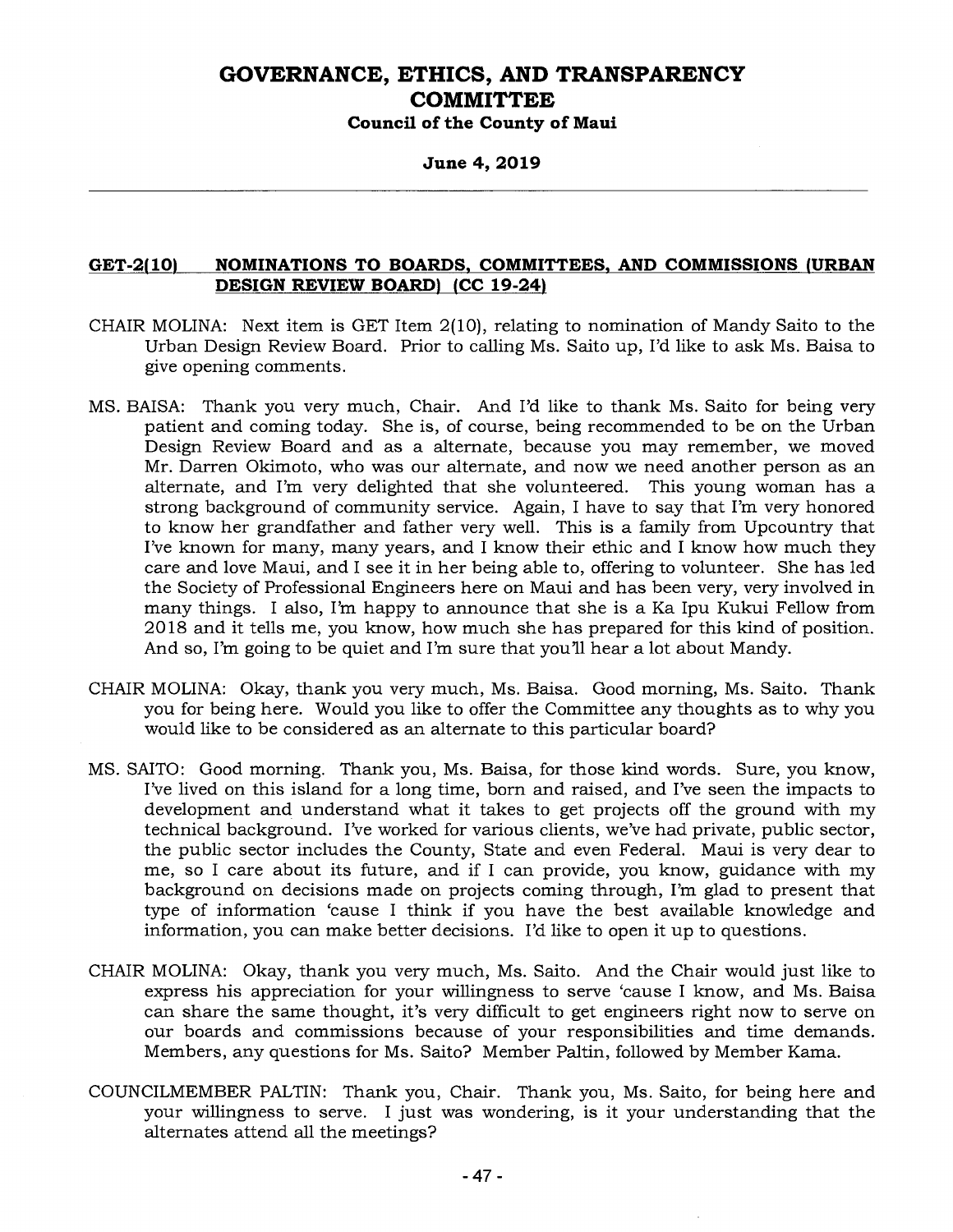#### **Council of the County of Maui**

#### **June 4, 2019**

- MS. SAITO: I'm not, maybe I'm not clear on that, but I was not, understood to, that I would have to fill in or be there for every meeting. I would just have to fill in if someone was absent.
- COUNCILMEMBER PALTIN: Oh, okay, thank you. I just was wondering how that worked.
- CHAIR MOLINA: Okay, thank you, Member Paltin. Ms. Kama?
- COUNCILMEMBER KAMA: Thank you, Chair. Thank you, again, for coming here this morning, Ms. Saito. What is HDR, Inc.?
- MS. SAITO: HDR, Inc., I guess, their business is mainly Federal work. Their Hawaii-based office is in Honolulu. We do various infrastructure projects. Our main clientele is the Federal government, so I work a lot on the military bases, so large, large projects. We do, also, other projects with private and the County across the State. I hope that answers your question.

COUNCILMEMBER KAMA: Yes, it does, thank you. Thank you, Chair.

CHAIR MOLINA: Okay, thank you, Member Kama. Mr. Hokama?

COUNCILMEMBER HOKAMA: Does your firm currently doing any work with this County?

MS. SAITO: Yes. So, we do wastewater pump stations and there's some, also, pump stations for the Water Department that's, I think, contracts that have been in motion before I hired on. So, majority of my work on the island has been done with a local firm, Fukumoto Engineering, so I was there for a while.

COUNCILMEMBER HOKAMA: As the sub?

MS. SAITO: No, I was actually there. So, I've only been at this current company for a year and a half.

COUNCILMEMBER HOKAMA: Okay.

MS. SAITO: So, 11 years of my career have been at Fukumoto's.

COUNCILMEMBER HOKAMA: Okay, so you understand Maui very, very well --

MS. SAITO: Yes, yes.

COUNCILMEMBER HOKAMA: --definitely. Okay, so you don't see any potential conflict between what the Urban Review Design and your engineering requirements are? You don't see any potential --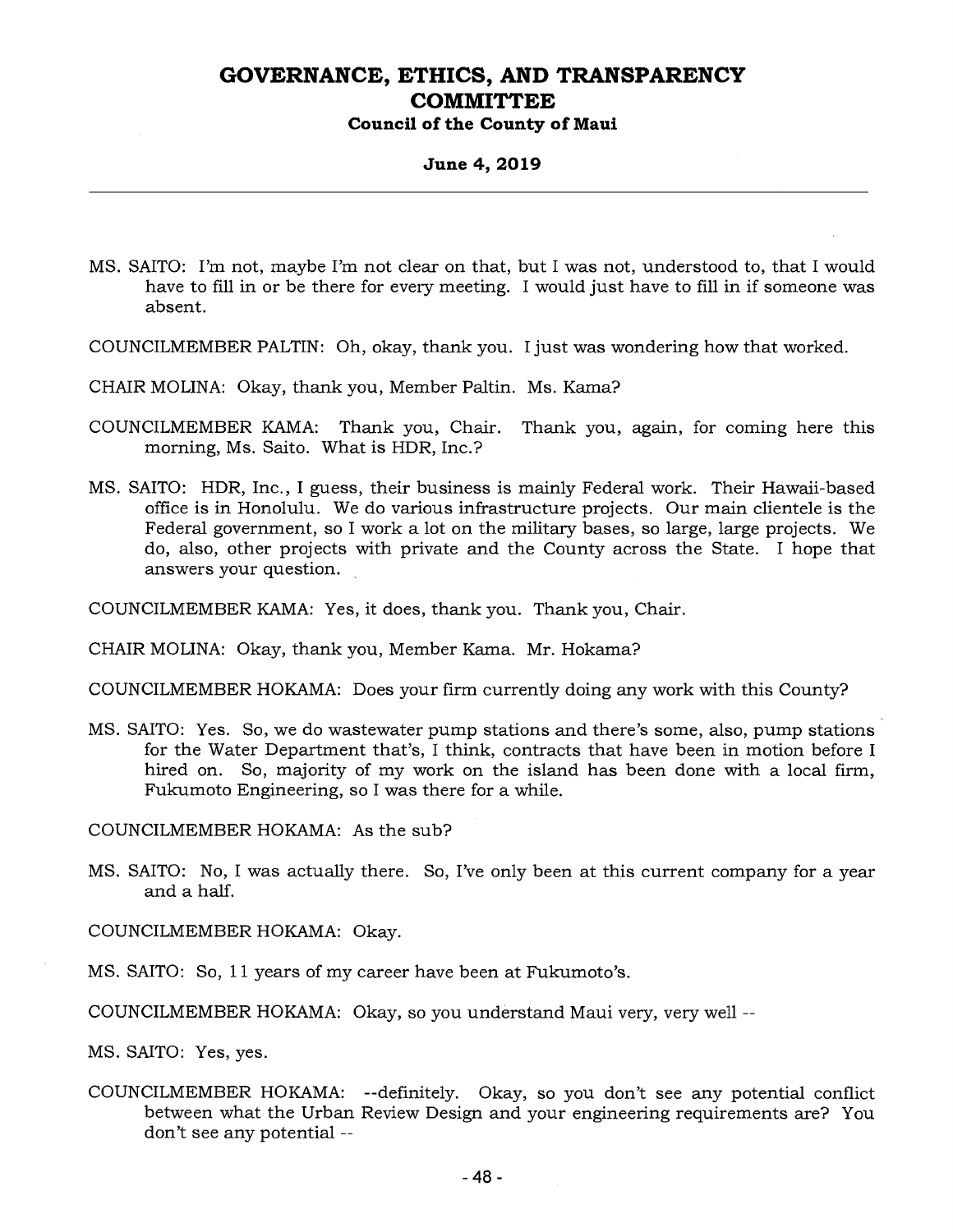**Council of the County of Maui** 

#### **June 4, 2019**

MS. SAITO: I don't think so --

COUNCILMEMBER HOKAMA: --issues for yourself?

- MS. SAITO: -'cause I think the purpose is to provide information and design-related, I guess, perspective on projects entering Maui County. I'm assuming if there's any projects that would come in for the company that I work at, I would be dismissed from that position and somebody else would fill as an alternate.
- COUNCILMEMBER HOKAMA: I would think the architect, yeah, would be the key one to defend the design, or is it the engineer that defends the design?
- MS. SAITO: It depends on what you're talking about. We do everything below the ground, so it's not glamorous. So, if there's anything that goes wrong with infrastructure, like drainage, sewer, water, you know, that could be potentially...
- COUNCILMEMBER HOKAMA: No, I appreciate your response 'cause I'm very well aware you know your discipline. So, I'm appreciative of your willingness to serve and I'm happy to get your recommendation to move forward, Chair.
- CHAIR MOLINA: Thank you, Mr. Hokama. Members, any other questions or comments before the Chair makes a recommendation? Okay, recommendation is to support the revised proposed resolution relating to the appointment of Mandy Saito to the Urban Design Review Board and to allow Staff to make any non-substantive changes. So, the floor's open, okay.

COUNCILMEMBER HOKAMA: So moved.

COUNCILMEMBER SUGIMURA: Second.

- CHAIR MOLINA: Motion made by Member Hokama, seconded by Member Rawlins-Fernandez.
- VICE-CHAIR RAWLINS-FERNANDEZ: Member Sugimura seconded.
- CHAIR MOLINA: Oh, okay, alright, we'll scratch that from the record. Well make the second from Member Sugimura. Member Rawlins-Fernandez, you have, you'd like to discuss the motion?

VICE-CHAIR RAWLINS-FERNANDEZ: Unless the movant wanted to.

CHAIR MOLINA: Okay, Mr. Hokama, any discussion on the floor as the movant of the motion to approve?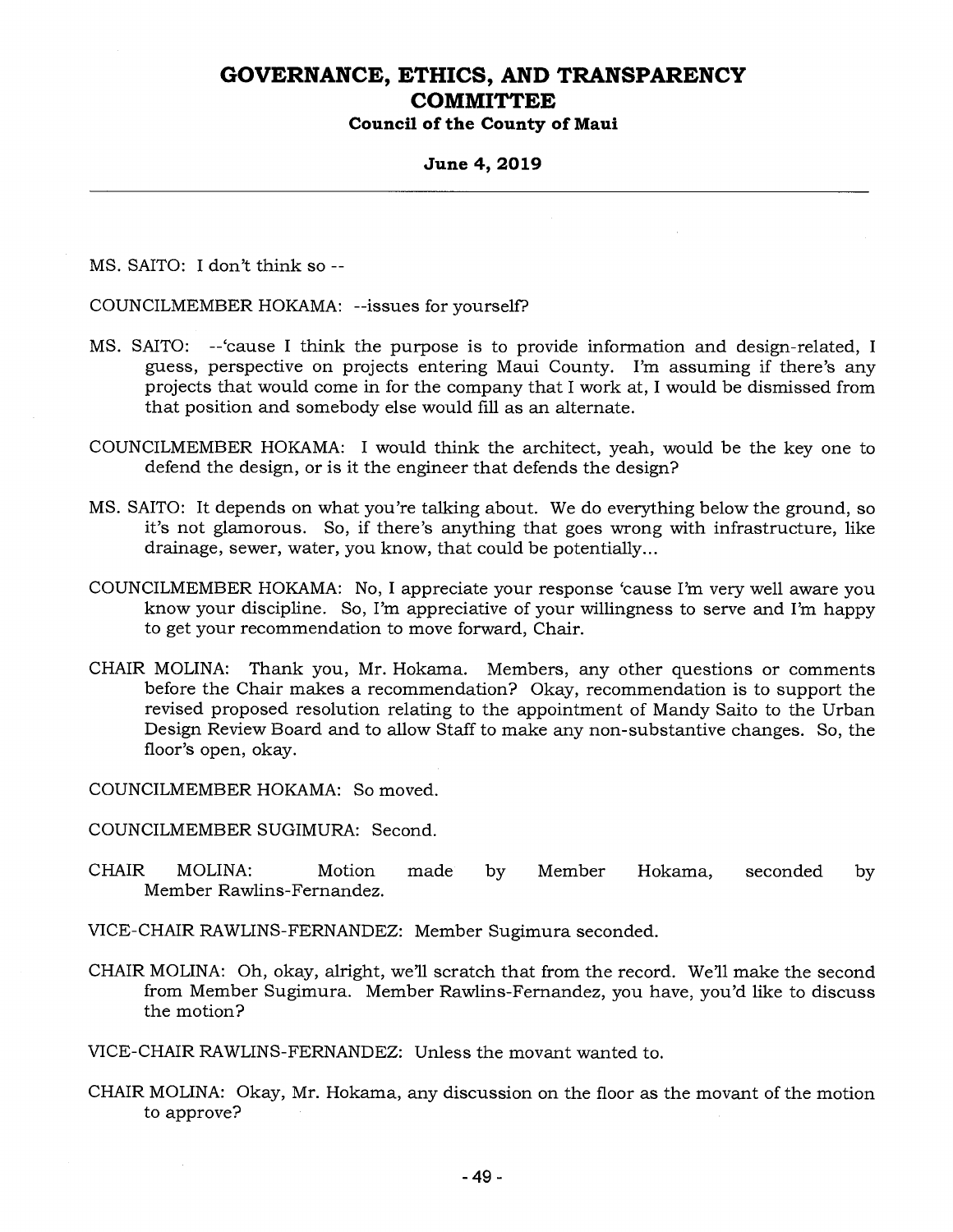### **Council of the County of Maui**

#### **June 4, 2019**

COUNCILMEMBER HOKAMA: No, I think we have a very good nominee, Chair.

CHAIR MOLINA: Okay, thank you.

VICE-CHAIR RAWLINS-FERNANDEZ: I just, I wanted clarification --

CHAIR MOLINA: Sure.

- VICE-CHAIR RAWLINS-FERNANDEZ: --on the motion, Chair. So, it... she would be an alternate?
- CHAIR MOLINA: Yes, that's correct. And the revisions were made to the resolution to indicate that as well, which Staff had indicated to me. So, that's why this is being called a revised proposed resolution to --

VICE-CHAIR RAWLINS-FERNANDEZ: Okay.

CHAIR MOLINA: --indicate that she is an alternate, and with the other information as it relates to dates and corrections, insertions of various words that are, wasn't in the old resolution.

VICE-CHAIR RAWLINS-FERNANDEZ: And the attendance is different than the --

CHAIR MOLINA: Yeah.

VICE-CHAIR RAWLINS-FERNANDEZ: --the regular member, yeah?

CHAIR MOLINA: From my experience, maybe Ms. Baisa can add to it, typically alternates very rarely get called into meetings, but they do have the option to attend but if...they're not asked to be a voting members, therefore, they cannot vote, but they can observe. But when they are called in to fill in for a member, then that is when they're, they are expected to vote. So, it does happen on occasion, but it just depends on the board or commission, but alternates are certainly important 'cause, like with other boards and commission, you do have people that miss meetings.

VICE-CHAIR RAWLINS-FERNANDEZ: Mahalo for that clarification, Chair.

CHAIR MOLINA: Alright, thank you.

VICE-CHAIR RAWLINS-FERNANDEZ: And mahalo, Ms. Saito, for your willingness to serve.

CHAIR MOLINA: Okay, any other questions? Okay, if not, Chair will call for the vote. All those in favor, signify by saying "aye."

COUNCILMEMBERS VOICED AYE.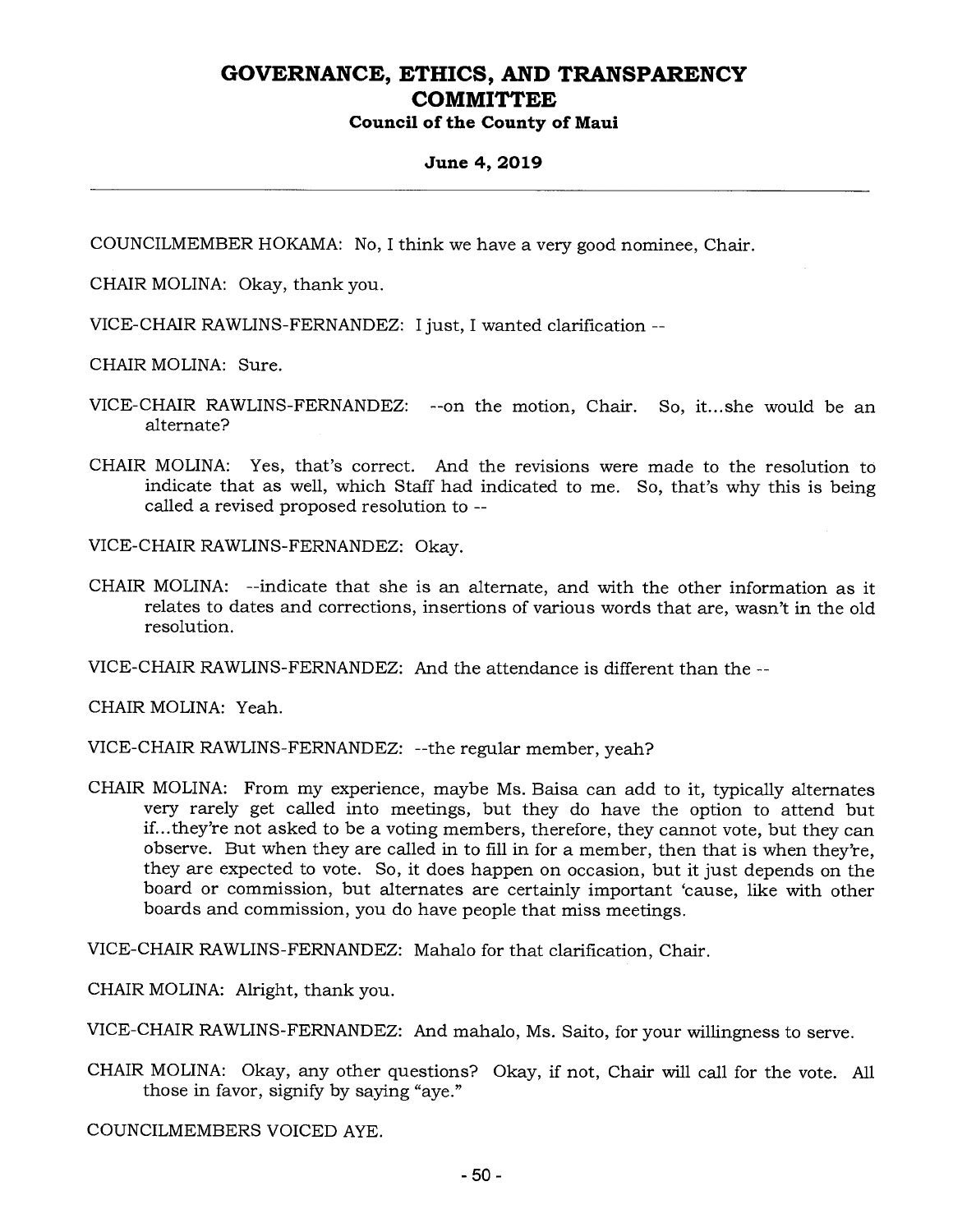**Council of the County of Maui** 

**June 4, 2019** 

CHAIR MOLINA: All those opposed? Thank you. Chair will mark it another unanimous approval.

**VOTE: AYES: Chair Molina, Vice-Chair Rawlins-Fernandez, Councilmembers Hokama, Kama, King, Lee, Paltin, Sinenci, and Sugimura.** 

- **NOES: None.**
- **ABSTAIN: None.**
- **ABSENT: None.** 
	- **EXC.: None.**

#### **MOTION CARRIED.**

**ACTION: ADOPTION OF RESOLUTION TO APPROVE.** 

CHAIR MOLINA: Congratulations, Ms. Saito, and thank you for serving.

MS. SAITO: Thank you for having me.

CHAIR MOLINA: Members, you deserve a break.

COUNCILMEMBER KING: Chair, can I ask a question --

CHAIR MOLINA: Oh, yes.

COUNCILMEMBER KING: --real quick --

CHAIR MOLINA: Chairman King?

- COUNCILMEMBER KING: --before we...I just wanted to ask Ms. Baisa, why is it that we don't have alternates on the Planning Commission when we have such an attendance problem?
- CHAIR MOLINA: Member Baisa...Ms. Baisa, and also Mr. Kushi, if you want to add as to why maybe the Planning Commission, again, I believe it would have to be by ordinance --

COUNCILMEMBER HOKAMA: That was the legislation --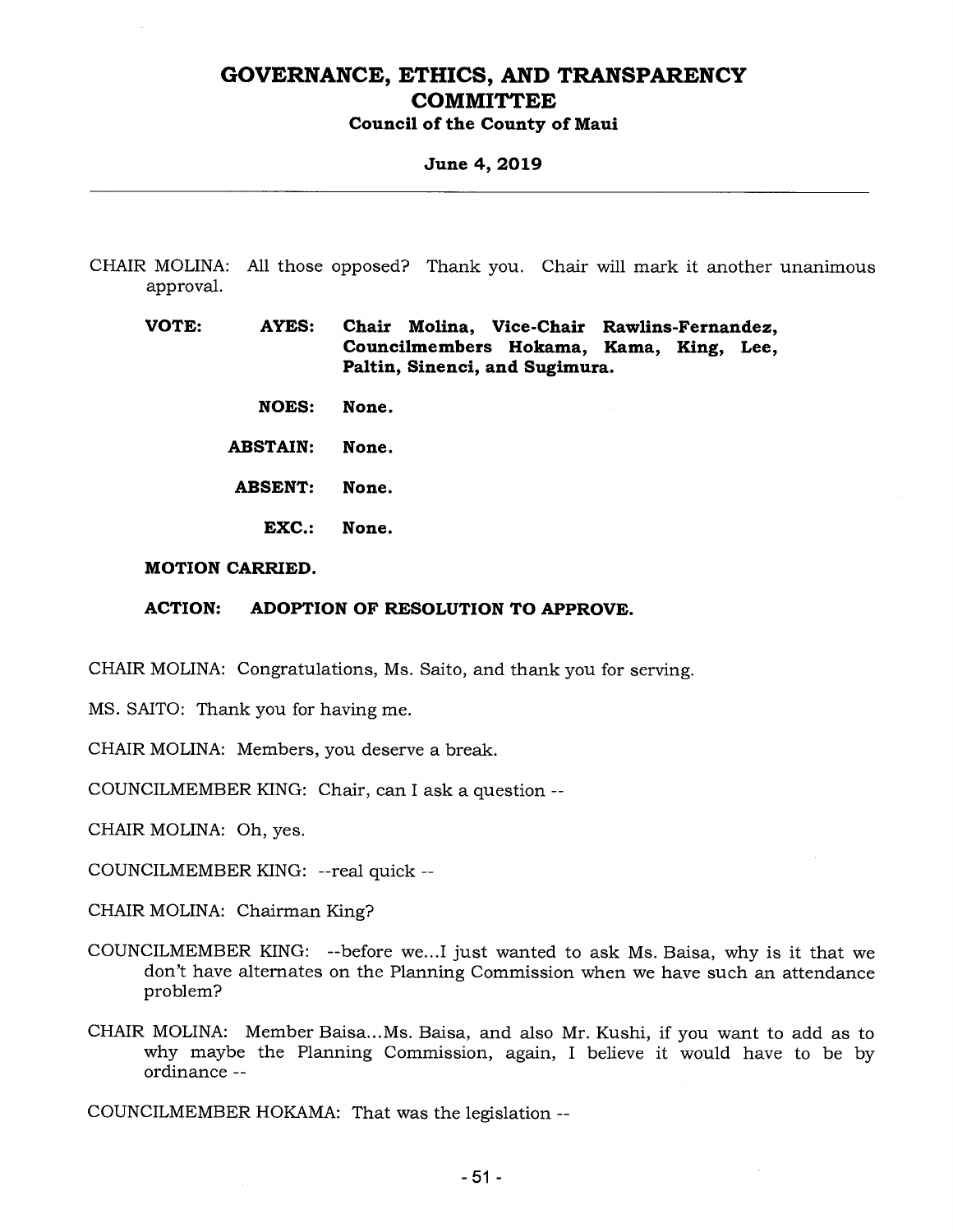#### **June 4, 2019**

CHAIR MOLINA: --to add alternates.

COUNCILMEMBER HOKAMA: --Chair, by legislation.

CHAIR MOLINA: Yeah, legislation. Okay, Ms. Baisa?

MS. BAISA: Thank you very much for the question. I have asked that question myself when I found out that we had alternates for some boards. But I think this was done long before I got here and maybe Mr. Kushi could elaborate.

CHAIR MOLINA: Mr. Kushi?

- MR. KUSHI: You would have to follow the enabling legislation, Planning Commissions are by Charter. Urban Design Review Board is by Maui County Code. So, that's the way to do it.
- CHAIR MOLINA: And thank you, Mr. Kushi. So, I guess it would have to be a Charter amendment or could we do this by ordinance, I mean, it's, again it's up to this body if you wanted to do that in the future, to create an alternate position for the Maui Planning Commission? So with that said, Members, it is six minutes to 11:00. Mr. Hokama?
- COUNCILMEMBER HOKAMA: So, Chairman, I'm very well informed of the next and final item of the day. Do you need to go into executive session? 'Cause, if not, I think we can just finish this up real fast, Chair.
- CHAIR MOLINA: Okay, what is the pleasure of the body? We will likely, there is a consideration that will likely merit executive session upon speaking with Mr. Bilberry a couple days ago.
- COUNCILMEMBER HOKAMA: Okay, Chair...
- CHAIR MOLINA: However, it's the pleasure of this body, if you want to go into executive session on that next item.
- COUNCILMEMBER HOKAMA: We take your lead, Chair, 'cause, you know, they talked to you, yeah.

CHAIR MOLINA: Yeah.

- COUNCILMEMBER HOKAMA: I'm not too sure what they want to present to us today, but I know this case very, very well.
- CHAIR MOLINA: There is a proposed consideration. So, but, anyway, Members, I think, let's go ahead and take a break, let's get into that next item feeling refreshed. So, we'll be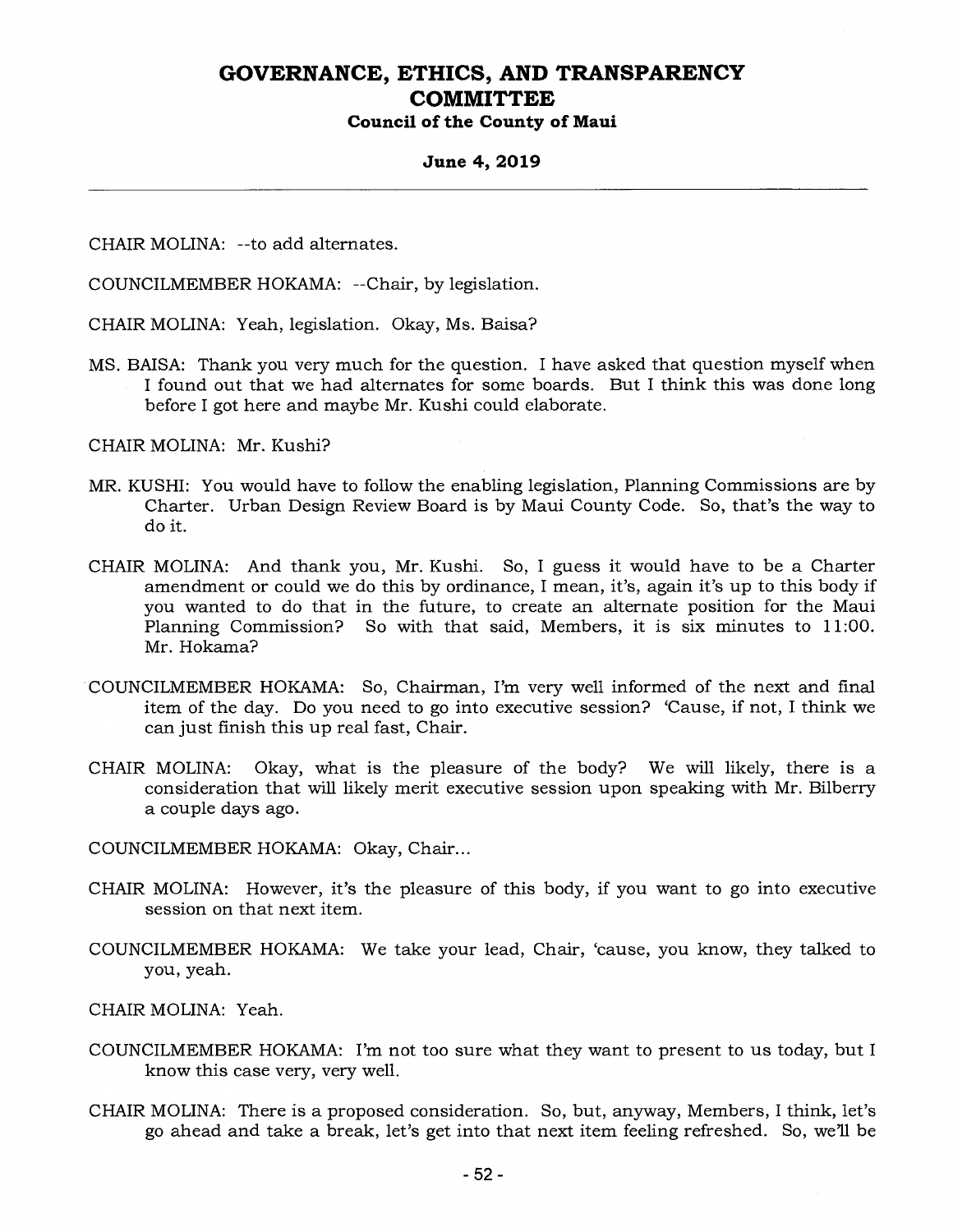### **Council of the County of Maui**

#### **June 4, 2019**

in recess 'till five minutes after 11:00 a.m. so...

MS. BAISA: Chair?

CHAIR MOLINA: Yes, Ms. Baisa?

- MS. BAISA: On behalf of the Mayor, I'd like to thank the Council for your consideration today. Thank you very, very much.
- CHAIR MOLINA: Alright, thank you, Ms. Baisa, we worked you real hard today, thank you. Okay, Members, we'll be in recess 'till five minutes after 11 a.m. . . . *(gavel) . . .*

**RECESS: 10:56 p.m.** 

**RECONVENE: 11:09 p.m.** 

CHAIR MOLINA: . . . *(gavel) . . .* The GET meeting for Tuesday, November [sic] 4, 2019 is now back in session. It is nine minutes after the hour of eleven o'clock.

### **GET-11(51) LITIGATION MATTERS (SETTLEMENT AUTHORIZATION: COUNTY OF MAUI V. PEDRO TOLENTINO, JR., ET AL.; CIVIL 18-1-0124(1)) (CC 17-6))**

- CHAIR MOLINA: We're on our last agenda item for today, which is GET Item 11(51), which relates to the County of Maui versus Pedro Tolentino, Jr. And from Corporation Counsel to give us an overview in open session, we have Mr. Brian Bilberry. Good morning, Mr. Bilberry.
- MR. BILBERRY: Good morning, Chair, thank you very much. Good morning, Members. This is a matter that we brought to, or I brought to your attention, I think within the last couple of months, and with a settlement proposal, which the Council, ultimately, did not accept. There have been some changed circumstances, so I wanted to come back and, actually, had the obligation to come back, and present you with a new settlement offer from the defendants in this case, the Tolentino's. And if you will, or you may recall, the Tolentino's own two properties on the island of Lanai, and they were fined and incurred penalties for storing abandoned automobiles on those two properties. And there was some allegation and potentially, I guess, maybe some findings by the Department that they were running an auto salvage business on the property. In March of 2018, the suit was filed, and then in June of 2018, there were settlement discussions initiated between prior or former Corp. Counsel, Pat Wong, and Deputy Corp. Counsel, Shinken Naitoh, and they had come up with the previous settlement proposal with the Tolentinos. I don't have a lot to talk about in open session. I do want to present to you a new settlement proposal that we received from the Tolentinos in executive session. I can say in open session, one of the, or I guess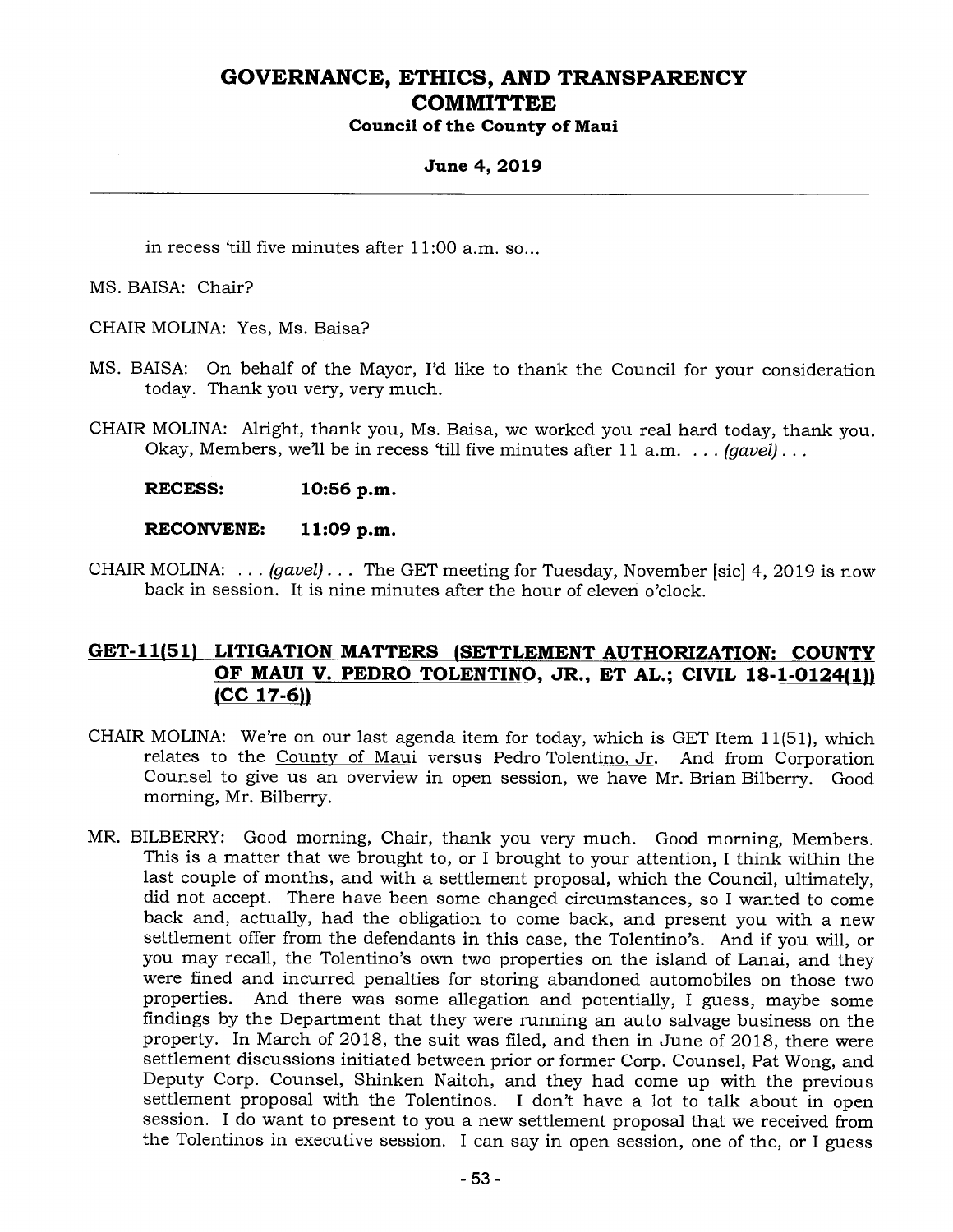**Council of the County of Maui** 

**June 4, 2019** 

the precipitating factor for this new settlement proposal from the Tolentinos' lawyers is that one of the properties on Lanai is currently in escrow and is being sold. And so, I actually got a call or an e-mail from the escrow agent advising me of that fact and telling me they wanted to pay off the fine amount. Apparently, they were unaware that the fine amount is in excess of a million dollars but, in any event, they apparently aren't prepared to close the escrow until they can make some sort of pay out in satisfaction of the fines and penalties that have accrued. The property, as I understand it, is currently being sold, the property that's being sold, is being sold for \$290,000. I will let you know in executive session the amount that the Tolentinos are proposing to settle the case for. We can discuss whether you think that's enough and whether you might want to make a counter proposal to them.

CHAIR MOLINA: Okay, thank you very much, Mr. Bilberry. And joining us also from the Planning Department, we have Mr. Alueta and Mr. Arakawa. Gentlemen, do either of you have any comments in open session on this matter at this point?

MR. ALUETA: No.

- CHAIR MOLINA: Okay, seeing none, Members, any questions in open session for either the Department or Corporation Counsel before the Chair makes a recommendation to consider executive session? Okay, seeing none... sorry, Chairman King?
- COUNCILMEMBER KING: Yeah I have a question. I don't know if this is for, and you can let me know if it needs to be in executive session, but I'm seeing this language again in the, "be it resolved" of the resolution that, in number two, that, and this is the second time I've seen it, I haven't seen it before, but where the terms and conditions have to be imposed and agreed to by the Corporate *[sic]* Counsel. And I know we, when we questioned that before on a previous reso, that that was taken out. So, I'm just wondering why, is that going to be, are you trying to make that standard language or why are we seeing that all of a sudden?

CHAIR MOLINA: Mr. Bilberry?

MR. BILBERRY: I'm not trying to make it standard language. I'm certainly not trying to make it standard language, but in my five years at Corp. Counsel, I've seen that in resolutions as standard language. Whether it's required or not, I haven't looked at, but I will say, ultimately, agreement to terms and conditions, this body has the final say --

COUNCILMEMBER KING: Right.

MR. BILBERRY: --in terms of settlement, so.

COUNCILMEMBER KING: Right.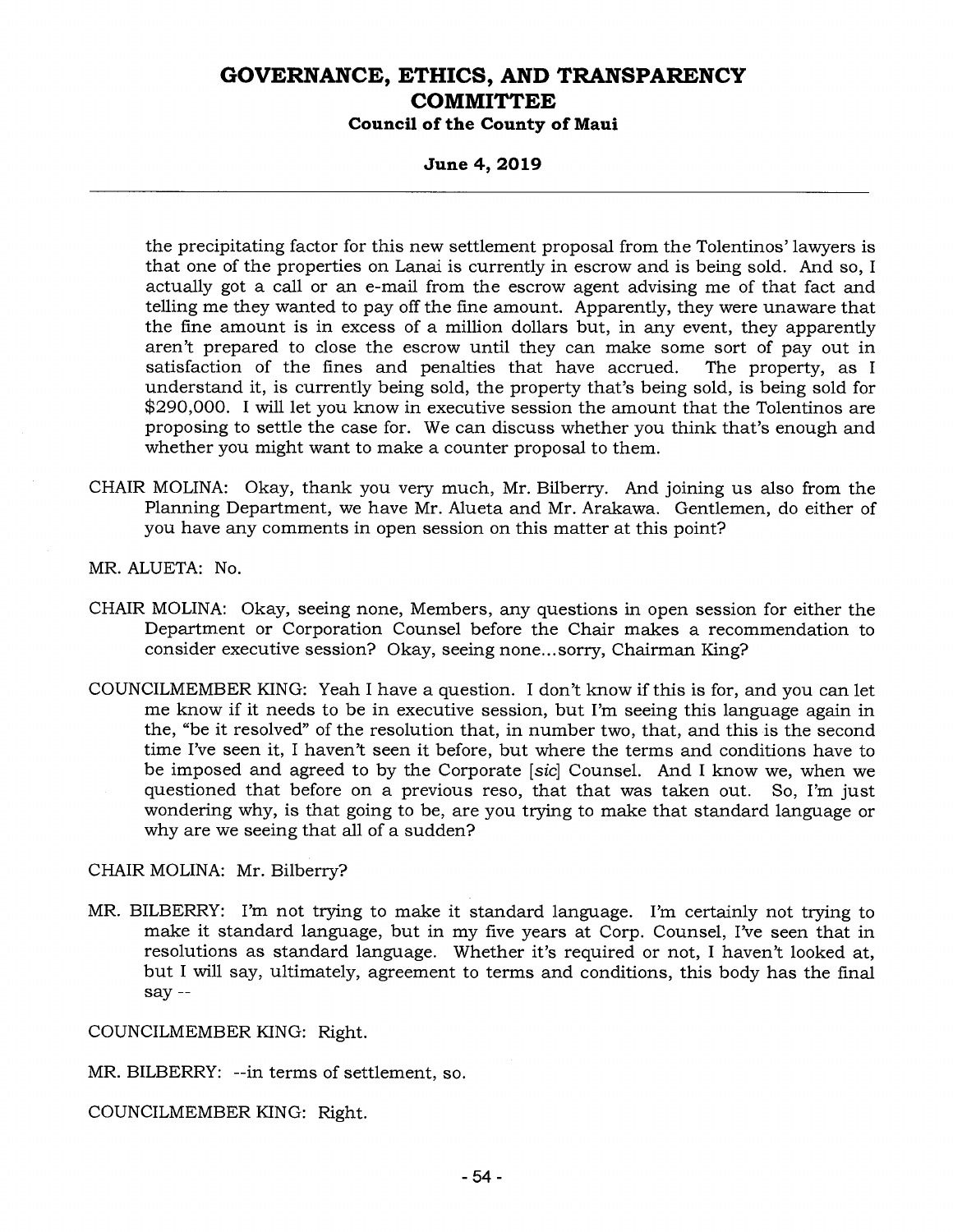#### **Council of the County of Maui**

#### **June 4, 2019**

- MR. BILBERRY: I would suggest to you that that language is really just pro forma and, you know, we can certainly have a discussion about whether it can be removed as a practice.
- COUNCILMEMBER KING: Okay. 'Cause I think we did that on a previous resolution, removed it. Thank you.
- CHAIR MOLINA: Okay, thank you, Chair King.
- MR. BILBERRY: I mean, I certainly don't have any problem removing it, if that's what you would like.
- CHAIR MOLINA: Okay. Member Paltin?
- COUNCILMEMBER PALTIN: Thank you, Chair. Just couple questions. How long was this lawsuit pending?
- MR. BILBERRY: The suit was filed, from what I understand, in 2018, March 15, 2018.
- COUNCILMEMBER PALTIN: And how, do you know how long the investigation took?
- MR. BILBERRY: The violations, you mean? Yeah, maybe either Jay or Joe could answer that. I'm sorry, I don't have that information in front of me.
- CHAIR MOLINA: Maybe the Department can also add to that regarding your question, Member Paltin.
- MR. ALUETA: Thank you, Mr. Chair. One of the violations, again, there's two separate properties involved in the matter, one of 'em started right around September 2014. And then, second property, right around January 2017.

COUNCILMEMBER PALTIN: Thank you. Thank you, Chair. No further questions.

CHAIR MOLINA: Okay, thank you, Member Paltin. Members, any other questions in open session before the Chair makes a recommendation? Okay, at this point, Members, the Chair will entertain a motion to convene in executive meeting pursuant to Section 92-5(a)(4), Hawaii Revised Statutes, to consult with the Board's attorney on questions and issues pertaining to the Board's powers, duties, privileges, immunities and liabilities. I'll entertain a motion for executive session.

COUNCILMEMBER HOKAMA: So moved.

COUNCILMEMBER LEE: Second.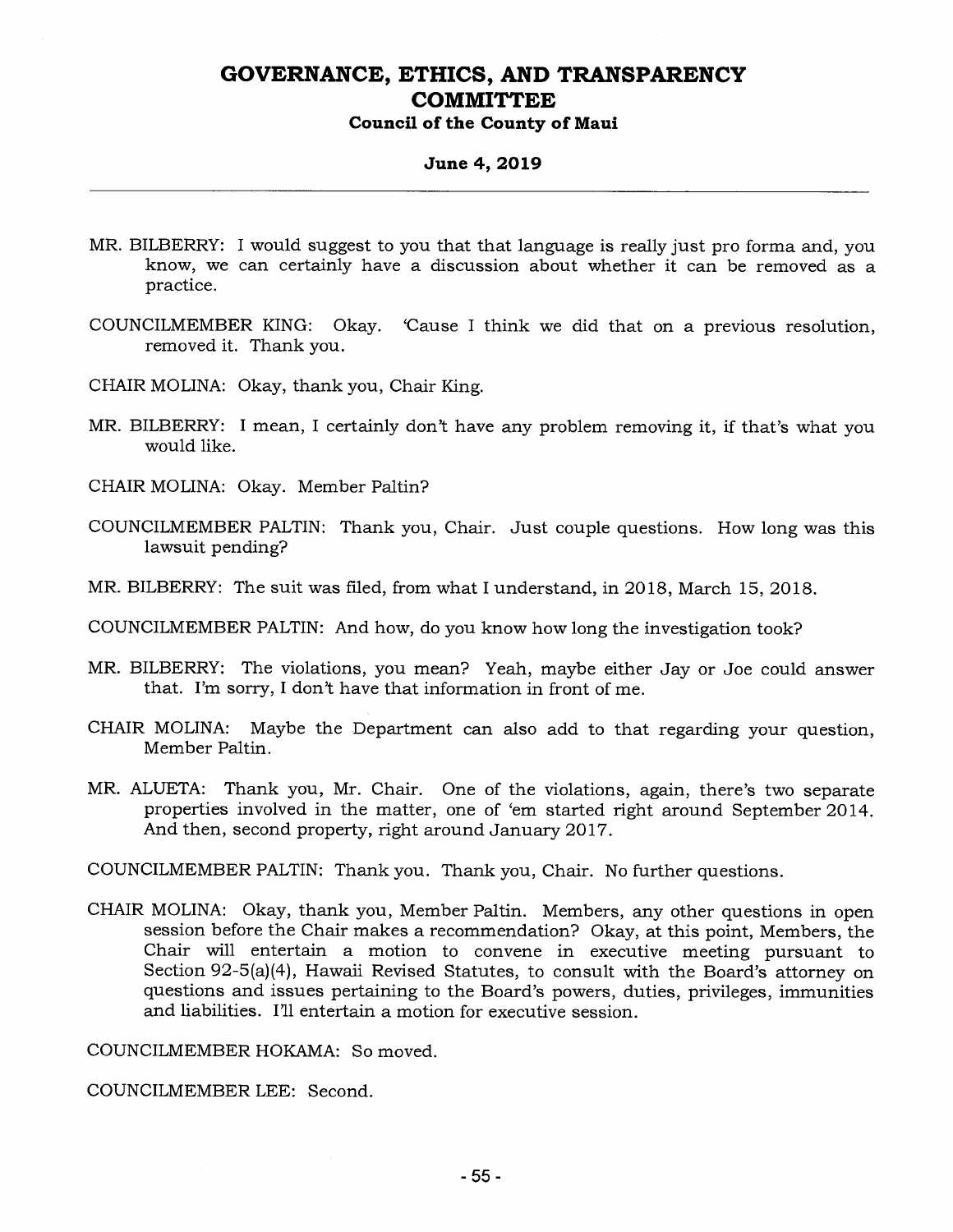#### **Council of the County of Maui**

#### **June 4, 2019**

CHAIR MOLINA: So moved by Member Hokama, seconded by Member Lee. Members, any discussion? And as an FYI, we do need six votes to go into executive session. Seeing no discussion, Chair calls for vote. All those in favor, signify by saying "aye."

COUNCILMEMBERS VOICED AYE.

CHAIR MOLINA: All those opposed? Thank you. The Chair mark it nine "ayes" to go into executive session.

**VOTE: AYES: Chair Molina, Vice-Chair Rawlins-Fernandez, Councilmembers Hokama, Kama, King, Lee, Paltin, Sinenci, and Sugimura.** 

- **NOES: None.**
- **ABSTAIN: None.**
- **ABSENT: None.** 
	- **EXC.: None.**

#### **MOTION CARRIED.**

**ACTION: APPROVE; RECESS open meeting and CONVENE executive meeting.** 

- CHAIR MOLINA: Members, we're going to take a brief recess to allow staff to secure and lock down the chambers for executive session. Meeting in recess, and when we do convene, again, it will be in executive session. So, meeting in recess. . . . *(gavel) . . .* 
	- **RECESS: 11:16 p.m.**

#### **RECONVENE: 12:03 p.m.**

CHAIR MOLINA: . . . *(gavel) . . .* The GET meeting for Tuesday, June 4, 2019 is now convened back in open session. We are on Committee Item GET-11(51), which is the County of Maui versus Pedro Tolentino, Jr., a civil case matter. Members, the Chair's recommendation is based on discussions in executive session. The Chair would entertain a motion to support a revised proposed resolution entitled Authorizing Settlement of County of Maui v. Pedro Tolentino, Jr., et al., Civil Case Number 18-1-0124(1). Chair will entertain a motion.

COUNCILMEMBER KAMA: So moved.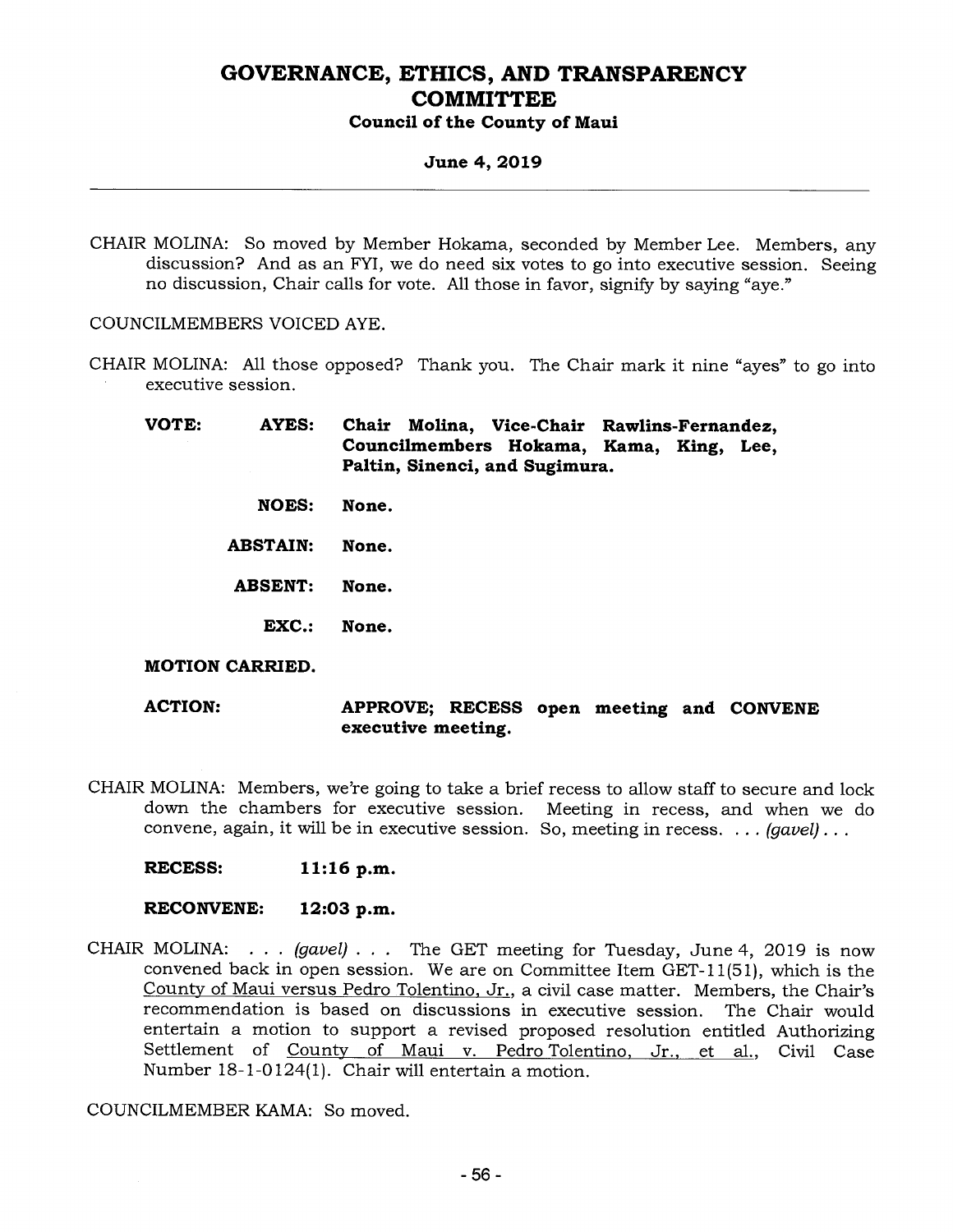### **June 4, 2019**

#### COUNCILMEMBER HOKAMA: Second.

CHAIR MOLINA: Okay, been moved by Member Kama, seconded by Member Hokama. Any discussion? Seeing none, all those in favor, signify by saying "aye."

COUNCILMEMBERS VOICED AYE.

CHAIR MOLINA: All those opposed? Thank you very much, Members, we have another unanimous vote.

**VOTE: AYES: Chair Molina, Vice-Chair Rawlins-Fernandez, Councilmembers Hokama, Kama, King, Lee, Paltin, Sinenci, and Sugimura.** 

- **NOES: None.**
- **ABSTAIN: None.**

**ABSENT: None.** 

**EXC.: None.** 

#### **MOTION CARRIED.**

#### **ACTION: ADOPTION OF REVISED RESOLUTION.**

CHAIR MOLINA: Mr. Bilberry?

MR. BILBERRY: First, thank you all for the discussion. I thought it was really productive and informative. Do you want me to send a revised resolution up with the, is that what you were indicating when you say, revised resolution?

CHAIR MOLINA: Yeah.

- MS. NAKATA: Mr. Chair?
- CHAIR MOLINA: Staff?
- MS. NAKATA: The resolution's already been revised. The previous resolution called out the Parks, Recreation, Energy and Legal Affairs Committee from last term. So, the original reso

MR. BILBERRY: Right.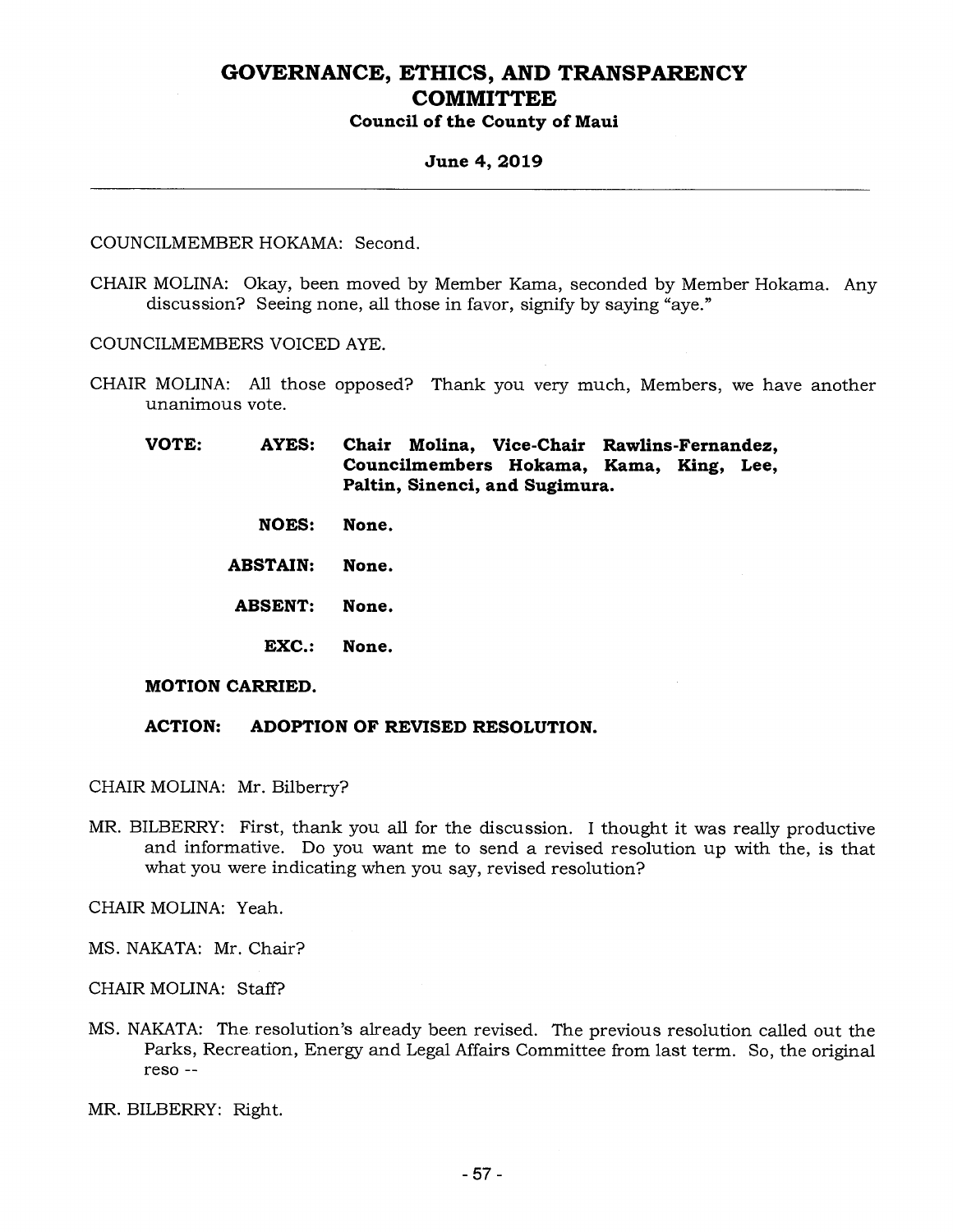### **Council of the County of Maui**

#### **June 4, 2019**

- MS. NAKATA: --had the old committee --
- MR. BILBERRY: Right.
- MS. NAKATA: --name in it.
- MR. BILBERRY: There was some discussion about other language in the resolution, which is what I was questioning.
- COUNCILMEMBER KING: Yeah, I think...
- CHAIR MOLINA: Member King?
- COUNCILMEMBER KING: Yeah, I thought that's what you were referring to, but I think Mr. Bilberry understands and he said there was no problem in revising that.
- MR. BILBERRY: Right.
- CHAIR MOLINA: Okay.
- MR. BILBERRY: Okay, so that's what I'm asking, you do want me to send up a revised resolution addressing the language that Chair King...
- CHAIR MOLINA: Members, any objection to the revised changes to the reso as proposed by Chairman King, which was the Corporation Counsel language --

COUNCILMEMBER KING: Yeah.

CHAIR MOLINA: --that she brought up earlier in open session?

COUNCILMEMBER KING: They revised that last time when we --

CHAIR MOLINA: Okay.

COUNCILMEMBER KING: --had...

CHAIR MOLINA: Member Rawlins-Fernandez?

VICE-CHAIR RAWLINS-FERNANDEZ: I have a question, Chair. So, what we discussed in closed session, would that be affected at all if we removed that language?

CHAIR MOLINA: Mr. Bilberry?

MR. BILBERRY: Not at all.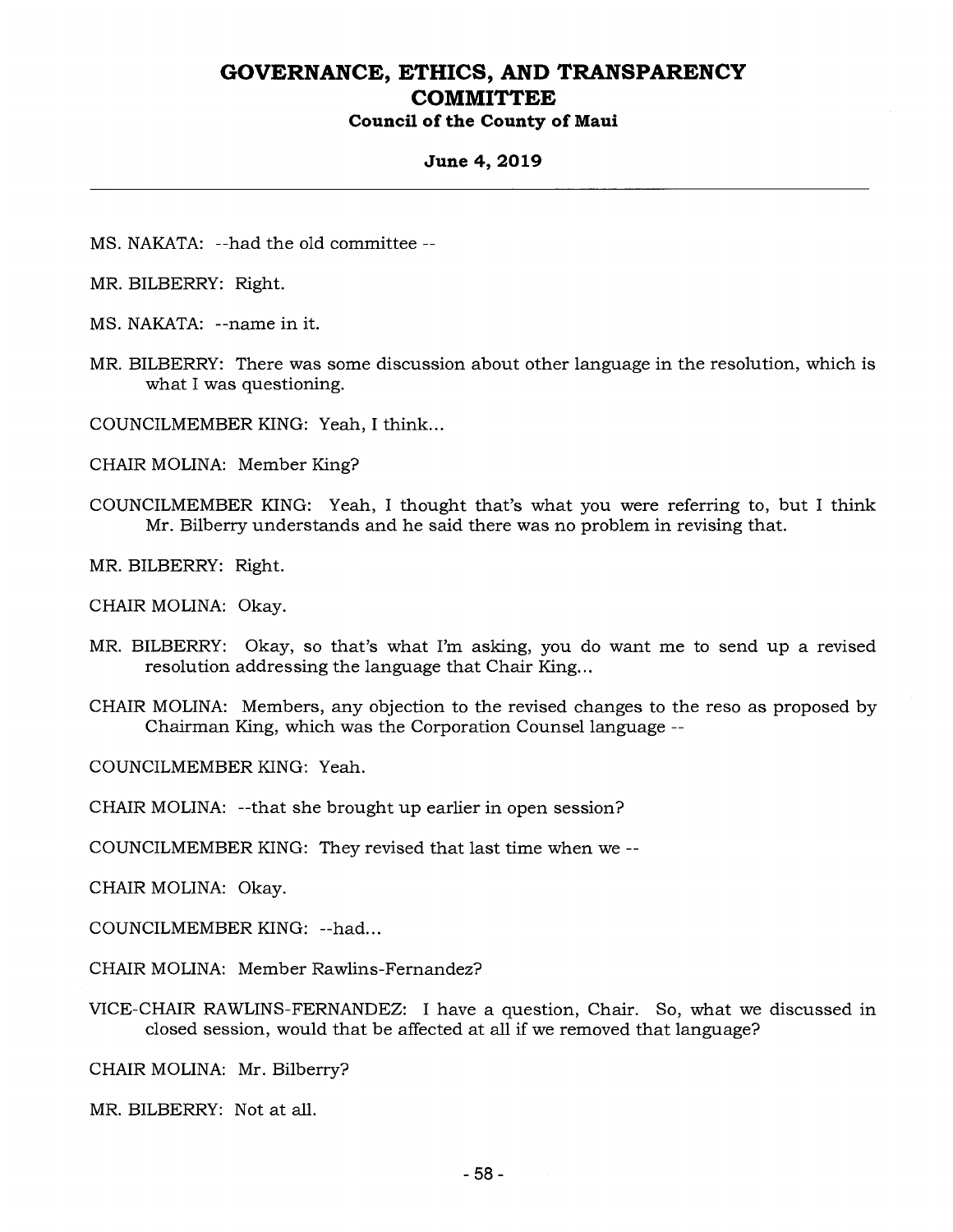#### **June 4, 2019**

VICE-CHAIR RAWLINS-FERNANDEZ: Okay, no objections.

- CHAIR MOLINA: Okay, alright, so the vote has already been taken. So, with that being said, Members, it is five minutes after the hour of 12 o'clock. Chair thanks all of you for your hard work today. Staff, any other things the Chair needs to be aware of before we adjourn this meeting?
- MS. NAKATA: No, Mr. Chair, but Staff would just clarify that the Committee's intention in revising the resolution is to revise the second "be it resolved" paragraph, to take out the phrase starting with "under such terms and conditions as may be imposed and agreed to by the Corporation Counsel," is that correct?
- CHAIR MOLINA: Chairman King, for confirmation, that is the...so, yes, so noted. Any objections to that? Member --
- VICE-CHAIR RAWLINS-FERNANDEZ: No objections.
- CHAIR MOLINA: --Rawlins-Fernandez?
- VICE-CHAIR RAWLINS-FERNANDEZ: Quick, a question, mahalo, Chair. So, is it only the second or is it the second and the third?
- CHAIR MOLINA: Staff?
- COUNCILMEMBER KING: Oh, Mr. Sinenci pointed out that the third would be, need to be revised as well.
- CHAIR MOLINA: I'm sorry, Chairman King stated that the third "whereas" also needs to be revised. Staff, did you get that? Delete that reference to Corporation Counsel.
- COUNCILMEMBER HOKAMA: Chair?
- CHAIR MOLINA: Mr. Hokama?
- COUNCILMEMBER HOKAMA: You know, I know what Ms. King was, is making comment on, Chair, but I still believe that the Corporation Counsel, on that second "resolve" clause, is critical, especially if there needs additional adjustments between plaintiff and --
- CHAIR MOLINA: The defendant.
- COUNCILMEMBER HOKAMA: --attorneys, but my understanding is it always has been, Corporation Counsel must work within the parameters as provided by guidance by the Council. We set the terms of parameters, Chair. They can bounce between it, but that's it, they cannot go beyond the scope of authority we allow them to have on a specific item, so I would say, Mr. Bilberry has, as long as he bounce it between the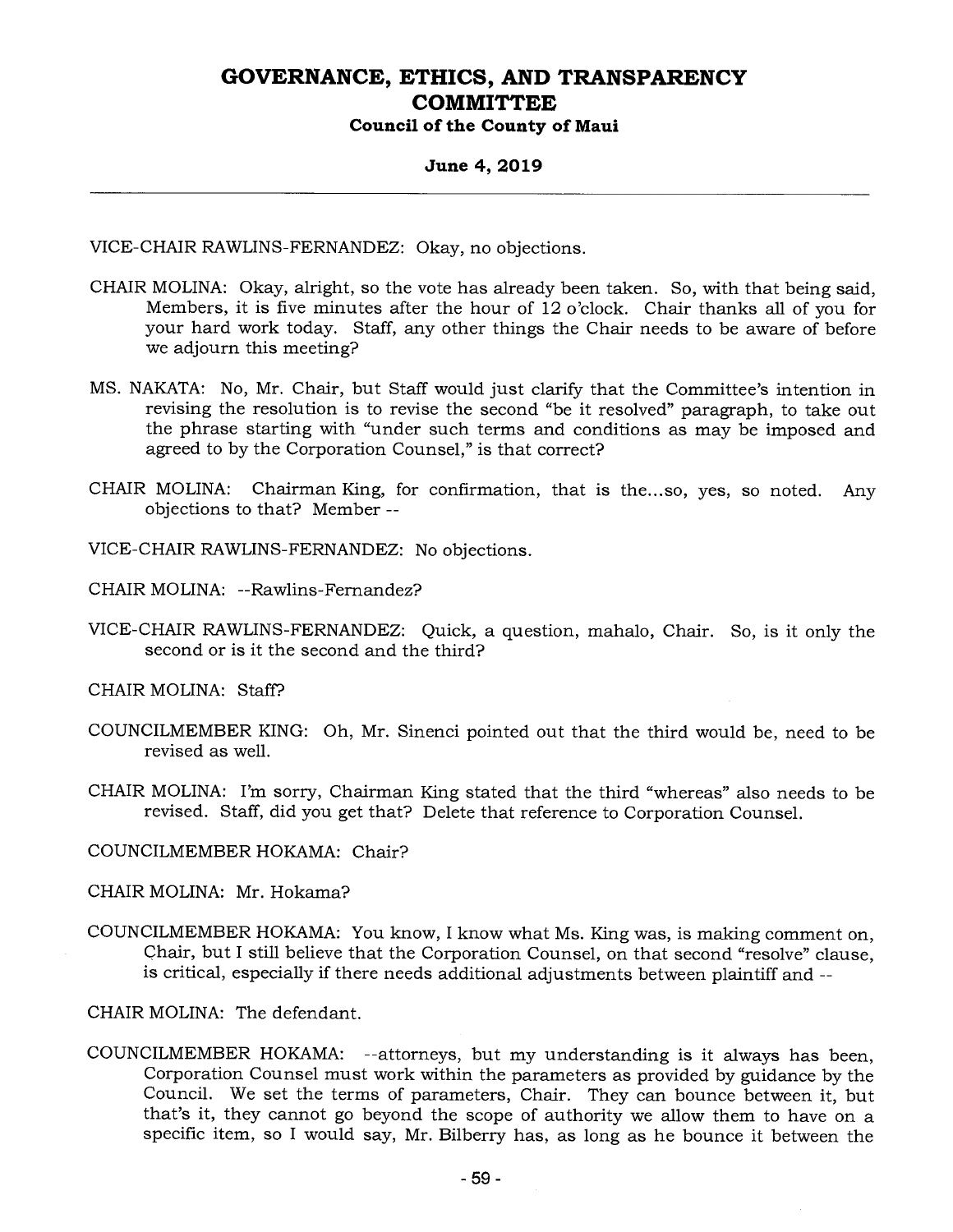### **Council of the County of Maui**

#### **June 4, 2019**

parameters we set, he has to implement our position, Chair. So, I don't see a major conflict.

- CHAIR MOLINA: Okay, alright. Members, is that all clear? Any objections?
- MR. BILBERRY: I'm sorry, Chair.
- CHAIR MOLINA: Mr. Bilberry?
- MR. BILBERRY: It's not clear to me.
- CHAIR MOLINA: Okay.
- MR. BILBERRY: I just need to know what you want me to do with the resolution. I thought I heard Ms. Nakata dictating some specific language to replace what's already there, but I may have just misunderstood what she was actually doing.
- CHAIR MOLINA: Ms. Nakata?
- MR. BILBERRY: I just need to know what...
- CHAIR MOLINA: It's the second "whereas," I believe. Ms. Nakata?
- MS. NAKATA: Mr. Chair, Staff was just reiterating what Staff understood to be Chair King's proposed revision earlier and that was to the second "be it resolved" paragraph, then there was discussion as to whether the third "be it resolved" paragraph needs to be similarly revised, followed by discussion about having no revisions. So, Staff is also unclear.
- CHAIR MOLINA: Let me technically ask, is this a substantive change where we would need to vote on this or it's just a non-substantive change? Chairman King?
- COUNCILMEMBER KING: Thank you, Chair. So, the language would read, as it did in a previous revised reso, the number two would read that "it hereby authorize the Mayor to execute a release and settlement agreement on behalf of the County in this case; and number three, that it hereby authorizes the Director of Finance to satisfy said settlement of this case." I believe those are non, I mean...
- CHAIR MOLINA: Non-substantive changes.

COUNCILMEMBER KING: I'll ask Mr. Bilberry if those are non-substantive changes.

MR. BILBERRY: Yeah, those are non-substantive changes. I just don't know what, I need to know what the changes are, what you want me to actually write.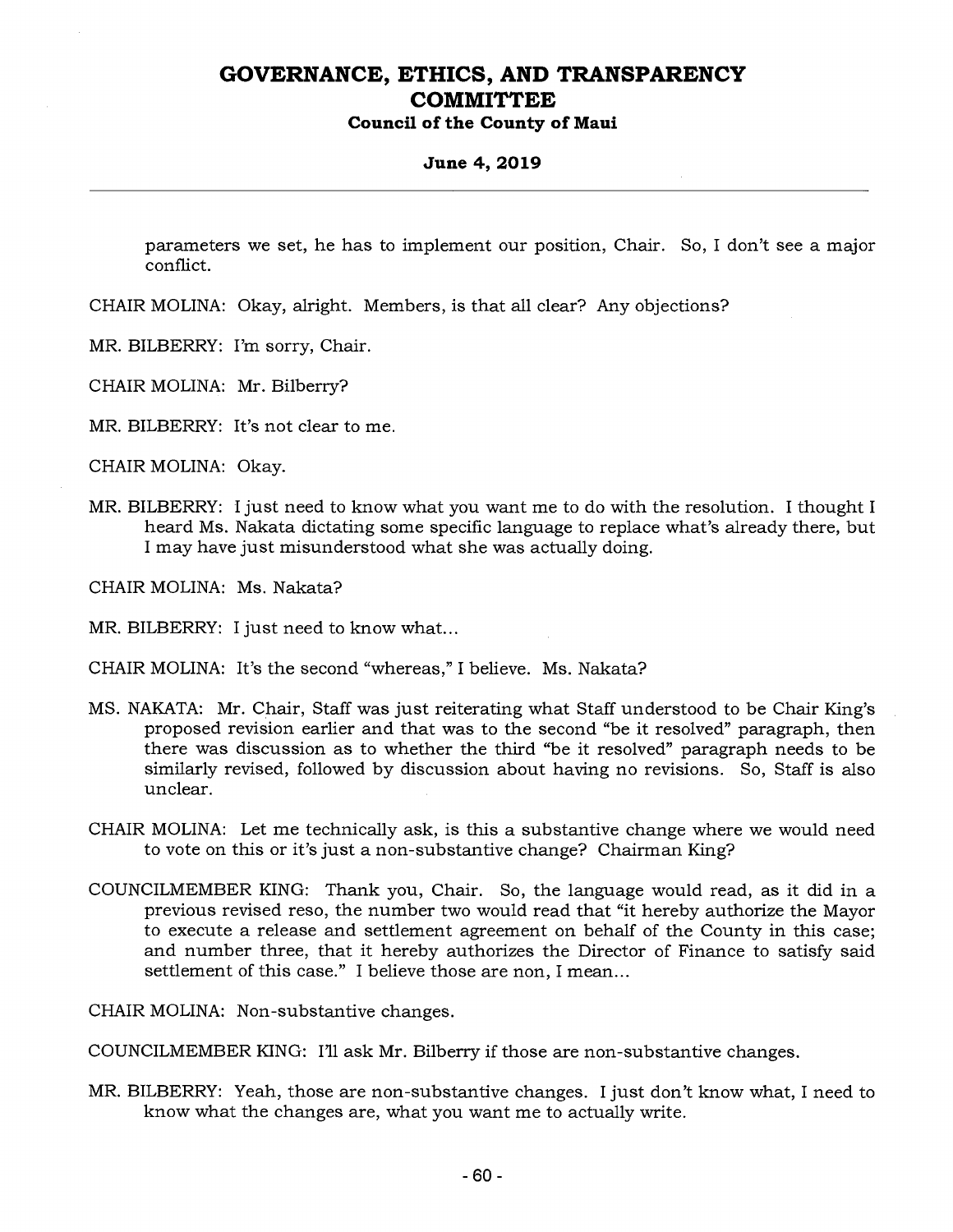#### **June 4, 2019**

COUNCILMEMBER KING: That, well, I just read it, yeah.

MR. BILBERRY: Okay.

CHAIR MOLINA: Maybe after the meeting, you can consult with Staff and see where the changes need to be made.

MR. BILBERRY: Okay.

COUNCILMEMBER KING: Okay.

CHAIR MOLINA: Alright. Okay, Members, don't forget we have a 1:30 meeting under the leadership of Mr. Sinenci, the EAC *[sic]* Committee at 1:30. So, with that being said, thank you very much. This GET meeting for June 4, 2019 is now adjourned.  $\dots$ *(gavel) . . .* 

**ADJOURN: 12:09 p.m.** 

APPROVED BY:

MICHAEL J. MOLINA, Chair Governance, Ethics, and Transparency Committee

get:min:190604:alp Transcribed by: Annette L. Perkett